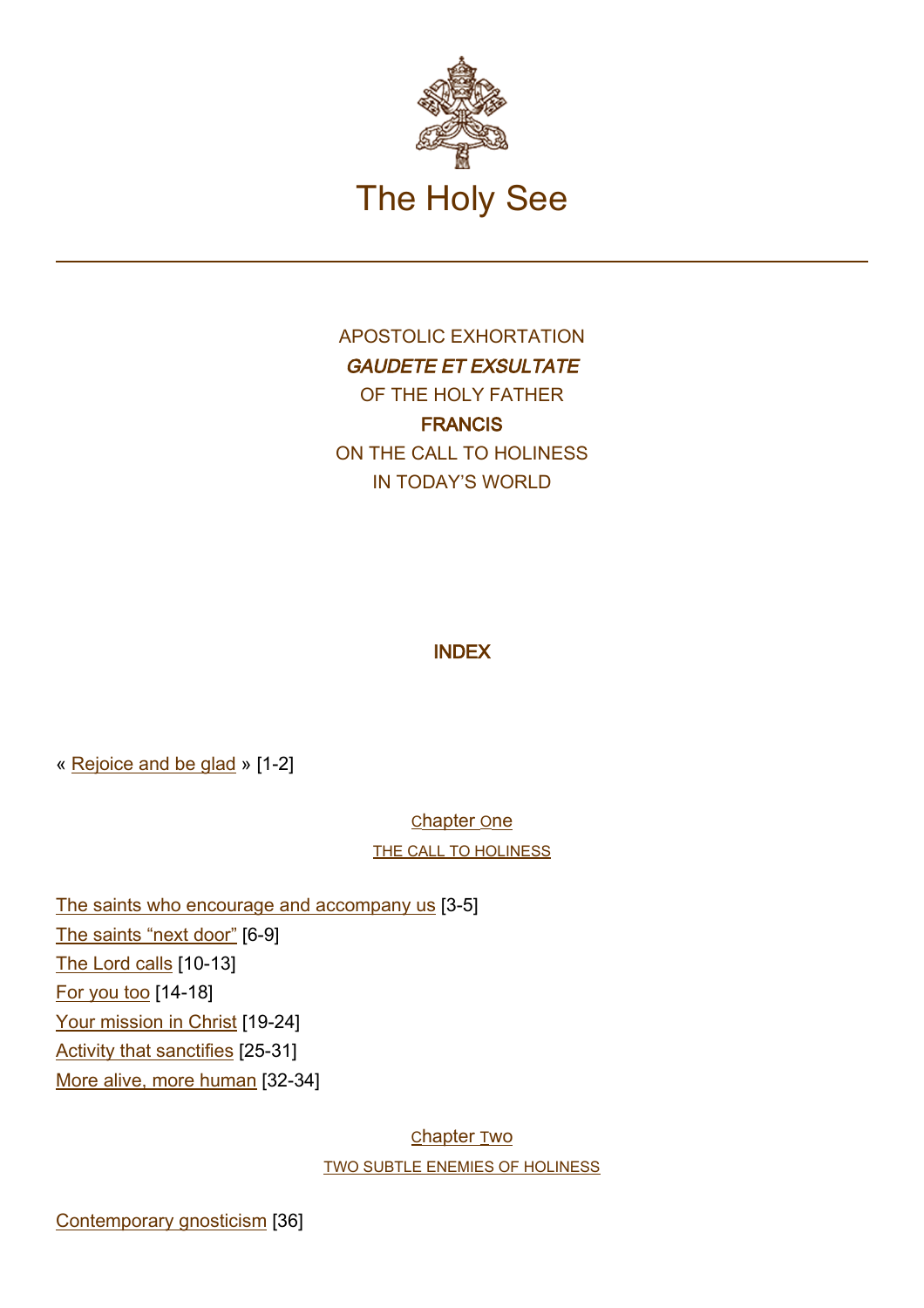[An intellect without God and without flesh](#page-9-3) [37-39] [A doctrine without mystery](#page-10-0) [40-42] [The](#page-10-1) [limits](#page-10-1) [of](#page-10-1) [reason](#page-10-1) [43-46]

[Contemporary Pelagianism](#page-11-0) [47-48]

[A will lacking humility](#page-12-0) [49-51] [An often overlooked Church teaching](#page-12-1) [52-56] [New](#page-14-0) [pelagians](#page-14-0) [57-59] [The](#page-14-1) [summation](#page-14-1) [of](#page-14-1) [the](#page-14-1) [Law](#page-14-1) [60-62]

# [C](#page-15-0)[hapter](#page-15-0) T[hree](#page-15-0)

[IN THE LIGHT OF THE MASTER](#page-15-1)

[Going against the flow](#page-15-2) [65-66]

["Blessed](#page-16-0) [are](#page-16-0) [the](#page-16-0) [poor](#page-16-0) [in](#page-16-0) [spirit,](#page-16-0) [for](#page-16-0) [theirs](#page-16-0) [is](#page-16-0) [the](#page-16-0) [kingdom](#page-16-0) [of](#page-16-0) [heaven"](#page-16-0) [67-70] ["Blessed are the meek, for they will inherit the earth"](#page-16-1) [71-74] ["Blessed are those who mourn, for they will be comforted"](#page-17-0) [75-76] ["Blessed](#page-18-0) [are](#page-18-0) [those](#page-18-0) [who](#page-18-0) [hunger](#page-18-0) [and](#page-18-0) [thirst](#page-18-0) [for](#page-18-0) [righteousness,](#page-18-0) [for](#page-18-0) [they](#page-18-0) [will](#page-18-0) [be](#page-18-0) [filled"](#page-18-0) [77-79] ["Blessed](#page-18-1) [are](#page-18-1) [the](#page-18-1) [merciful,](#page-18-1) [for](#page-18-1) [they](#page-18-1) [will](#page-18-1) [receive](#page-18-1) [mercy"](#page-18-1) [80-82] ["Blessed are the pure in heart, for they will see God"](#page-19-0) [83-86] ["Blessed are the peacemakers, for they will be called children of God"](#page-19-1) [87-89] ["Blessed](#page-20-0) [are](#page-20-0) [those](#page-20-0) [who](#page-20-0) [are](#page-20-0) [persecuted](#page-20-0) [for](#page-20-0) [righteousness'](#page-20-0) [sake,](#page-20-0) [for](#page-20-0) [theirs](#page-20-0) [is](#page-20-0) [the](#page-20-0) [kingdom](#page-20-0) [of](#page-20-0) [heaven"](#page-20-0) [90-94]

[The great criterion](#page-21-0) [95]

[In fidelity to the Master](#page-21-1) [96-99] [Ideologies](#page-22-0) [striking](#page-22-0) [at](#page-22-0) [the](#page-22-0) [heart](#page-22-0) [of](#page-22-0) [the](#page-22-0) [Gospel](#page-22-0) [100-103] [The](#page-23-0) [worship](#page-23-0) [most](#page-23-0) [acceptable](#page-23-0) [to](#page-23-0) [God](#page-23-0) [104-109]

C[hapter](#page-24-0) F[our](#page-24-0)

[SIGNS OF HOLINESS IN TODAY 'S WORLD](#page-24-1)

[Perseverance, patience and meekness](#page-25-0) [112-121] [Joy and a sense of humour](#page-27-0) [122-128] [Boldness and passion](#page-28-0) [129-139] [In community](#page-30-0) [140-146] [In constant prayer](#page-32-0) [147-157]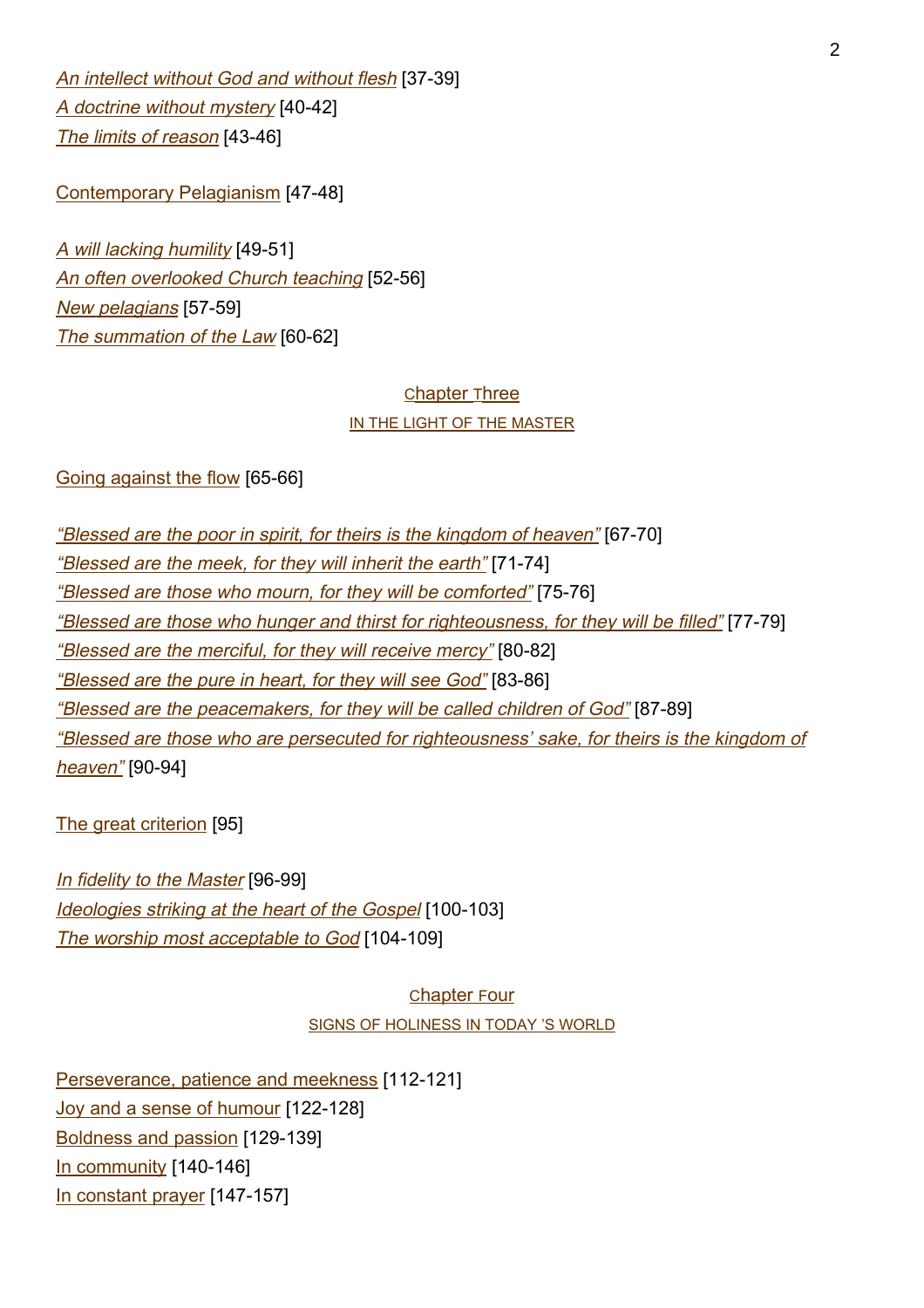# [C](#page-34-0)[hapter](#page-34-0) F[ive](#page-34-0) [SPIRITUAL COMBAT, VIGILANCE AND DISCERNMENT](#page-34-1)

[Combat and vigilance](#page-34-2) [159]

[More than a myth](#page-34-3) [160-161] [Alert](#page-35-0) [and](#page-35-0) [trustful](#page-35-0) [162-163] [Spiritual](#page-35-1) [corruption](#page-35-1) [164-165]

[Discernment](#page-36-0) [166]

[An urgent need](#page-36-1) [167-168] [Always](#page-36-2) [in](#page-36-2) [the](#page-36-2) [light](#page-36-2) [of](#page-36-2) [the](#page-36-2) [Lord](#page-36-2) [169] [A](#page-37-0) [supernatural](#page-37-0) [gift](#page-37-0) [170-171] [Speak, Lord](#page-37-1) [172-173] [The logic of the gift and of the cross](#page-38-0) [174-177]

<span id="page-2-0"></span>1. "REJOICE AND BE GLAD" (Mt 5:12), Jesus tells those persecuted or humiliated for his sake. The Lord asks everything of us, and in return he offers us true life, the happiness for which we were created. He wants us to be saints and not to settle for a bland and mediocre existence. The call to holiness is present in various ways from the very first pages of the Bible. We see it expressed in the Lord's words to Abraham: "Walk before me, and be blameless" (Gen 17:1).

2. What follows is not meant to be a treatise on holiness, containing definitions and distinctions helpful for understanding this important subject, or a discussion of the various means of sanctification. My modest goal is to repropose the call to holiness in a practical way for our own time, with all its risks, challenges and opportunities. For the Lord has chosen each one of us "to be holy and blameless before him in love" (Eph 1:4).

### <span id="page-2-1"></span>CHAPTER ONE

### <span id="page-2-2"></span>THE CALL TO HOLINESS

### <span id="page-2-3"></span>THE SAINTS WHO ENCOURAGE AND ACCOMPANY US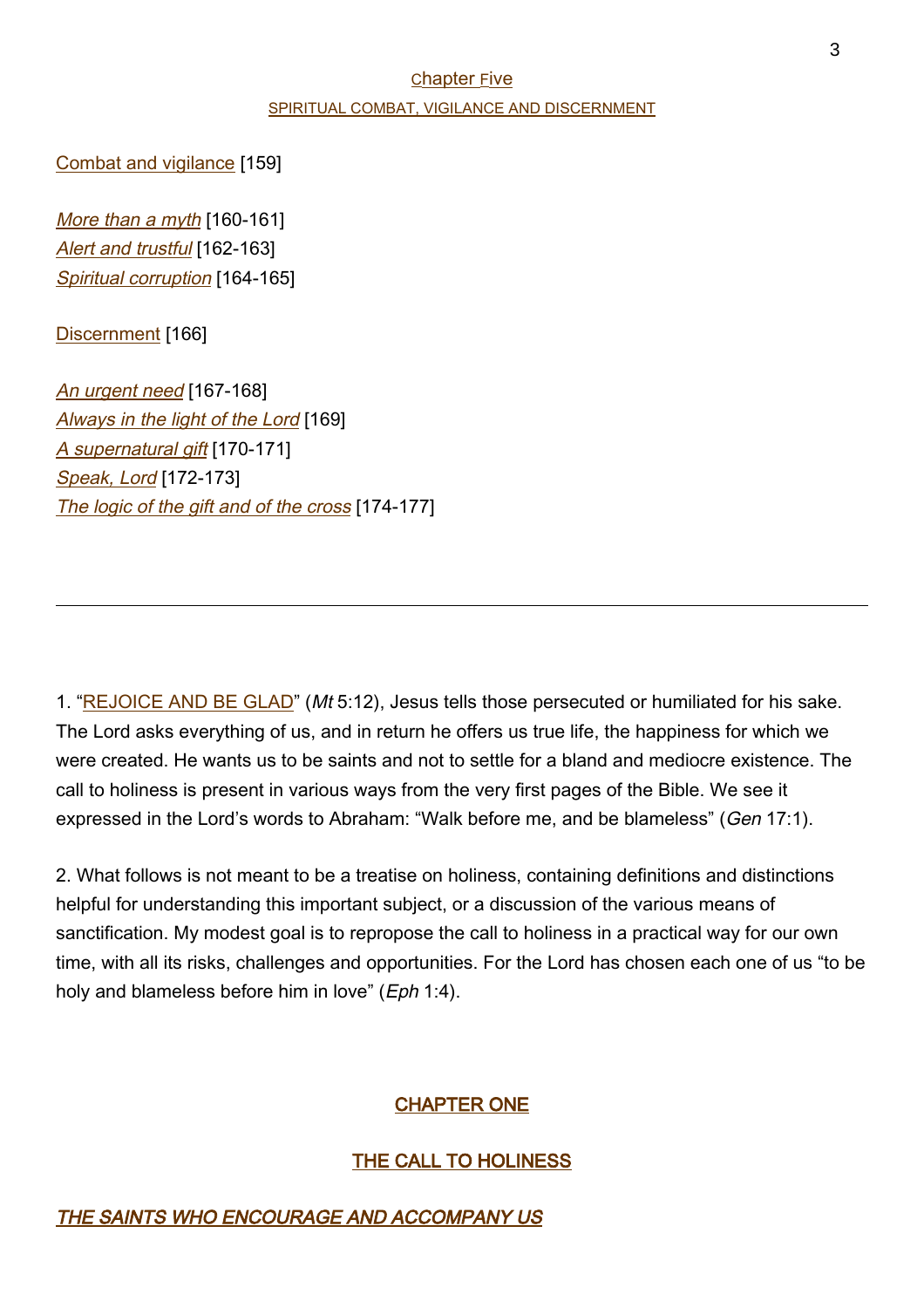3. The Letter to the Hebrews presents a number of testimonies that encourage us to "run with perseverance the race that is set before us" (12:1). It speaks of Abraham, Sarah, Moses, Gideon and others (cf. 11:1-12:3). Above all, it invites us to realize that "a great cloud of witnesses" (12:1) impels us to advance constantly towards the goal. These witnesses may include our own mothers, grandmothers or other loved ones (cf. 2 Tim 1:5). Their lives may not always have been perfect, yet even amid their faults and failings they kept moving forward and proved pleasing to the Lord.

4. The saints now in God's presence preserve their bonds of love and communion with us. The Book of Revelation attests to this when it speaks of the intercession of the martyrs: "I saw under the altar the souls of those who had been slain for the word of God and for the witness they had borne; they cried out with a loud voice, 'O sovereign Lord, holy and true, how long will it be before you judge?'" (6:9-10). Each of us can say: "Surrounded, led and guided by the friends of God… I do not have to carry alone what, in truth, I could never carry alone. All the saints of God are there to protect me, to sustain me and to carry me".[1]

5. The processes of beatification and canonization recognize the signs of heroic virtue, the sacrifice of one's life in martyrdom, and certain cases where a life is constantly offered for others, even until death. This shows an exemplary imitation of Christ, one worthy of the admiration of the faithful.<sup>[2]</sup> We can think, for example, of Blessed Maria Gabriella Sagheddu, who offered her life for the unity of Christians.

# <span id="page-3-0"></span>THE SAINTS "NEXT DOOR"

6. Nor need we think only of those already beatified and canonized. The Holy Spirit bestows holiness in abundance among God's holy and faithful people, for "it has pleased God to make men and women holy and to save them, not as individuals without any bond between them, but rather as a people who might acknowledge him in truth and serve him in holiness".[3] In salvation history, the Lord saved one people. We are never completely ourselves unless we belong to a people. That is why no one is saved alone, as an isolated individual. Rather, God draws us to himself, taking into account the complex fabric of interpersonal relationships present in a human community. God wanted to enter into the life and history of a people.

7. I like to contemplate the holiness present in the patience of God's people: in those parents who raise their children with immense love, in those men and women who work hard to support their families, in the sick, in elderly religious who never lose their smile. In their daily perseverance I see the holiness of the Church militant. Very often it is a holiness found in our next-door neighbours, those who, living in our midst, reflect God's presence. We might call them "the middle class of holiness".[4]

8. Let us be spurred on by the signs of holiness that the Lord shows us through the humblest members of that people which "shares also in Christ's prophetic office, spreading abroad a living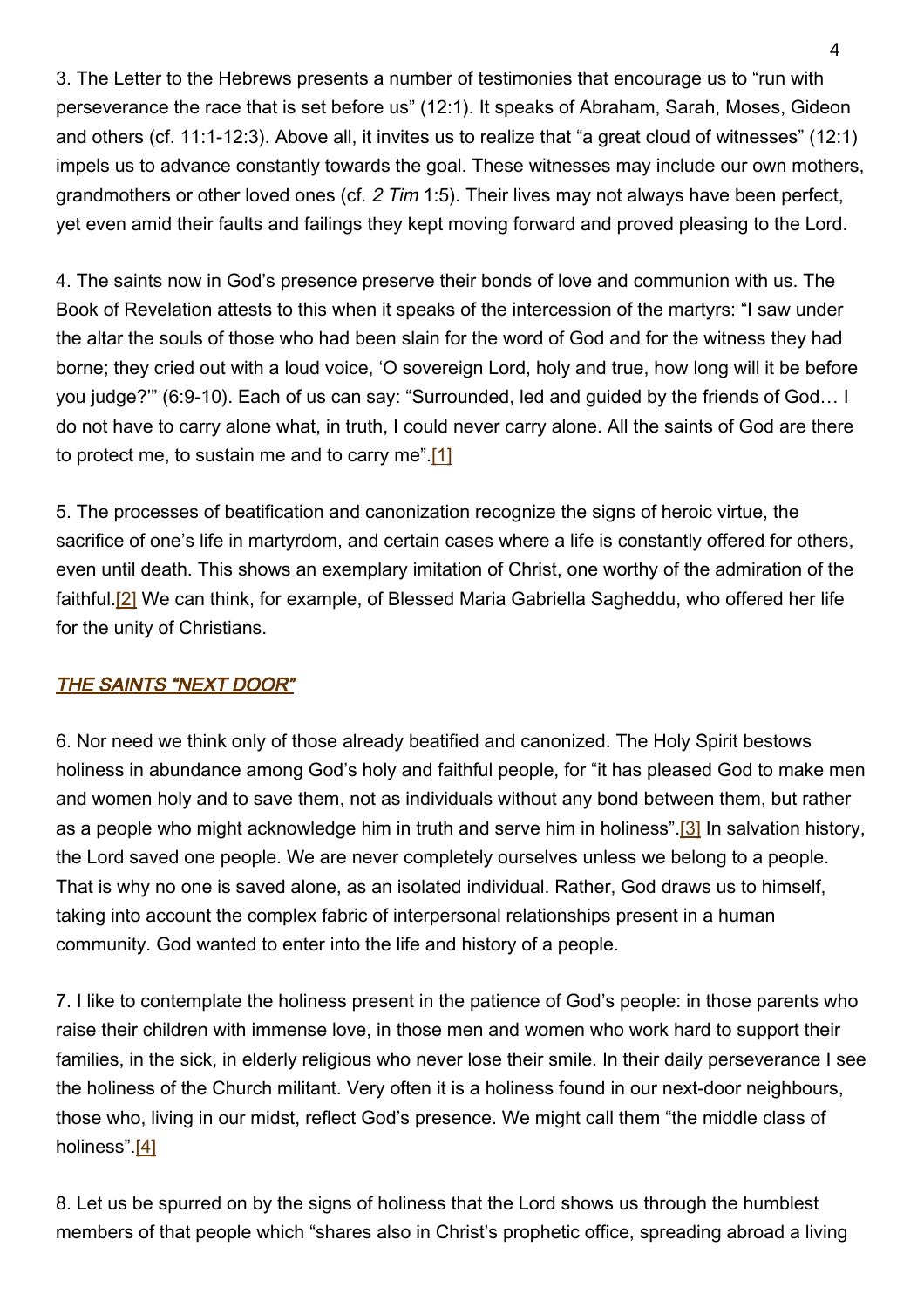witness to him, especially by means of a life of faith and charity".<sup>[5]</sup> We should consider the fact that, as Saint Teresa Benedicta of the Cross suggests, real history is made by so many of them. As she writes: "The greatest figures of prophecy and sanctity step forth out of the darkest night. But for the most part, the formative stream of the mystical life remains invisible. Certainly the most decisive turning points in world history are substantially co-determined by souls whom no history book ever mentions. And we will only find out about those souls to whom we owe the decisive turning points in our personal lives on the day when all that is hidden is revealed".<sup>[6]</sup>

9. Holiness is the most attractive face of the Church. But even outside the Catholic Church and in very different contexts, the Holy Spirit raises up "signs of his presence which help Christ's followers".[7] Saint [John Paul II](http://w2.vatican.va/content/john-paul-ii/en.html) reminded us that "the witness to Christ borne even to the shedding of blood has become a common inheritance of Catholics, Orthodox, Anglicans and Protestants".<sup>[8]</sup> In the moving ecumenical commemoration held in the Colosseum during the Great Jubilee of the Year 2000, he stated that the martyrs are "a heritage which speaks more powerfully than all the causes of division".[9]

### <span id="page-4-0"></span>THE LORD CALLS

10. All this is important. Yet with this Exhortation I would like to insist primarily on the call to holiness that the Lord addresses to each of us, the call that he also addresses, personally, to you: "Be holy, for I am holy" (Lev 11:44; cf. 1 Pet 1:16). The [Second Vatican Council](http://www.vatican.va/archive/hist_councils/ii_vatican_council/index.htm) stated this clearly: "Strengthened by so many and such great means of salvation, all the faithful, whatever their condition or state, are called by the Lord – each in his or her own way – to that perfect holiness by which the Father himself is perfect".[10]

11. "Each in his or her own way" the Council says. We should not grow discouraged before examples of holiness that appear unattainable. There are some testimonies that may prove helpful and inspiring, but that we are not meant to copy, for that could even lead us astray from the one specific path that the Lord has in mind for us. The important thing is that each believer discern his or her own path, that they bring out the very best of themselves, the most personal gifts that God has placed in their hearts (cf. 1 Cor 12:7), rather than hopelessly trying to imitate something not meant for them. We are all called to be witnesses, but there are many actual ways of bearing witness.<sup>[11]</sup> Indeed, when the great mystic, Saint John of the Cross, wrote his Spiritual Canticle, he preferred to avoid hard and fast rules for all. He explained that his verses were composed so that everyone could benefit from them "in his or her own way".[12] For God's life is communicated "to some in one way and to others in another".[13]

12. Within these various forms, I would stress too that the "genius of woman" is seen in feminine styles of holiness, which are an essential means of reflecting God's holiness in this world. Indeed, in times when women tended to be most ignored or overlooked, the Holy Spirit raised up saints whose attractiveness produced new spiritual vigour and important reforms in the Church. We can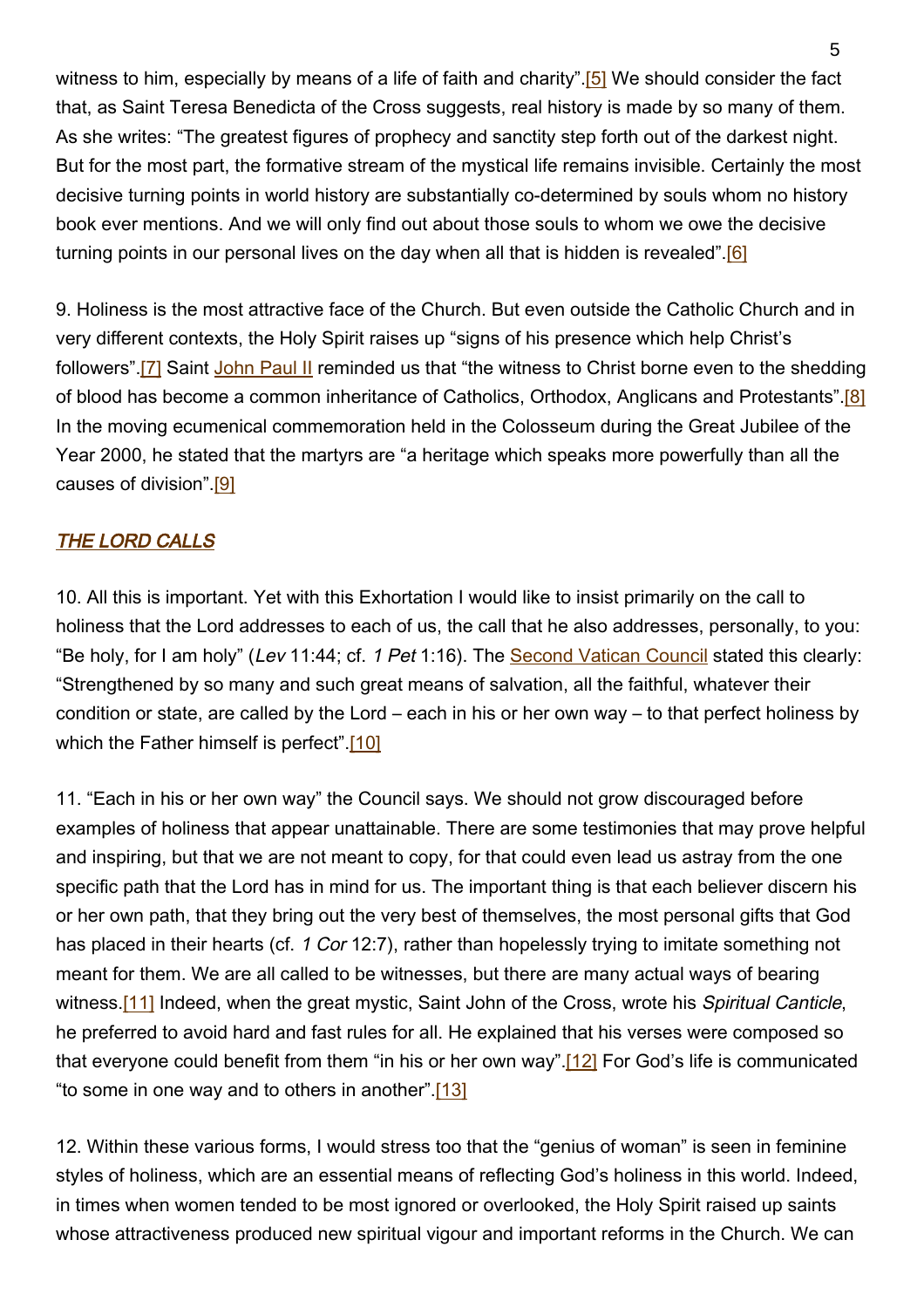mention Saint Hildegard of Bingen, Saint Bridget, Saint Catherine of Siena, Saint Teresa of Avila and Saint Thérèse of Lisieux. But I think too of all those unknown or forgotten women who, each in her own way, sustained and transformed families and communities by the power of their witness.

13. This should excite and encourage us to give our all and to embrace that unique plan that God willed for each of us from eternity: "Before I formed you in the womb I knew you, and before you were born I consecrated you" (Jer 1:5).

# <span id="page-5-0"></span>FOR YOU TOO

14. To be holy does not require being a bishop, a priest or a religious. We are frequently tempted to think that holiness is only for those who can withdraw from ordinary affairs to spend much time in prayer. That is not the case. We are all called to be holy by living our lives with love and by bearing witness in everything we do, wherever we find ourselves. Are you called to the consecrated life? Be holy by living out your commitment with joy. Are you married? Be holy by loving and caring for your husband or wife, as Christ does for the Church. Do you work for a living? Be holy by labouring with integrity and skill in the service of your brothers and sisters. Are you a parent or grandparent? Be holy by patiently teaching the little ones how to follow Jesus. Are you in a position of authority? Be holy by working for the common good and renouncing personal gain.[14]

15. Let the grace of your baptism bear fruit in a path of holiness. Let everything be open to God; turn to him in every situation. Do not be dismayed, for the power of the Holy Spirit enables you to do this, and holiness, in the end, is the fruit of the Holy Spirit in your life (cf. Gal 5:22-23). When you feel the temptation to dwell on your own weakness, raise your eyes to Christ crucified and say: "Lord, I am a poor sinner, but you can work the miracle of making me a little bit better". In the Church, holy yet made up of sinners, you will find everything you need to grow towards holiness. The Lord has bestowed on the Church the gifts of scripture, the sacraments, holy places, living communities, the witness of the saints and a multifaceted beauty that proceeds from God's love, "like a bride bedecked with jewels" (Is 61:10).

16. This holiness to which the Lord calls you will grow through small gestures. Here is an example: a woman goes shopping, she meets a neighbour and they begin to speak, and the gossip starts. But she says in her heart: "No, I will not speak badly of anyone". This is a step forward in holiness. Later, at home, one of her children wants to talk to her about his hopes and dreams, and even though she is tired, she sits down and listens with patience and love. That is another sacrifice that brings holiness. Later she experiences some anxiety, but recalling the love of the Virgin Mary, she takes her rosary and prays with faith. Yet another path of holiness. Later still, she goes out onto the street, encounters a poor person and stops to say a kind word to him. One more step.

17. At times, life presents great challenges. Through them, the Lord calls us anew to a conversion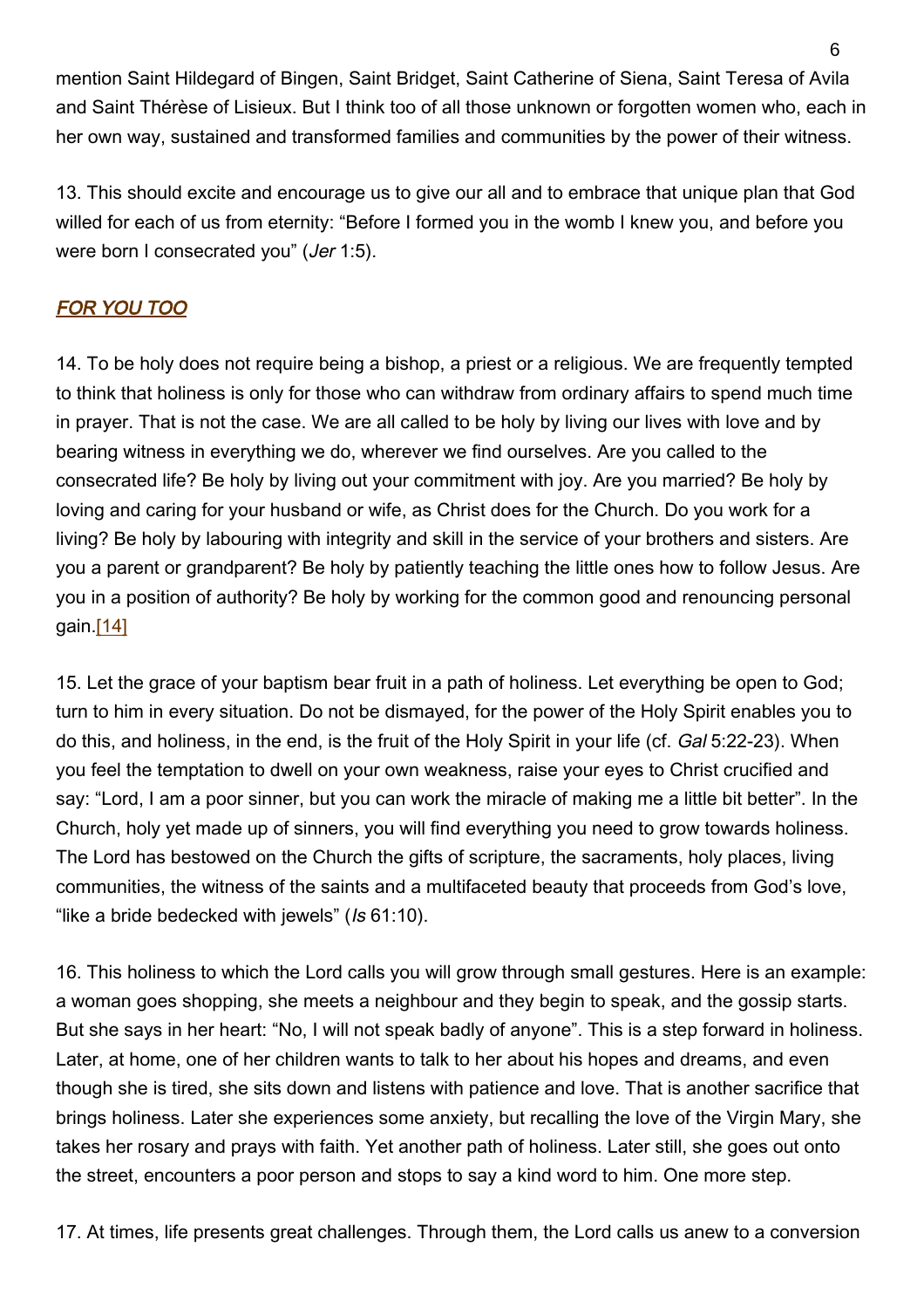that can make his grace more evident in our lives, "in order that we may share his holiness" (Heb 12:10). At other times, we need only find a more perfect way of doing what we are already doing: "There are inspirations that tend solely to perfect in an extraordinary way the ordinary things we do in life".[15] When Cardinal François-Xavier Nguyên van Thuân was imprisoned, he refused to waste time waiting for the day he would be set free. Instead, he chose "to live the present moment, filling it to the brim with love". He decided: "I will seize the occasions that present themselves every day; I will accomplish ordinary actions in an extraordinary way".[16]

18. In this way, led by God's grace, we shape by many small gestures the holiness God has willed for us, not as men and women sufficient unto ourselves but rather "as good stewards of the manifold grace of God" (1 Pet 4:10). The New Zealand bishops rightly teach us that we are capable of loving with the Lord's unconditional love, because the risen Lord shares his powerful life with our fragile lives: "His love set no limits and, once given, was never taken back. It was unconditional and remained faithful. To love like that is not easy because we are often so weak. But just to try to love as Christ loved us shows that Christ shares his own risen life with us. In this way, our lives demonstrate his power at work – even in the midst of human weakness".[17]

### <span id="page-6-0"></span>YOUR MISSION IN CHRIST

19. A Christian cannot think of his or her mission on earth without seeing it as a path of holiness, for "this is the will of God, your sanctification" (1 Thess 4:3). Each saint is a mission, planned by the Father to reflect and embody, at a specific moment in history, a certain aspect of the Gospel.

20. That mission has its fullest meaning in Christ, and can only be understood through him. At its core, holiness is experiencing, in union with Christ, the mysteries of his life. It consists in uniting ourselves to the Lord's death and resurrection in a unique and personal way, constantly dying and rising anew with him. But it can also entail reproducing in our own lives various aspects of Jesus' earthly life: his hidden life, his life in community, his closeness to the outcast, his poverty and other ways in which he showed his self-sacrificing love. The contemplation of these mysteries, as Saint Ignatius of Loyola pointed out, leads us to incarnate them in our choices and attitudes.[18] Because "everything in Jesus' life was a sign of his mystery",[19] "Christ's whole life is a revelation of the Father",[20] "Christ's whole life is a mystery of redemption",[21] "Christ's whole life is a mystery of recapitulation".<sup>[22]</sup> "Christ enables us to live in him all that he himself lived, and he lives it in us".[23]

21. The Father's plan is Christ, and ourselves in him. In the end, it is Christ who loves in us, for "holiness is nothing other than charity lived to the full".[24] As a result, "the measure of our holiness stems from the stature that Christ achieves in us, to the extent that, by the power of the Holy Spirit, we model our whole life on his".<sup>[25]</sup> Every saint is a message which the Holy Spirit takes from the riches of Jesus Christ and gives to his people.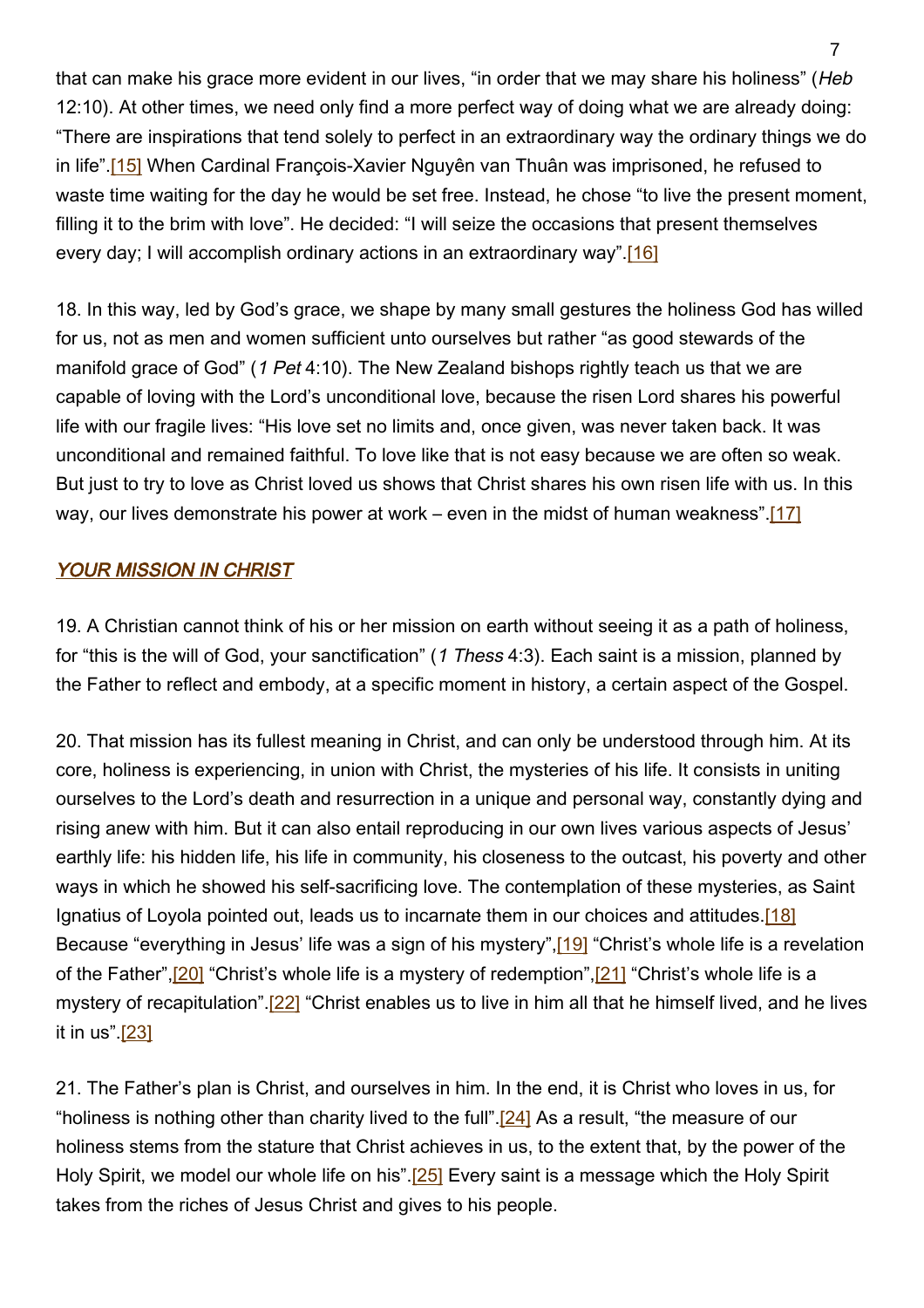22. To recognize the word that the Lord wishes to speak to us through one of his saints, we do not need to get caught up in details, for there we might also encounter mistakes and failures. Not everything a saint says is completely faithful to the Gospel; not everything he or she does is authentic or perfect. What we need to contemplate is the totality of their life, their entire journey of growth in holiness, the reflection of Jesus Christ that emerges when we grasp their overall meaning as a person.[26]

23. This is a powerful summons to all of us. You too need to see the entirety of your life as a mission. Try to do so by listening to God in prayer and recognizing the signs that he gives you. Always ask the Spirit what Jesus expects from you at every moment of your life and in every decision you must make, so as to discern its place in the mission you have received. Allow the Spirit to forge in you the personal mystery that can reflect Jesus Christ in today's world.

24. May you come to realize what that word is, the message of Jesus that God wants to speak to the world by your life. Let yourself be transformed. Let yourself be renewed by the Spirit, so that this can happen, lest you fail in your precious mission. The Lord will bring it to fulfilment despite your mistakes and missteps, provided that you do not abandon the path of love but remain ever open to his supernatural grace, which purifies and enlightens.

### <span id="page-7-0"></span>**ACTIVITY THAT SANCTIFIES**

25. Just as you cannot understand Christ apart from the kingdom he came to bring, so too your personal mission is inseparable from the building of that kingdom: "Strive first for the kingdom of God and his righteousness" (*Mt* 6:33). Your identification with Christ and his will involves a commitment to build with him that kingdom of love, justice and universal peace. Christ himself wants to experience this with you, in all the efforts and sacrifices that it entails, but also in all the joy and enrichment it brings. You cannot grow in holiness without committing yourself, body and soul, to giving your best to this endeavour.

26. It is not healthy to love silence while fleeing interaction with others, to want peace and quiet while avoiding activity, to seek prayer while disdaining service. Everything can be accepted and integrated into our life in this world, and become a part of our path to holiness. We are called to be contemplatives even in the midst of action, and to grow in holiness by responsibly and generously carrying out our proper mission.

27. Could the Holy Spirit urge us to carry out a mission and then ask us to abandon it, or not fully engage in it, so as to preserve our inner peace? Yet there are times when we are tempted to relegate pastoral engagement or commitment in the world to second place, as if these were "distractions" along the path to growth in holiness and interior peace. We can forget that "life does not have a mission, but is a mission".[27]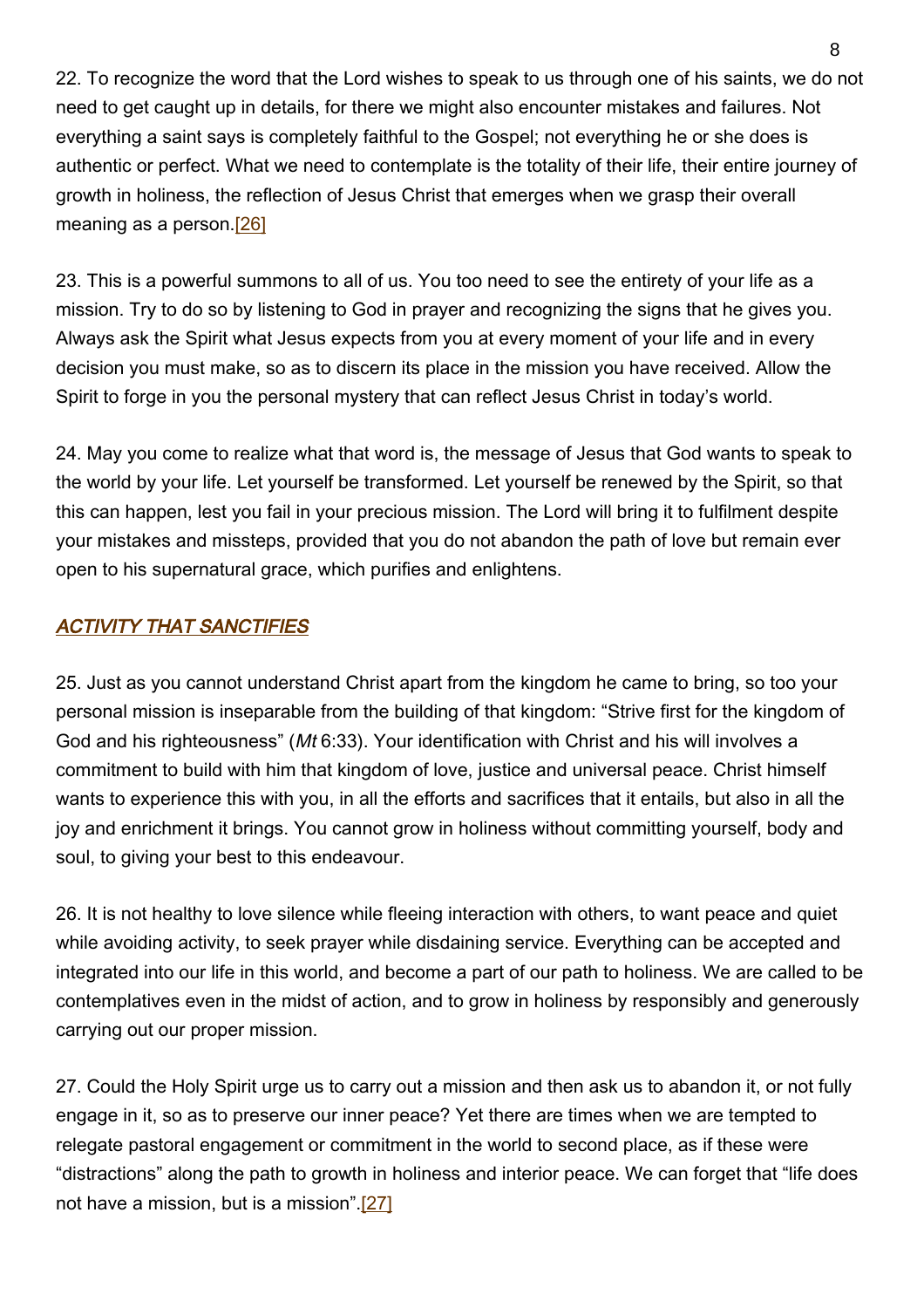28. Needless to say, anything done out of anxiety, pride or the need to impress others will not lead to holiness. We are challenged to show our commitment in such a way that everything we do has evangelical meaning and identifies us all the more with Jesus Christ. We often speak, for example, of the spirituality of the catechist, the spirituality of the diocesan priesthood, the spirituality of work. For the same reason, in *[Evangelii Gaudium](http://w2.vatican.va/content/francesco/en/apost_exhortations/documents/papa-francesco_esortazione-ap_20131124_evangelii-gaudium.html)* I concluded by speaking of a spirituality of mission, in [Laudato Si'](http://w2.vatican.va/content/francesco/en/encyclicals/documents/papa-francesco_20150524_enciclica-laudato-si.html) of an ecological spirituality, and in [Amoris Laetitia](http://w2.vatican.va/content/francesco/en/apost_exhortations/documents/papa-francesco_esortazione-ap_20160319_amoris-laetitia.html) of a spirituality of family life.

29. This does not mean ignoring the need for moments of quiet, solitude and silence before God. Quite the contrary. The presence of constantly new gadgets, the excitement of travel and an endless array of consumer goods at times leave no room for God's voice to be heard. We are overwhelmed by words, by superficial pleasures and by an increasing din, filled not by joy but rather by the discontent of those whose lives have lost meaning. How can we fail to realize the need to stop this rat race and to recover the personal space needed to carry on a heartfelt dialogue with God? Finding that space may prove painful but it is always fruitful. Sooner or later, we have to face our true selves and let the Lord enter. This may not happen unless "we see ourselves staring into the abyss of a frightful temptation, or have the dizzying sensation of standing on the precipice of utter despair, or find ourselves completely alone and abandoned".[28] In such situations, we find the deepest motivation for living fully our commitment to our work.

30. The same distractions that are omnipresent in today's world also make us tend to absolutize our free time, so that we can give ourselves over completely to the devices that provide us with entertainment or ephemeral pleasures.<sup>[29]</sup> As a result, we come to resent our mission, our commitment grows slack, and our generous and ready spirit of service begins to flag. This denatures our spiritual experience. Can any spiritual fervour be sound when it dwells alongside sloth in evangelization or in service to others?

31. We need a spirit of holiness capable of filling both our solitude and our service, our personal life and our evangelizing efforts, so that every moment can be an expression of self-sacrificing love in the Lord's eyes. In this way, every minute of our lives can be a step along the path to growth in holiness.

### <span id="page-8-0"></span>MORE ALIVE, MORE HUMAN

32. Do not be afraid of holiness. It will take away none of your energy, vitality or joy. On the contrary, you will become what the Father had in mind when he created you, and you will be faithful to your deepest self. To depend on God sets us free from every form of enslavement and leads us to recognize our great dignity. We see this in Saint Josephine Bakhita: "Abducted and sold into slavery at the tender age of seven, she suffered much at the hands of cruel masters. But she came to understand the profound truth that God, and not man, is the true Master of every human being, of every human life. This experience became a source of great wisdom for this humble daughter of Africa".[30]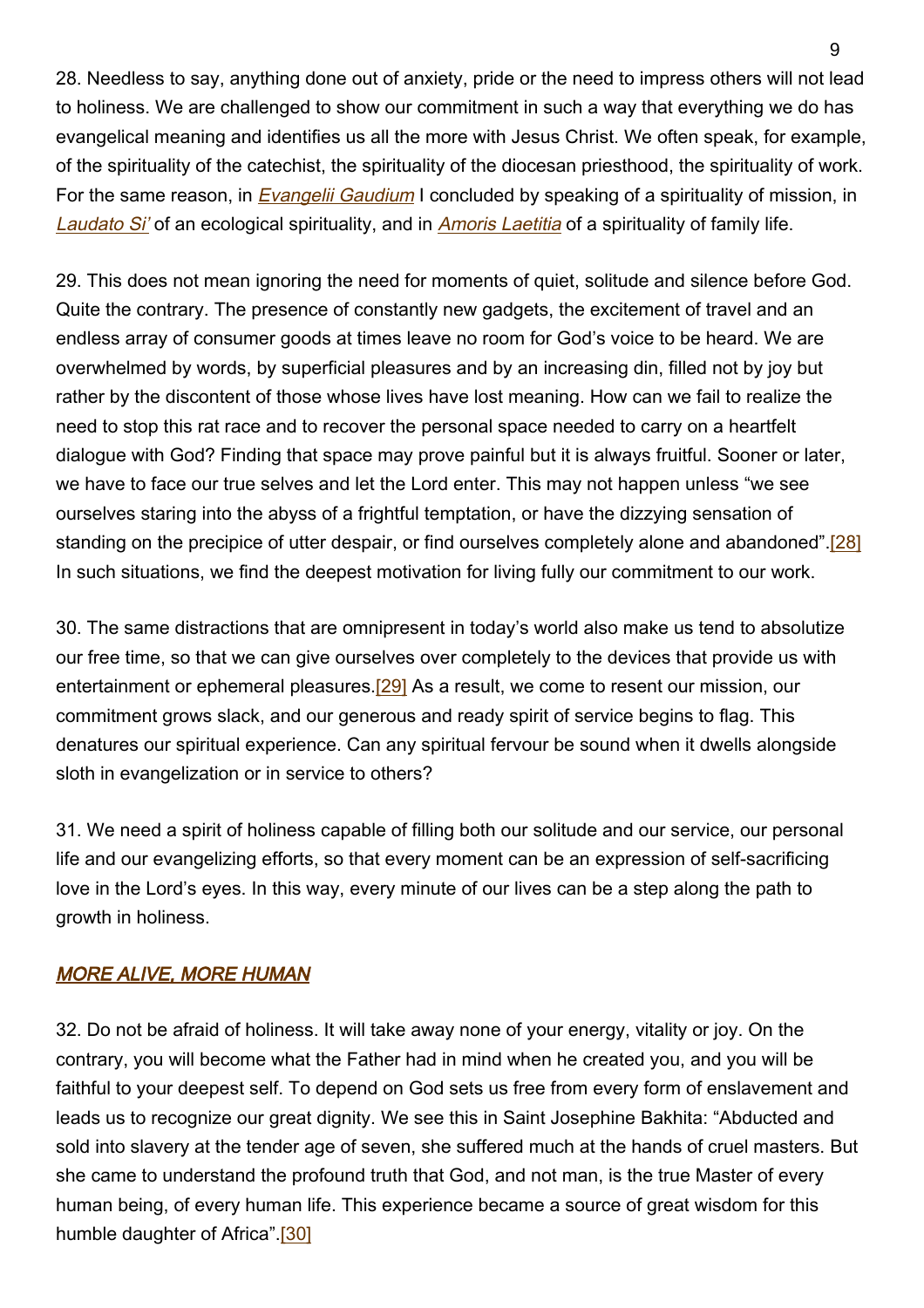33. To the extent that each Christian grows in holiness, he or she will bear greater fruit for our world. The bishops of West Africa have observed that "we are being called in the spirit of the New Evangelization to be evangelized and to evangelize through the empowering of all you, the baptized, to take up your roles as salt of the earth and light of the world wherever you find yourselves".[31]

34. Do not be afraid to set your sights higher, to allow yourself to be loved and liberated by God. Do not be afraid to let yourself be guided by the Holy Spirit. Holiness does not make you less human, since it is an encounter between your weakness and the power of God's grace. For in the words of León Bloy, when all is said and done, "the only great tragedy in life, is not to become a saint".[32]

# <span id="page-9-0"></span>CHAPTER TWO

# <span id="page-9-1"></span>TWO SUBTLE ENEMIES OF HOLINESS

35. Here I would like to mention two false forms of holiness that can lead us astray: gnosticism and pelagianism. They are two heresies from early Christian times, yet they continue to plague us. In our times too, many Christians, perhaps without realizing it, can be seduced by these deceptive ideas, which reflect an anthropocentric immanentism disguised as Catholic truth.[33] Let us take a look at these two forms of doctrinal or disciplinary security that give rise "toa narcissistic and authoritarian elitism, whereby instead of evangelizing, one analyses and classifies others, and instead of opening the door to grace, one exhausts his or her energies in inspecting and verifying. In neither case is one really concerned about Jesus Christ or others".[34]

# <span id="page-9-2"></span>CONTEMPORARY GNOSTICISM

36. Gnosticism presumes "a purely subjective faith whose only interest is a certain experience or a set of ideas and bits of information which are meant to console and enlighten, but which ultimately keep one imprisoned in his or her own thoughts and feelings".[35]

# <span id="page-9-3"></span>An intellect without God and without flesh

37. Thanks be to God, throughout the history of the Church it has always been clear that a person's perfection is measured not by the information or knowledge they possess, but by the depth of their charity. "Gnostics" do not understand this, because they judge others based on their ability to understand the complexity of certain doctrines. They think of the intellect as separate from the flesh, and thus become incapable of touching Christ's suffering flesh in others, locked up as they are in an encyclopaedia of abstractions. In the end, by disembodying the mystery, they prefer "a God without Christ, a Christ without the Church, a Church without her people".[36]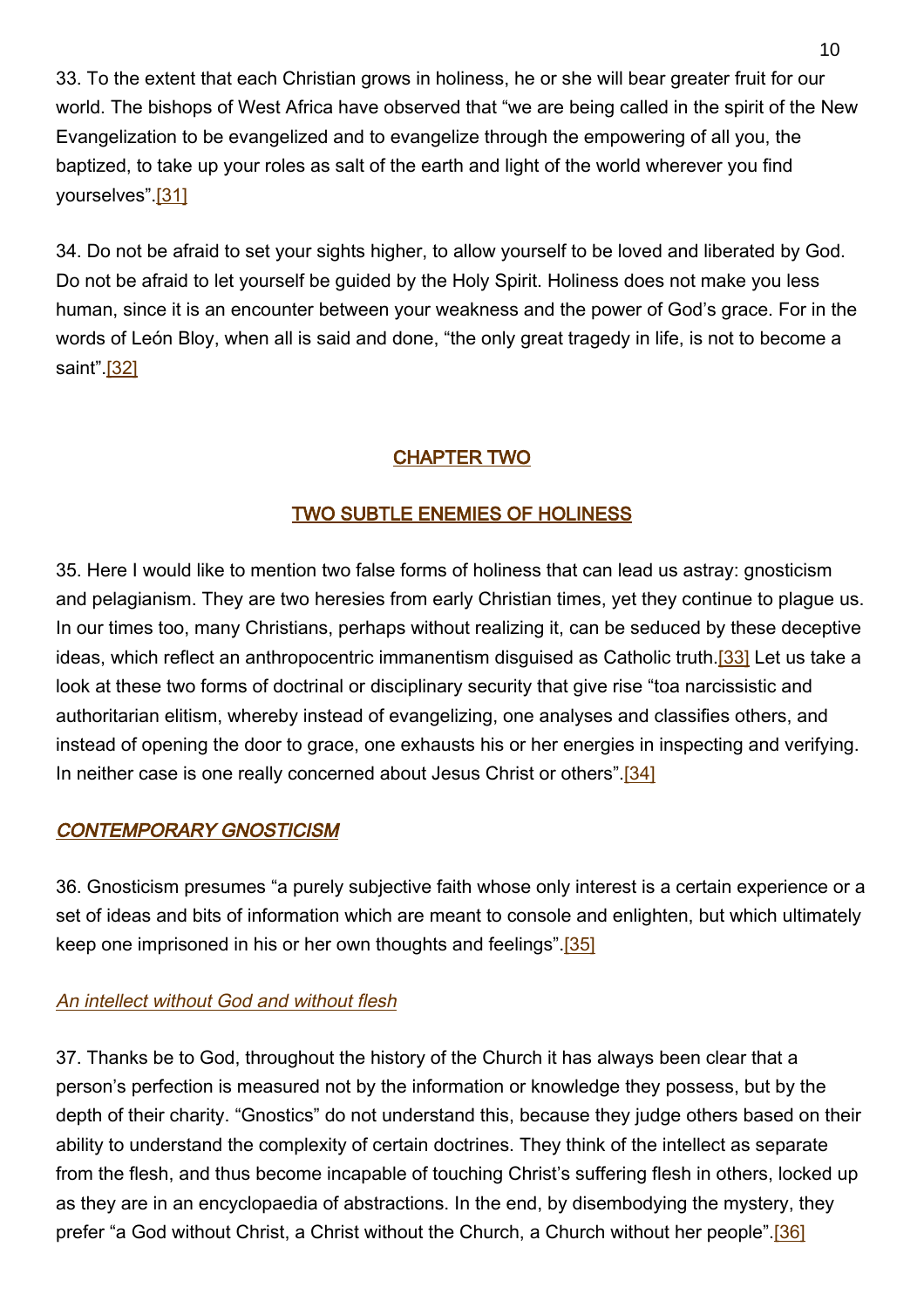38. Certainly this is a superficial conceit: there is much movement on the surface, but the mind is neither deeply moved nor affected. Still, gnosticism exercises a deceptive attraction for some people, since the gnostic approach is strict and allegedly pure, and can appear to possess a certain harmony or order that encompasses everything.

39. Here we have to be careful. I am not referring to a rationalism inimical to Christian faith. It can be present within the Church, both among the laity in parishes and teachers of philosophy and theology in centres of formation. Gnostics think that their explanations can make the entirety of the faith and the Gospel perfectly comprehensible. They absolutize their own theories and force others to submit to their way of thinking. A healthy and humble use of reason in order to reflect on the theological and moral teaching of the Gospel is one thing. It is another to reduce Jesus' teaching to a cold and harsh logic that seeks to dominate everything.[37]

### <span id="page-10-0"></span>A doctrine without mystery

40. Gnosticism is one of the most sinister ideologies because, while unduly exalting knowledge or a specific experience, it considers its own vision of reality to be perfect. Thus, perhaps without even realizing it, this ideology feeds on itself and becomes even more myopic. It can become all the more illusory when it masks itself as a disembodied spirituality. For gnosticism "by its very nature seeks to domesticate the mystery", [38] whether the mystery of God and his grace, or the mystery of others' lives.

41. When somebody has an answer for every question, it is a sign that they are not on the right road. They may well be false prophets, who use religion for their own purposes, to promote their own psychological or intellectual theories. God infinitely transcends us; he is full of surprises. We are not the ones to determine when and how we will encounter him; the exact times and places of that encounter are not up to us. Someone who wants everything to be clear and sure presumes to control God's transcendence.

42. Nor can we claim to say where God is not, because God is mysteriously present in the life of every person, in a way that he himself chooses, and we cannot exclude this by our presumed certainties. Even when someone's life appears completely wrecked, even when we see it devastated by vices or addictions, God is present there. If we let ourselves be guided by the Spirit rather than our own preconceptions, we can and must try to find the Lord in every human life. This is part of the mystery that a gnostic mentality cannot accept, since it is beyond its control.

### <span id="page-10-1"></span>The limits of reason

43. It is not easy to grasp the truth that we have received from the Lord. And it is even more difficult to express it. So we cannot claim that our way of understanding this truth authorizes us to exercise a strict supervision over others' lives. Here I would note that in the Church there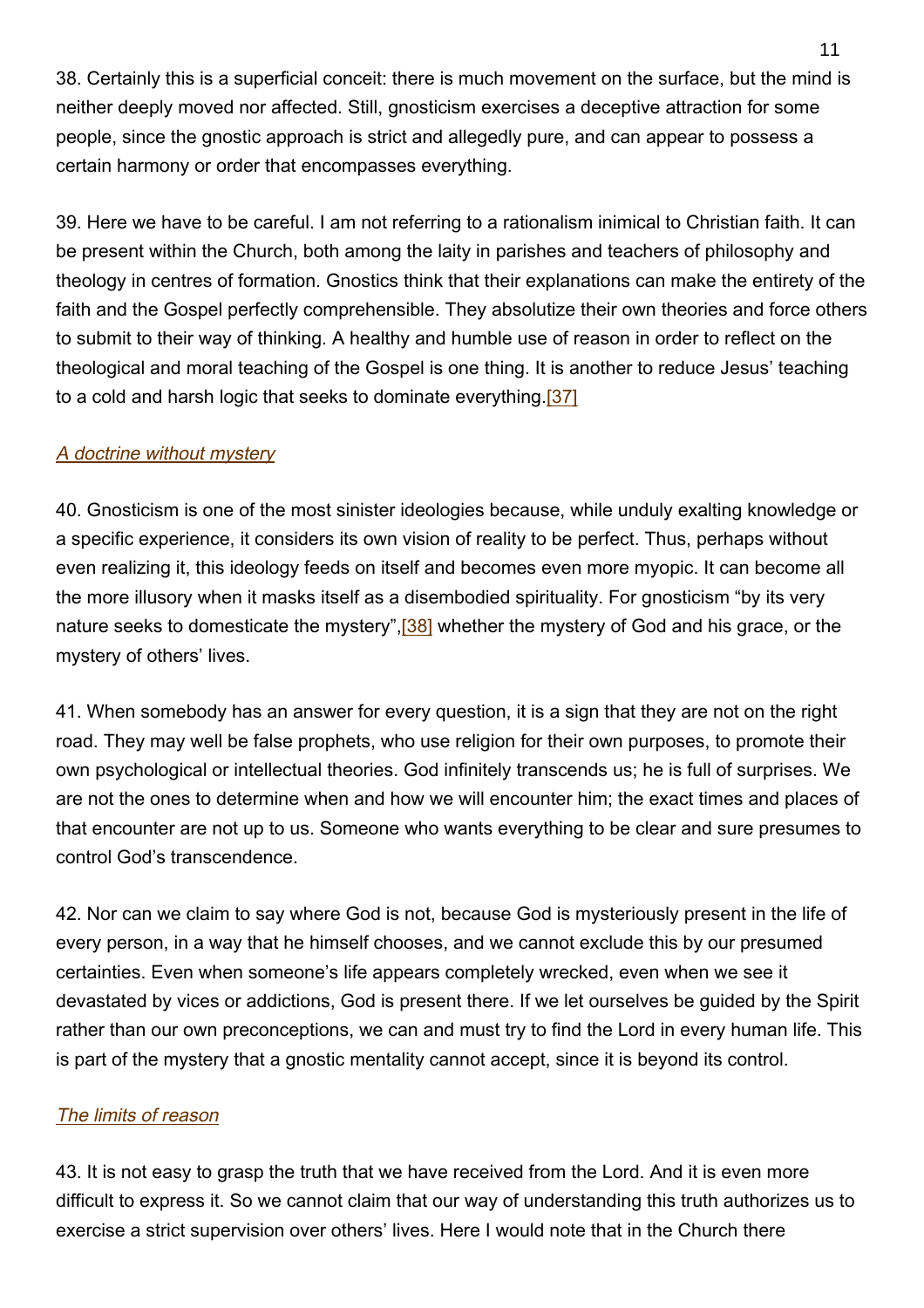legitimately coexist different ways of interpreting many aspects of doctrine and Christian life; in their variety, they "help to express more clearly the immense riches of God's word". It is true that "for those who long for a monolithic body of doctrine guarded by all and leaving no room for nuance, this might appear as undesirable and leading to confusion".[39] Indeed, some currents of gnosticism scorned the concrete simplicity of the Gospel and attempted to replace the trinitarian and incarnate God with a superior Unity, wherein the rich diversity of our history disappeared.

44. In effect, doctrine, or better, our understanding and expression of it, "is not a closed system, devoid of the dynamic capacity to pose questions, doubts, inquiries… The questions of our people, their suffering, their struggles, their dreams, their trials and their worries, all possess an interpretational value that we cannot ignore if we want to take the principle of the incarnation seriously. Their wondering helps us to wonder, their questions question us".<sup>[40]</sup>

45. A dangerous confusion can arise. We can think that because we know something, or are able to explain it in certain terms, we are already saints, perfect and better than the "ignorant masses". Saint [John Paul II](http://w2.vatican.va/content/john-paul-ii/en.html) warned of the temptation on the part of those in the Church who are more highly educated "to feel somehow superior to other members of the faithful".[41] In point of fact, what we think we know should always motivate us to respond more fully to God's love. Indeed, "you learn so as to live: theology and holiness are inseparable" [42]

46. When Saint Francis of Assisi saw that some of his disciples were engaged in teaching, he wanted to avoid the temptation to gnosticism. He wrote to Saint Anthony of Padua: "I am pleased that you teach sacred theology to the brothers, provided that… you do not extinguish the spirit of prayer and devotion during study of this kind".[43] Francis recognized the temptation to turn the Christian experience into a set of intellectual exercises that distance us from the freshness of the Gospel. Saint Bonaventure, on the other hand, pointed out that true Christian wisdom can never be separated from mercy towards our neighbour: "The greatest possible wisdom is to share fruitfully what we have to give… Even as mercy is the companion of wisdom, avarice is its enemy".[44] "There are activities that, united to contemplation, do not prevent the latter, but rather facilitate it, such as works of mercy and devotion".[45]

### <span id="page-11-0"></span>CONTEMPORARY PELAGIANISM

47. Gnosticism gave way to another heresy, likewise present in our day. As time passed, many came to realize that it is not knowledge that betters us or makes us saints, but the kind of life we lead. But this subtly led back to the old error of the gnostics, which was simply transformed rather than eliminated.

48. The same power that the gnostics attributed to the intellect, others now began to attribute to the human will, to personal effort. This was the case with the pelagians and semi-pelagians. Now it was not intelligence that took the place of mystery and grace, but our human will. It was forgotten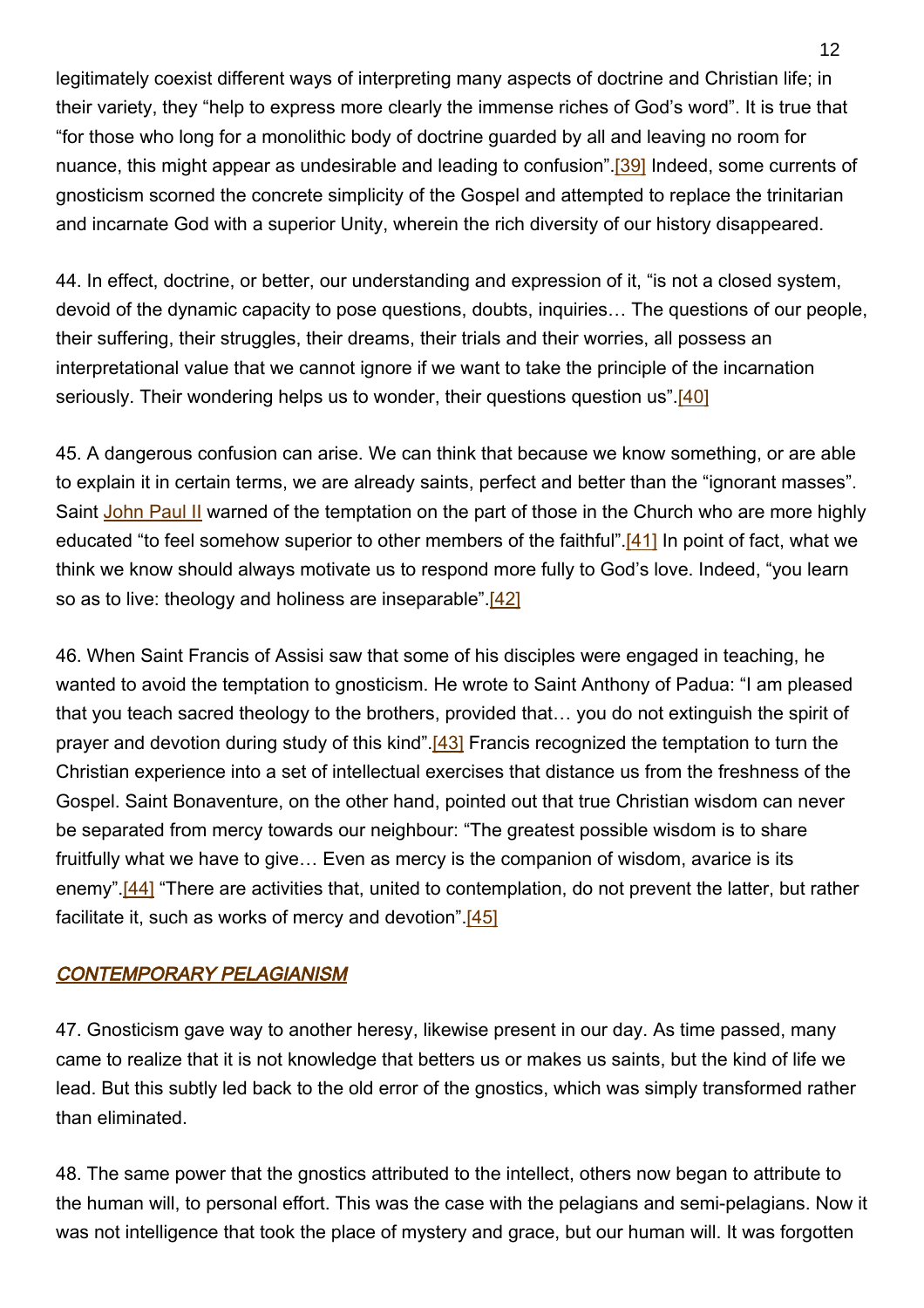that everything "depends not on human will or exertion, but on God who shows mercy" (Rom 9:16) and that "he first loved us" (cf. 1 Jn 4:19).

### <span id="page-12-0"></span>A will lacking humility

49. Those who yield to this pelagian or semi-pelagian mindset, even though they speak warmly of God's grace, "ultimately trust only in their own powers and feel superior to others because they observe certain rules or remain intransigently faithful to a particular Catholic style".[46] When some of them tell the weak that all things can be accomplished with God's grace, deep down they tend to give the idea that all things are possible by the human will, as if it were something pure, perfect, all-powerful, to which grace is then added. They fail to realize that "not everyone can do everything", [47] and that in this life human weaknesses are not healed completely and once for all by grace.<sup>[48]</sup> In every case, as Saint Augustine taught, God commands you to do what you can and to ask for what you cannot, [49] and indeed to pray to him humbly: "Grant what you command, and command what you will".[50]

50. Ultimately, the lack of a heartfelt and prayerful acknowledgment of our limitations prevents grace from working more effectively within us, for no room is left for bringing about the potential good that is part of a sincere and genuine journey of growth.<sup>[51]</sup> Grace, precisely because it builds on nature, does not make us superhuman all at once. That kind of thinking would show too much confidence in our own abilities. Underneath our orthodoxy, our attitudes might not correspond to our talk about the need for grace, and in specific situations we can end up putting little trust in it. Unless we can acknowledge our concrete and limited situation, we will not be able to see the real and possible steps that the Lord demands of us at every moment, once we are attracted and empowered by his gift. Grace acts in history; ordinarily it takes hold of us and transforms us progressively.[52] If we reject this historical and progressive reality, we can actually refuse and block grace, even as we extol it by our words.

<span id="page-12-1"></span>51. When God speaks to Abraham, he tells him: "I am God Almighty, walk before me, and be blameless" (Gen 17:1). In order to be blameless, as he would have us, we need to live humbly in his presence, cloaked in his glory; we need to walk in union with him, recognizing his constant love in our lives. We need to lose our fear before that presence which can only be for our good. God is the Father who gave us life and loves us greatly. Once we accept him, and stop trying to live our lives without him, the anguish of loneliness will disappear (cf. Ps 139:23-24). In this way we will know the pleasing and perfect will of the Lord (cf. Rom 12:1-2) and allow him to mould us like a potter (cf. Is 29:16). So often we say that God dwells in us, but it is better to say that we dwell in him, that he enables us to dwell in his light and love. He is our temple; we ask to dwell in the house of the Lord all the days of our life (cf. Ps 27:4). "For one day in your courts is better than a thousand elsewhere" (Ps 84:10). In him is our holiness.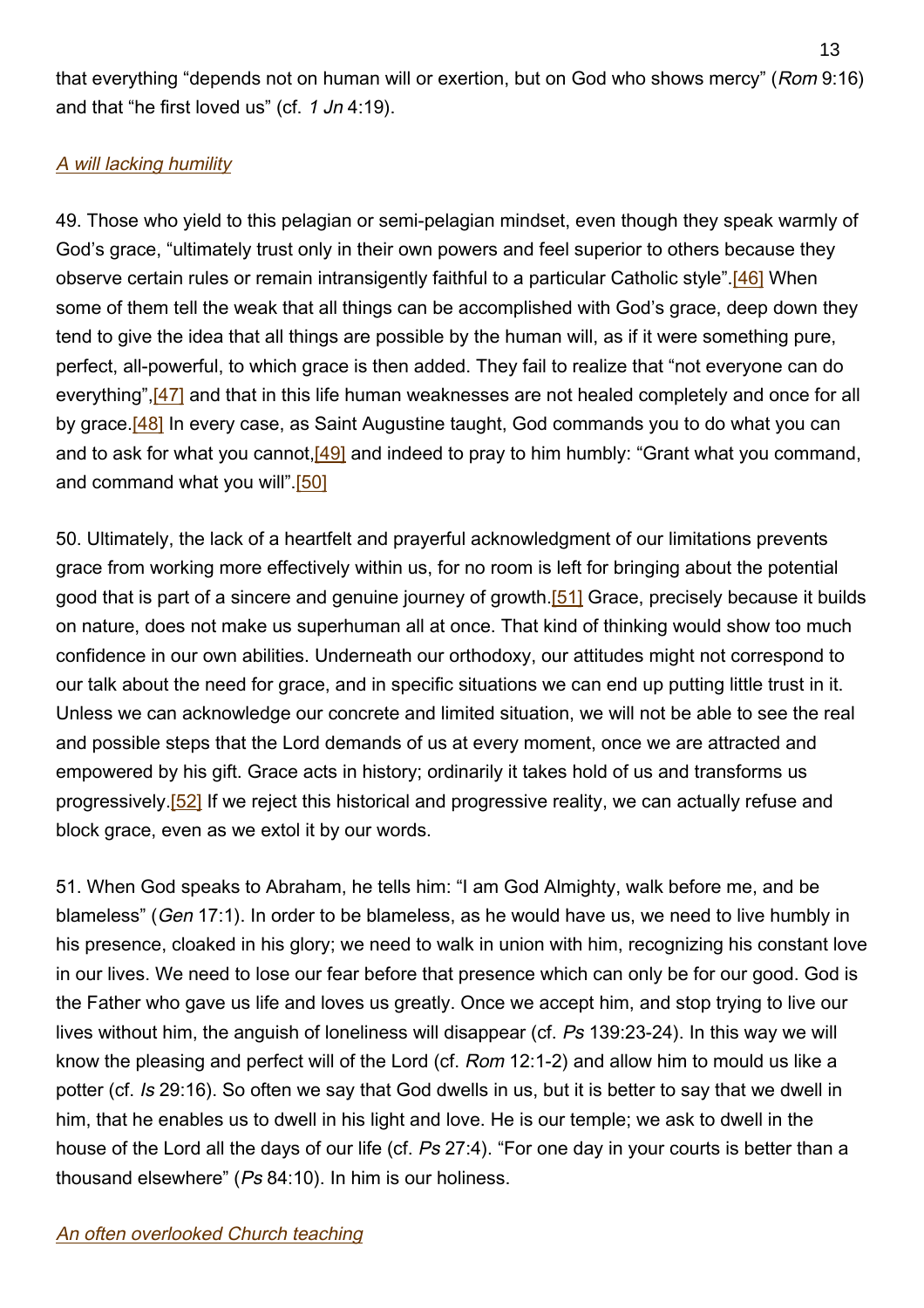52. The Church has repeatedly taught that we are justified not by our own works or efforts, but by the grace of the Lord, who always takes the initiative. The Fathers of the Church, even before Saint Augustine, clearly expressed this fundamental belief. Saint John Chrysostom said that God pours into us the very source of all his gifts even before we enter into battle.[53] Saint Basil the Great remarked that the faithful glory in God alone, for "they realize that they lack true justice and are justified only through faith in Christ".[54]

53. The Second Synod of Orange taught with firm authority that nothing human can demand, merit or buy the gift of divine grace, and that all cooperation with it is a prior gift of that same grace: "Even the desire to be cleansed comes about in us through the outpouring and working of the Holy Spirit".<sup>[55]</sup> Subsequently, the Council of Trent, while emphasizing the importance of our cooperation for spiritual growth, reaffirmed that dogmatic teaching: "We are said to be justified gratuitously because nothing that precedes justification, neither faith nor works, merits the grace of justification; for 'if it is by grace, it is no longer on the basis of works; otherwise, grace would no longer be grace' (Rom 11:6)".<sup>[56]</sup>

54. The Catechism of the Catholic Church also reminds us that the gift of grace "surpasses the power of human intellect and will"[57] and that "with regard to God, there is no strict right to any merit on the part of man. Between God and us there is an immeasurable inequality". [58] His friendship infinitely transcends us; we cannot buy it with our works, it can only be a gift born of his loving initiative. This invites us to live in joyful gratitude for this completely unmerited gift, since "after one has grace, the grace already possessed cannot come under merit".<sup>[59]</sup> The saints avoided putting trust in their own works: "In the evening of this life, I shall appear before you empty-handed, for I do not ask you, Lord, to count my works. All our justices have stains in your sight".[60]

55. This is one of the great convictions that the Church has come firmly to hold. It is so clearly expressed in the word of God that there can be no question of it. Like the supreme commandment of love, this truth should affect the way we live, for it flows from the heart of the Gospel and demands that we not only accept it intellectually but also make it a source of contagious joy. Yet we cannot celebrate this free gift of the Lord's friendship unless we realize that our earthly life and our natural abilities are his gift. We need "to acknowledge jubilantly that our life is essentially a gift, and recognize that our freedom is a grace. This is not easy today, in a world that thinks it can keep something for itself, the fruits of its own creativity or freedom".[61]

56. Only on the basis of God's gift, freely accepted and humbly received, can we cooperate by our own efforts in our progressive transformation.[62] We must first belong to God, offering ourselves to him who was there first, and entrusting to him our abilities, our efforts, our struggle against evil and our creativity, so that his free gift may grow and develop within us: "I appeal to you, therefore, brethren, by the mercies of God, to present your bodies as a living sacrifice, holy and acceptable to God" (Rom 12:1). For that matter, the Church has always taught that charity alone makes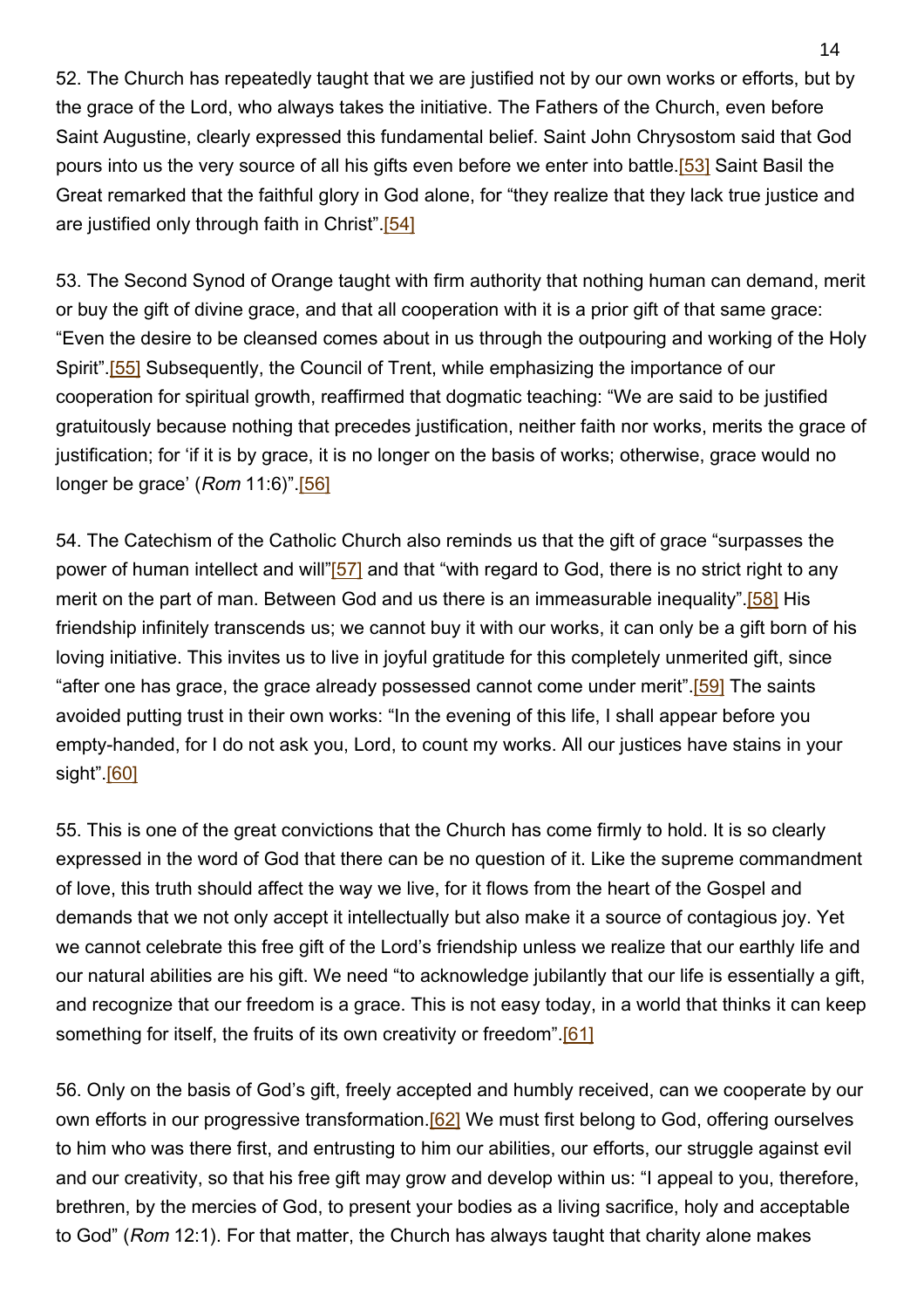growth in the life of grace possible, for "if I do not have love, I am nothing" (1 Cor 13:2).

### <span id="page-14-0"></span>New pelagians

57. Still, some Christians insist on taking another path, that of justification by their own efforts, the worship of the human will and their own abilities. The result is a self-centred and elitist complacency, bereft of true love. This finds expression in a variety of apparently unconnected ways of thinking and acting: an obsession with the law, an absorption with social and political advantages, a punctilious concern for the Church's liturgy, doctrine and prestige, a vanity about the ability to manage practical matters, and an excessive concern with programmes of self-help and personal fulfilment. Some Christians spend their time and energy on these things, rather than letting themselves be led by the Spirit in the way of love, rather than being passionate about communicating the beauty and the joy of the Gospel and seeking out the lost among the immense crowds that thirst for Christ.[63]

58. Not infrequently, contrary to the promptings of the Spirit, the life of the Church can become a museum piece or the possession of a select few. This can occur when some groups of Christians give excessive importance to certain rules, customs or ways of acting. The Gospel then tends to be reduced and constricted, deprived of its simplicity, allure and savour. This may well be a subtle form of pelagianism, for it appears to subject the life of grace to certain human structures. It can affect groups, movements and communities, and it explains why so often they begin with an intense life in the Spirit, only to end up fossilized… or corrupt.

59. Once we believe that everything depends on human effort as channelled by ecclesial rules and structures, we unconsciously complicate the Gospel and become enslaved to a blueprint that leaves few openings for the working of grace. Saint Thomas Aquinas reminded us that the precepts added to the Gospel by the Church should be imposed with moderation "lest the conduct of the faithful become burdensome", for then our religion would become a form of servitude.[64]

### <span id="page-14-1"></span>The summation of the Law

60. To avoid this, we do well to keep reminding ourselves that there is a hierarchy of virtues that bids us seek what is essential. The primacy belongs to the theological virtues, which have God as their object and motive. At the centre is charity. Saint Paul says that what truly counts is "faith working through love" (Gal 5:6). We are called to make every effort to preserve charity: "The one who loves another has fulfilled the law... for love is the fulfilment of the law" (Rom 13:8.10). "For the whole law is summed up in a single commandment, 'You shall love your neighbour as yourself'" (Gal 5:14).

61. In other words, amid the thicket of precepts and prescriptions, Jesus clears a way to seeing two faces, that of the Father and that of our brother. He does not give us two more formulas or two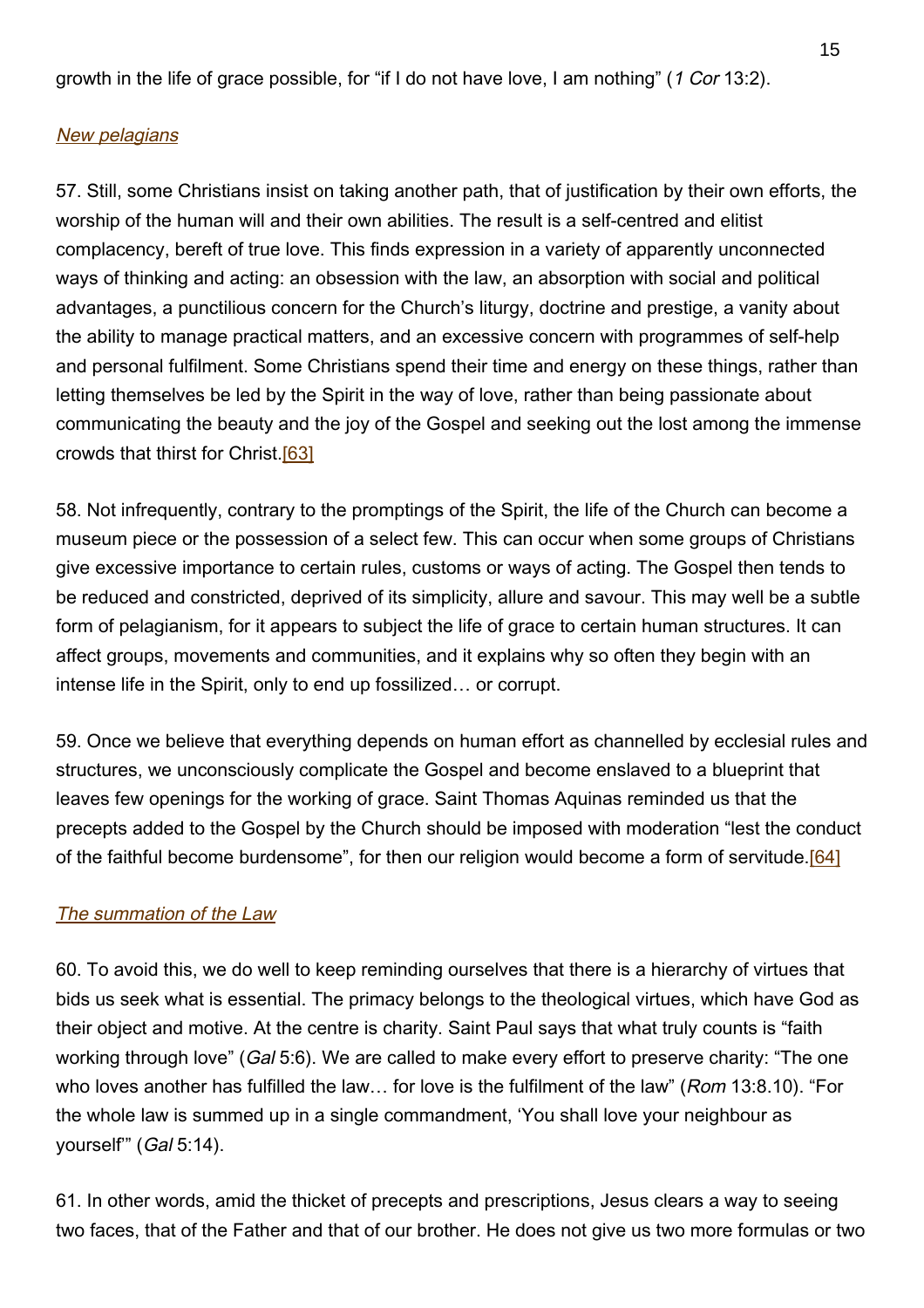more commands. He gives us two faces, or better yet, one alone: the face of God reflected in so many other faces. For in every one of our brothers and sisters, especially the least, the most vulnerable, the defenceless and those in need, God's very image is found. Indeed, with the scraps of this frail humanity, the Lord will shape his final work of art. For "what endures, what has value in life, what riches do not disappear? Surely these two: the Lord and our neighbour. These two riches do not disappear!"[65]

62. May the Lord set the Church free from these new forms of gnosticism and pelagianism that weigh her down and block her progress along the path to holiness! These aberrations take various shapes, according to the temperament and character of each person. So I encourage everyone to reflect and discern before God whether they may be present in their lives.

### <span id="page-15-0"></span>CHAPTER THREE

#### <span id="page-15-1"></span>IN THE LIGHT OF THE MASTER

63. There can be any number of theories about what constitutes holiness, with various explanations and distinctions. Such reflection may be useful, but nothing is more enlightening than turning to Jesus' words and seeing his way of teaching the truth. Jesus explained with great simplicity what it means to be holy when he gave us the Beatitudes (cf.  $Mt$  5:3-12;  $Lk$  6:20-23). The Beatitudes are like a Christian's identity card. So if anyone asks: "What must one do to be a good Christian?", the answer is clear. We have to do, each in our own way, what Jesus told us in the Sermon on the Mount.[66] In the Beatitudes, we find a portrait of the Master, which we are called to reflect in our daily lives.

64. The word "happy" or "blessed" thus becomes a synonym for "holy". It expresses the fact that those faithful to God and his word, by their self-giving, gain true happiness.

#### <span id="page-15-2"></span>GOING AGAINST THE FLOW

65. Although Jesus' words may strike us as poetic, they clearly run counter to the way things are usually done in our world. Even if we find Jesus' message attractive, the world pushes us towards another way of living. The Beatitudes are in no way trite or undemanding, quite the opposite. We can only practise them if the Holy Spirit fills us with his power and frees us from our weakness, our selfishness, our complacency and our pride.

66. Let us listen once more to Jesus, with all the love and respect that the Master deserves. Let us allow his words to unsettle us, to challenge us and to demand a real change in the way we live. Otherwise, holiness will remain no more than an empty word. We turn now to the individual Beatitudes in the Gospel of Matthew (cf. Mt 5:3-12).[67]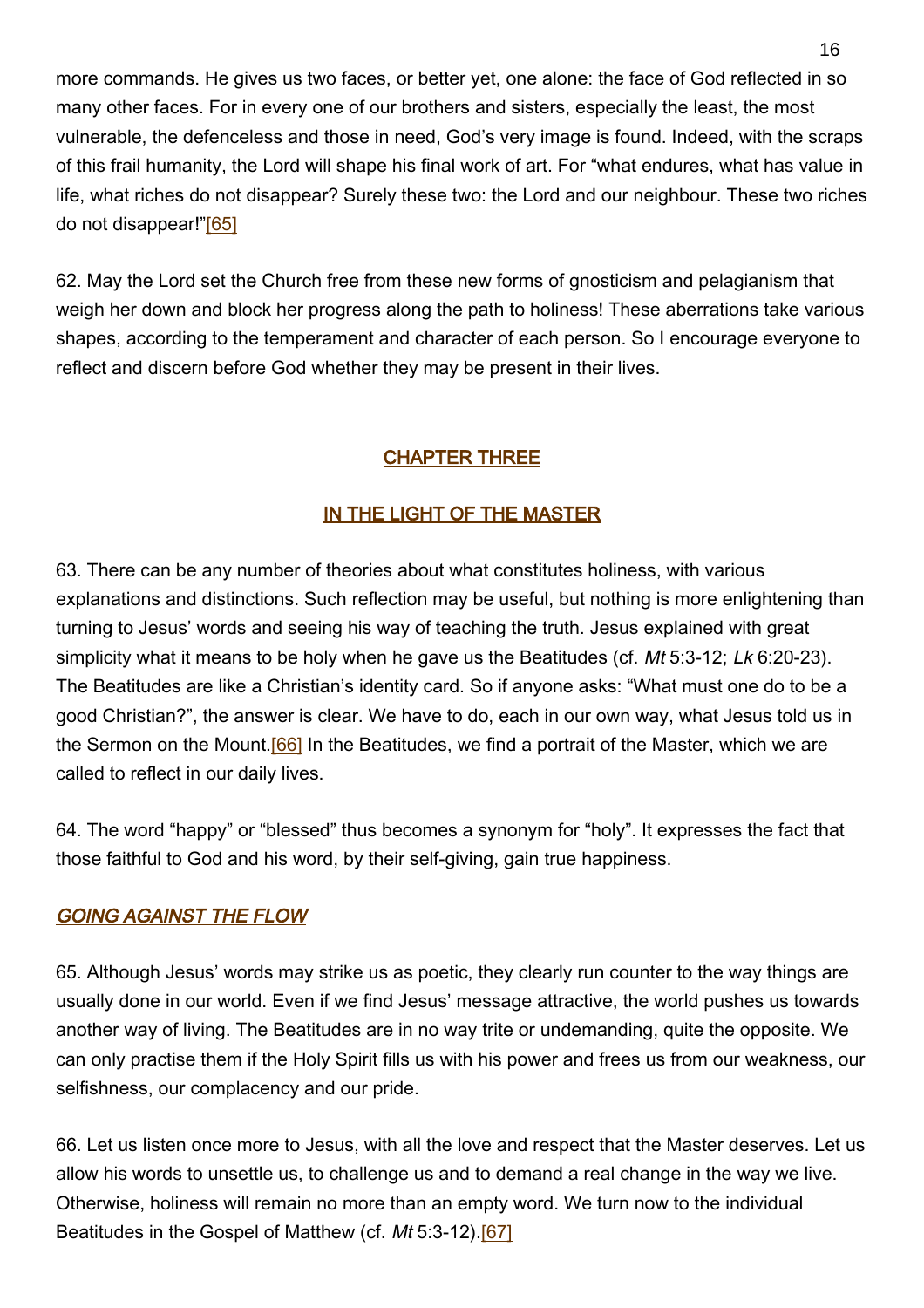# <span id="page-16-0"></span>"Blessed are the poor in spirit, for theirs is the kingdom of heaven"

67. The Gospel invites us to peer into the depths of our heart, to see where we find our security in life. Usually the rich feel secure in their wealth, and think that, if that wealth is threatened, the whole meaning of their earthly life can collapse. Jesus himself tells us this in the parable of the rich fool: he speaks of a man who was sure of himself, yet foolish, for it did not dawn on him that he might die that very day (cf. Lk 12:16-21).

68. Wealth ensures nothing. Indeed, once we think we are rich, we can become so self-satisfied that we leave no room for God's word, for the love of our brothers and sisters, or for the enjoyment of the most important things in life. In this way, we miss out on the greatest treasure of all. That is why Jesus calls blessed those who are poor in spirit, those who have a poor heart, for there the Lord can enter with his perennial newness.

69. This spiritual poverty is closely linked to what Saint Ignatius of Loyola calls "holy indifference", which brings us to a radiant interior freedom: "We need to train ourselves to be indifferent in our attitude to all created things, in all that is permitted to our free will and not forbidden; so that on our part, we do not set our hearts on good health rather than bad, riches rather than poverty, honour rather than dishonour, a long life rather than a short one, and so in all the rest" [68]

70. Luke does not speak of poverty "of spirit" but simply of those who are "poor" (cf. Lk 6:20). In this way, he too invites us to live a plain and austere life. He calls us to share in the life of those most in need, the life lived by the Apostles, and ultimately to configure ourselves to Jesus who, though rich, "made himself poor" (2 Cor 8:9).

Being poor of heart: that is holiness.

# <span id="page-16-1"></span>"Blessed are the meek, for they will inherit the earth"

71. These are strong words in a world that from the beginning has been a place of conflict, disputes and enmity on all sides, where we constantly pigeonhole others on the basis of their ideas, their customs and even their way of speaking or dressing. Ultimately, it is the reign of pride and vanity, where each person thinks he or she has the right to dominate others. Nonetheless, impossible as it may seem, Jesus proposes a different way of doing things: the way of meekness. This is what we see him doing with his disciples. It is what we contemplate on his entrance to Jerusalem: "Behold, your king is coming to you, humble, and mounted on a donkey" (Mt 21:5; Zech 9:9).

72. Christ says: "Learn from me; for I am gentle and humble of heart, and you will find rest for your souls" (Mt 11:29). If we are constantly upset and impatient with others, we will end up drained and weary. But if we regard the faults and limitations of others with tenderness and meekness, without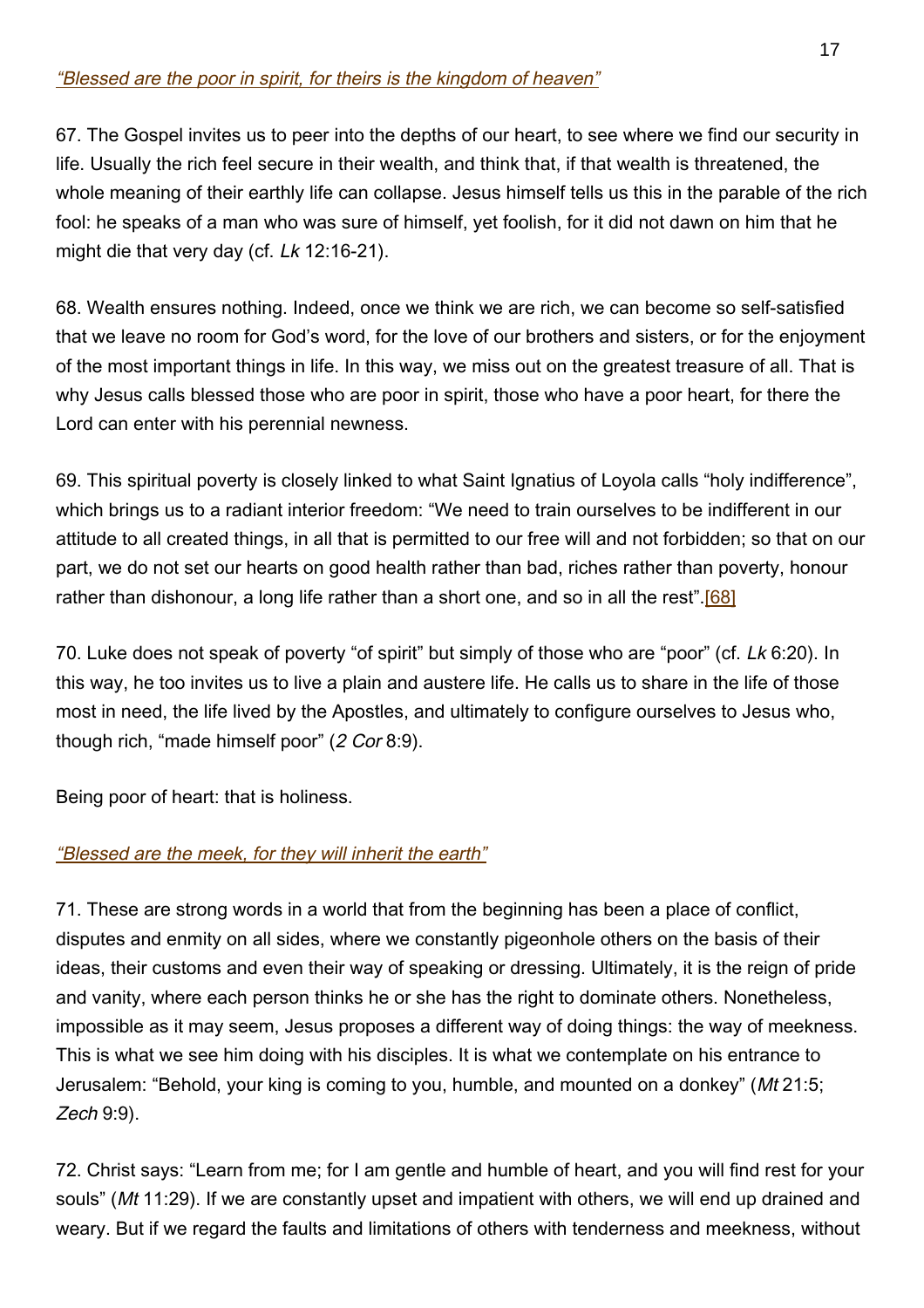an air of superiority, we can actually help them and stop wasting our energy on useless complaining. Saint Thérèse of Lisieux tells us that "perfect charity consists in putting up with others' mistakes, and not being scandalized by their faults".[69]

73. Paul speaks of meekness as one of the fruits of the Holy Spirit (cf. Gal 5:23). He suggests that, if a wrongful action of one of our brothers or sisters troubles us, we should try to correct them, but "with a spirit of meekness", since "you too could be tempted" (Gal 6:1). Even when we defend our faith and convictions, we are to do so "with meekness" (cf. 1 Pet 3:16). Our enemies too are to be treated "with meekness" (2 Tim 2:25). In the Church we have often erred by not embracing this demand of God's word.

74. Meekness is yet another expression of the interior poverty of those who put their trust in God alone. Indeed, in the Bible the same word –  $anawim$  – usually refers both to the poor and to the meek. Someone might object: "If I am that meek, they will think that I am an idiot, a fool or a weakling". At times they may, but so be it. It is always better to be meek, for then our deepest desires will be fulfilled. The meek "shall inherit the earth", for they will see God's promises accomplished in their lives. In every situation, the meek put their hope in the Lord, and those who hope for him shall possess the land... and enjoy the fullness of peace (cf. Ps 37:9.11). For his part, the Lord trusts in them: "This is the one to whom I will look, to the humble and contrite in spirit, who trembles at my word" (Is 66:2).

Reacting with meekness and humility: that is holiness.

### <span id="page-17-0"></span>"Blessed are those who mourn, for they will be comforted"

75. The world tells us exactly the opposite: entertainment, pleasure, diversion and escape make for the good life. The worldly person ignores problems of sickness or sorrow in the family or all around him; he averts his gaze. The world has no desire to mourn; it would rather disregard painful situations, cover them up or hide them. Much energy is expended on fleeing from situations of suffering in the belief that reality can be concealed. But the cross can never be absent.

76. A person who sees things as they truly are and sympathizes with pain and sorrow is capable of touching life's depths and finding authentic happiness.[70] He or she is consoled, not by the world but by Jesus. Such persons are unafraid to share in the suffering of others; they do not flee from painful situations. They discover the meaning of life by coming to the aid of those who suffer, understanding their anguish and bringing relief. They sense that the other is flesh of our flesh, and are not afraid to draw near, even to touch their wounds. They feel compassion for others in such a way that all distance vanishes. In this way they can embrace Saint Paul's exhortation: "Weep with those who weep" (Rom 12:15).

Knowing how to mourn with others: that is holiness.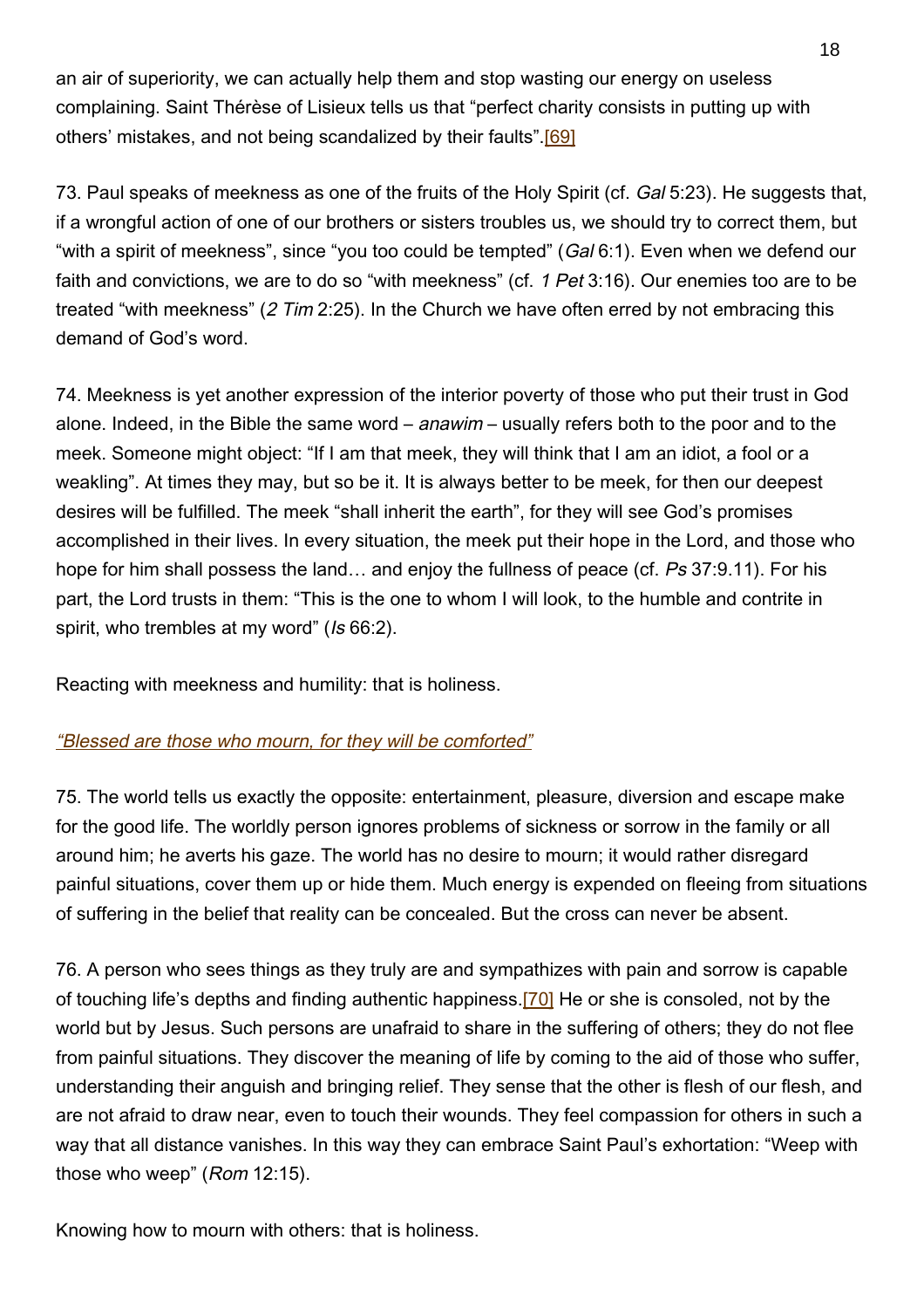# <span id="page-18-0"></span>"Blessed are those who hunger and thirst for righteousness, for they will be filled"

77. Hunger and thirst are intense experiences, since they involve basic needs and our instinct for survival. There are those who desire justice and yearn for righteousness with similar intensity. Jesus says that they will be satisfied, for sooner or later justice will come. We can cooperate to make that possible, even if we may not always see the fruit of our efforts.

78. Jesus offers a justice other than that of the world, so often marred by petty interests and manipulated in various ways. Experience shows how easy it is to become mired in corruption, ensnared in the daily politics of *quid pro quo*, where everything becomes business. How many people suffer injustice, standing by powerlessly while others divvy up the good things of this life. Some give up fighting for real justice and opt to follow in the train of the winners. This has nothing to do with the hunger and thirst for justice that Jesus praises.

79. True justice comes about in people's lives when they themselves are just in their decisions; it is expressed in their pursuit of justice for the poor and the weak. While it is true that the word "justice" can be a synonym for faithfulness to God's will in every aspect of our life, if we give the word too general a meaning, we forget that it is shown especially in justice towards those who are most vulnerable: "Seek justice, correct oppression; defend the fatherless, plead for the widow" (Is 1:17).

Hungering and thirsting for righteousness: that is holiness.

# <span id="page-18-1"></span>"Blessed are the merciful, for they will receive mercy"

80. Mercy has two aspects. It involves giving, helping and serving others, but it also includes forgiveness and understanding. Matthew sums it up in one golden rule: "In everything, do to others as you would have them do to you" (7:12). The Catechism reminds us that this law is to be applied "in every case",[71]especially when we are "confronted by situations that make moral judgments less assured and decision difficult".[72]

81. Giving and forgiving means reproducing in our lives some small measure of God's perfection, which gives and forgives superabundantly. For this reason, in the Gospel of Luke we do not hear the words, "Be perfect" (Mt 5:48), but rather, "Be merciful, even as your Father is merciful. Judge not, and you will not be judged; condemn not, and you will not be condemned; forgive, and you will be forgiven; give, and it will be given to you" (6:36-38). Luke then adds something not to be overlooked: "The measure you give will be the measure you get back" (6:38). The yardstick we use for understanding and forgiving others will measure the forgiveness we receive. The yardstick we use for giving will measure what we receive. We should never forget this.

82. Jesus does not say, "Blessed are those who plot revenge". He calls "blessed" those who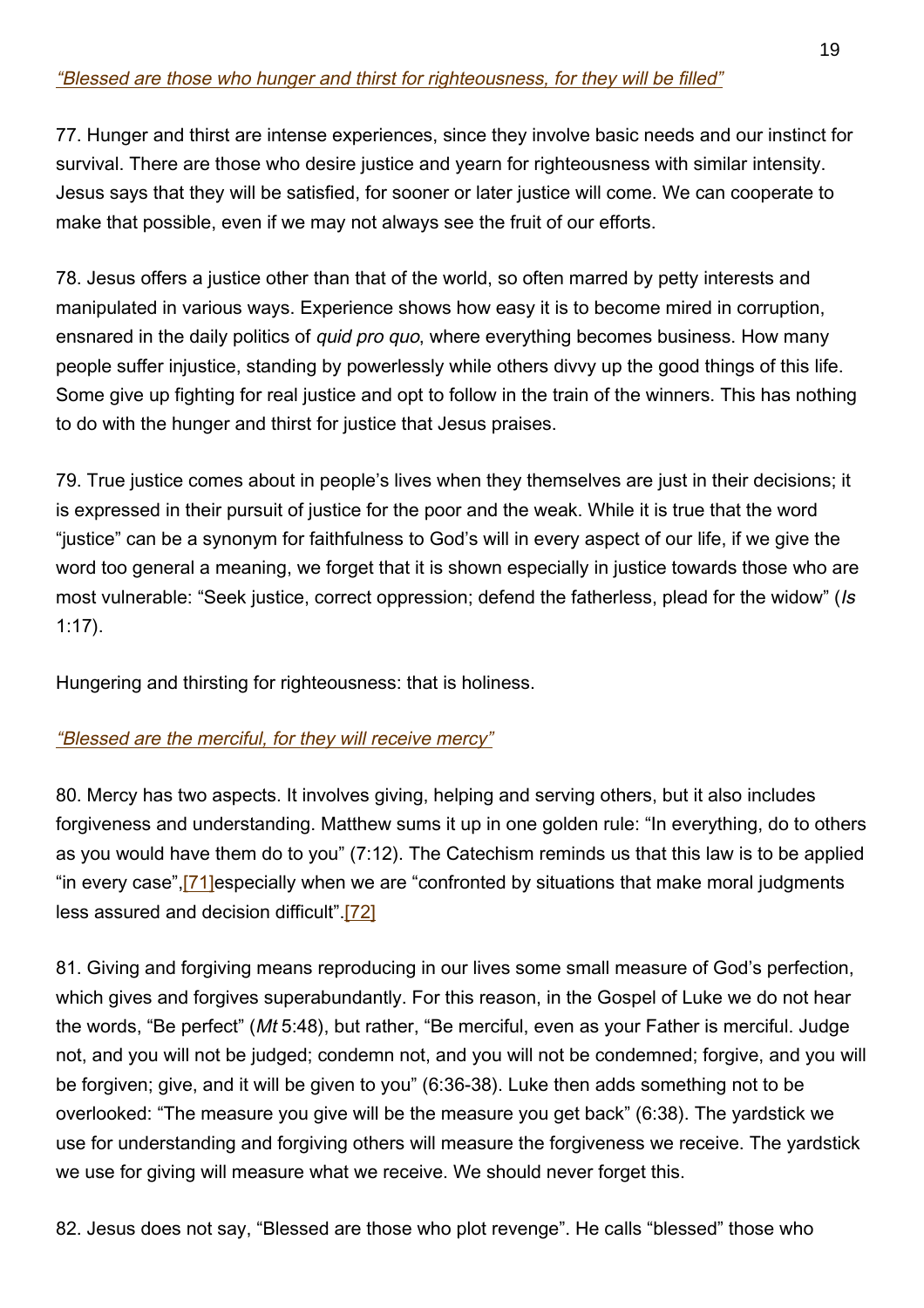forgive and do so "seventy times seven" (Mt 18:22). We need to think of ourselves as an army of the forgiven. All of us have been looked upon with divine compassion. If we approach the Lord with sincerity and listen carefully, there may well be times when we hear his reproach: "Should not you have had mercy on your fellow servant, as I had mercy on you?" (Mt 18:33).

Seeing and acting with mercy: that is holiness.

# <span id="page-19-0"></span>"Blessed are the pure in heart, for they will see God"

83. This Beatitude speaks of those whose hearts are simple, pure and undefiled, for a heart capable of love admits nothing that might harm, weaken or endanger that love. The Bible uses the heart to describe our real intentions, the things we truly seek and desire, apart from all appearances. "Man sees the appearance, but the Lord looks into the heart" (1Sam 16:7). God wants to speak to our hearts (cf. Hos 2:16); there he desires to write his law (cf. Jer 31:33). In a word, he wants to give us a new heart (cf. Ezek 36:26).

84. "Guard your heart with all vigilance" (Prov 4:23). Nothing stained by falsehood has any real worth in the Lord's eyes. He "flees from deceit, and rises and departs from foolish thoughts" (Wis 1:5). The Father, "who sees in secret" (Mt 6:6), recognizes what is impure and insincere, mere display or appearance, as does the Son, who knows "what is in man" (cf. Jn 2:25).

85. Certainly there can be no love without works of love, but this Beatitude reminds us that the Lord expects a commitment to our brothers and sisters that comes from the heart. For "if I give away all I have, and if I deliver my body to be burned, but have no love, I gain nothing" (1 Cor 13:3). In Matthew's Gospel too, we see that what proceeds from the heart is what defiles a person (cf. 15:18), for from the heart come murder, theft, false witness, and other evil deeds (cf. 15:19). From the heart's intentions come the desires and the deepest decisions that determine our actions.

86. A heart that loves God and neighbour (cf. Mt 22:36-40), genuinely and not merely in words, is a pure heart; it can see God. In his hymn to charity, Saint Paul says that "now we see in a mirror, dimly" (1 Cor 13:12), but to the extent that truth and love prevail, we will then be able to see "face" to face". Jesus promises that those who are pure in heart "will see God".

Keeping a heart free of all that tarnishes love: that is holiness.

# <span id="page-19-1"></span>"Blessed are the peacemakers, for they will be called children of God"

87. This Beatitude makes us think of the many endless situations of war in our world. Yet we ourselves are often a cause of conflict or at least of misunderstanding. For example, I may hear something about someone and I go off and repeat it. I may even embellish it the second time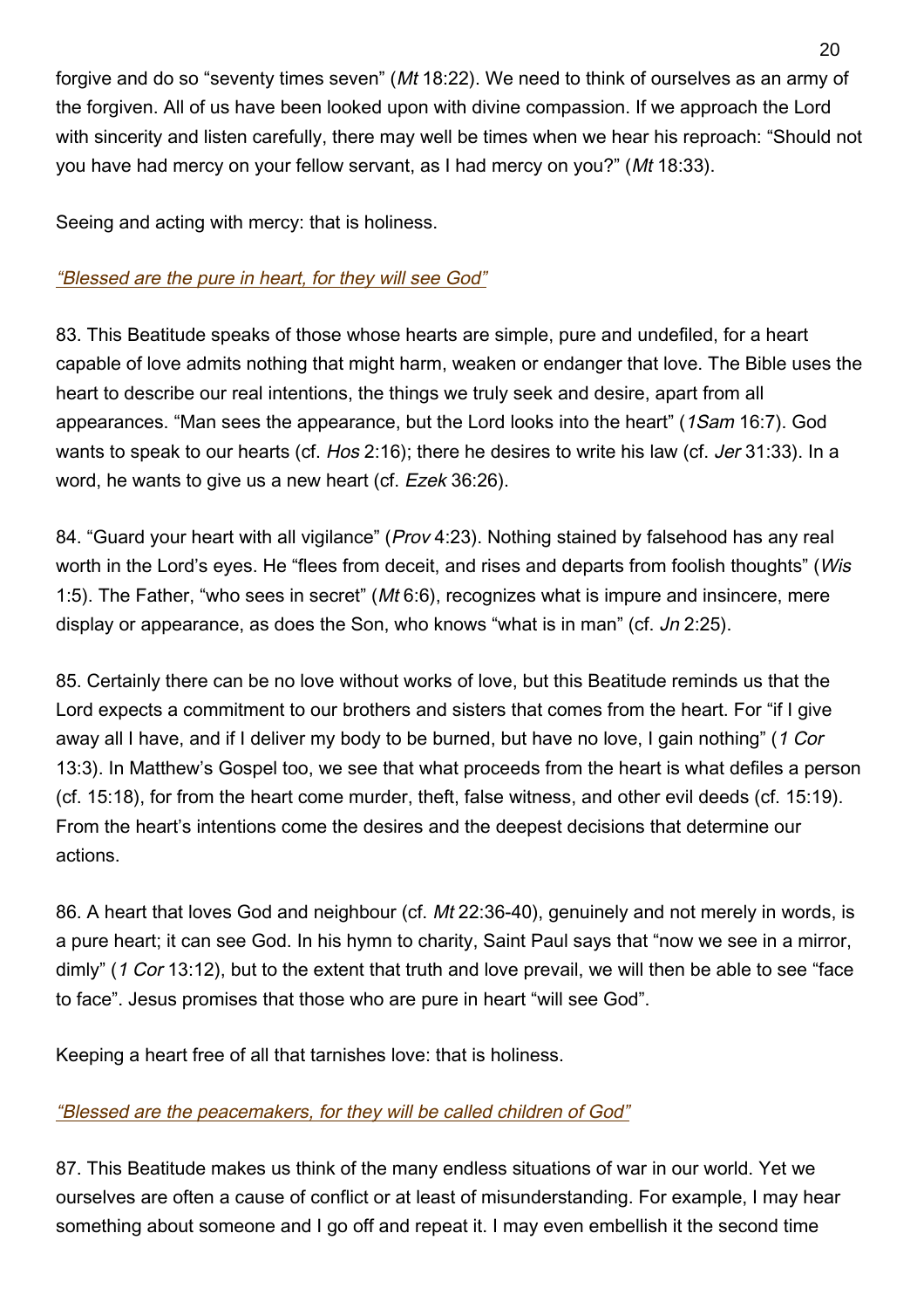around and keep spreading it… And the more harm it does, the more satisfaction I seem to derive from it. The world of gossip, inhabited by negative and destructive people, does not bring peace. Such people are really the enemies of peace; in no way are they "blessed".[73]

88. Peacemakers truly "make" peace; they build peace and friendship in society. To those who sow peace Jesus makes this magnificent promise: "They will be called children of God" (Mt 5:9). He told his disciples that, wherever they went, they were to say: "Peace to this house!" (Lk 10:5). The word of God exhorts every believer to work for peace, "along with all who call upon the Lord with a pure heart" (cf. 2 Tim 2:22), for "the harvest of righteousness is sown in peace by those who make peace" (*Jas* 3:18). And if there are times in our community when we question what ought to be done, "let us pursue what makes for peace" (Rom 14:19), for unity is preferable to conflict.[74]

89. It is not easy to "make" this evangelical peace, which excludes no one but embraces even those who are a bit odd, troublesome or difficult, demanding, different, beaten down by life or simply uninterested. It is hard work; it calls for great openness of mind and heart, since it is not about creating "a consensus on paper or a transient peace for a contented minority",[75] or a project "by a few for the few".<sup>[76]</sup> Nor can it attempt to ignore or disregard conflict; instead, it must "face conflict head on, resolve it and make it a link in the chain of a new process".[77] We need to be artisans of peace, for building peace is a craft that demands serenity, creativity, sensitivity and skill.

Sowing peace all around us: that is holiness.

# <span id="page-20-0"></span>"Blessed are those who are persecuted for righteousness' sake, for theirs is the kingdom of heaven"

90. Jesus himself warns us that the path he proposes goes against the flow, even making us challenge society by the way we live and, as a result, becoming a nuisance. He reminds us how many people have been, and still are, persecuted simply because they struggle for justice, because they take seriously their commitment to God and to others. Unless we wish to sink into an obscure mediocrity, let us not long for an easy life, for "whoever would save his life will lose it" (Mt 16:25).

91. In living the Gospel, we cannot expect that everything will be easy, for the thirst for power and worldly interests often stands in our way. Saint John Paul II noted that "a society is alienated if its forms of social organization, production and consumption make it more difficult to offer this gift of self and to establish this solidarity between people".[78] In such a society, politics, mass communications and economic, cultural and even religious institutions become so entangled as to become an obstacle to authentic human and social development. As a result, the Beatitudes are not easy to live out; any attempt to do so will be viewed negatively, regarded with suspicion, and met with ridicule.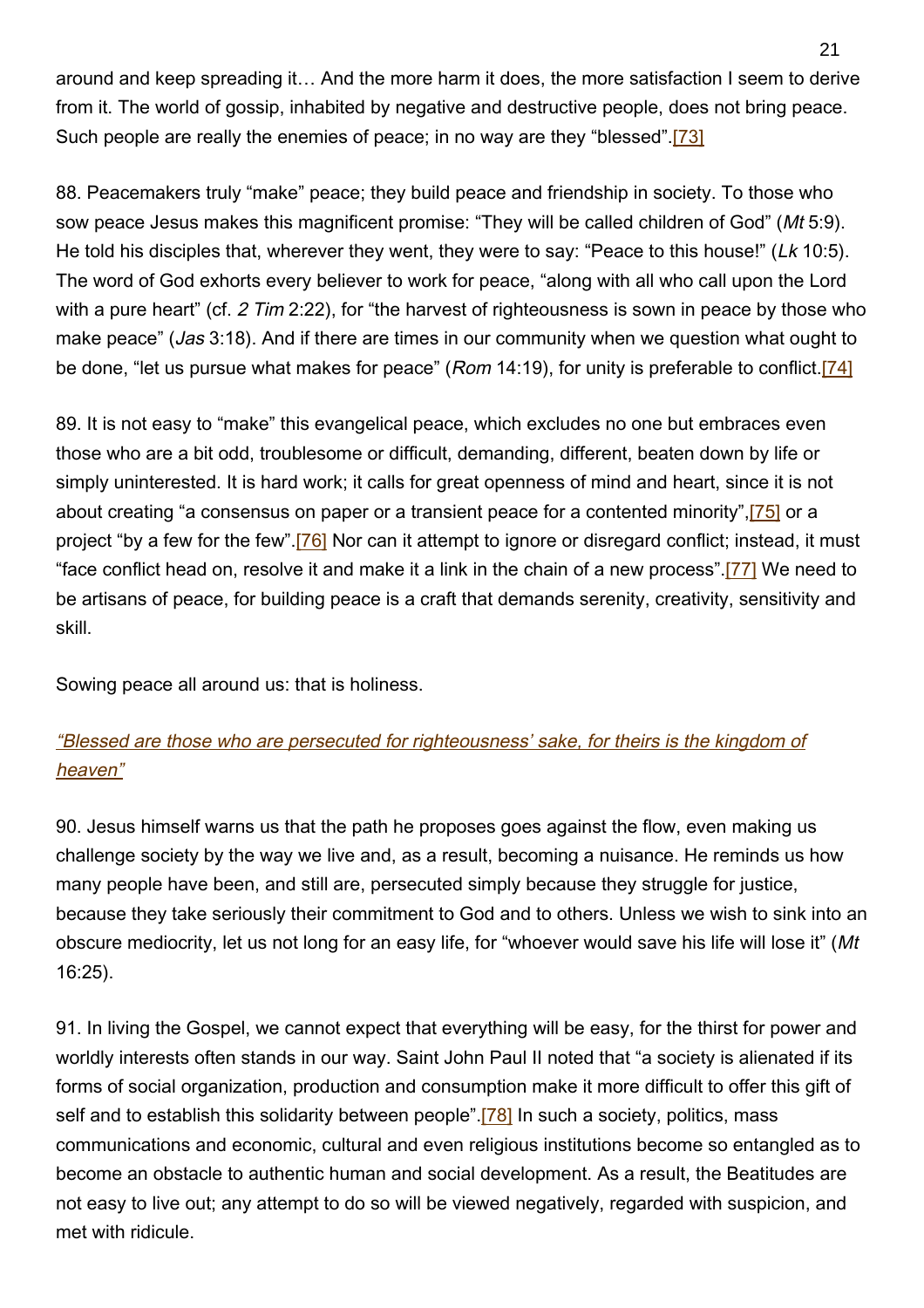92. Whatever weariness and pain we may experience in living the commandment of love and following the way of justice, the cross remains the source of our growth and sanctification. We must never forget that when the New Testament tells us that we will have to endure suffering for the Gospel's sake, it speaks precisely of persecution (cf. Acts 5:41; Phil 1:29; Col 1:24; 2 Tim 1:12; 1 Pet 2:20, 4:14-16; Rev 2:10).

93. Here we are speaking about inevitable persecution, not the kind of persecution we might bring upon ourselves by our mistreatment of others. The saints are not odd and aloof, unbearable because of their vanity, negativity and bitterness. The Apostles of Christ were not like that. The Book of Acts states repeatedly that they enjoyed favour "with all the people" (2:47; cf. 4:21.33; 5:13), even as some authorities harassed and persecuted them (cf. 4:1-3, 5:17-18).

94. Persecutions are not a reality of the past, for today too we experience them, whether by the shedding of blood, as is the case with so many contemporary martyrs, or by more subtle means, by slander and lies. Jesus calls us blessed when people "utter all kinds of evil against you falsely on my account" (Mt 5:11). At other times, persecution can take the form of gibes that try to caricature our faith and make us seem ridiculous.

Accepting daily the path of the Gospel, even though it may cause us problems: that is holiness.

# <span id="page-21-0"></span>**THE GREAT CRITERION**

95. In the twenty-fifth chapter of Matthew's Gospel (vv. 31-46), Jesus expands on the Beatitude that calls the merciful blessed. If we seek the holiness pleasing to God's eyes, this text offers us one clear criterion on which we will be judged. "I was hungry and you gave me food, I was thirsty and you gave me drink, I was a stranger and you welcomed me, I was naked and you clothed me, I was sick and you took care of me, I was in prison and you visited me" (vv. 35-36).

### <span id="page-21-1"></span>In fidelity to the Master

96. Holiness, then, is not about swooning in mystic rapture. As Saint [John Paul II](http://w2.vatican.va/content/john-paul-ii/en.html) said: "If we truly start out anew from the contemplation of Christ, we must learn to see him especially in the faces of those with whom he himself wished to be identified".[79] The text of Matthew 25:35-36 is "not a simple invitation to charity: it is a page of Christology which sheds a ray of light on the mystery of Christ".[80] In this call to recognize him in the poor and the suffering, we see revealed the very heart of Christ, his deepest feelings and choices, which every saint seeks to imitate.

97. Given these uncompromising demands of Jesus, it is my duty to ask Christians to acknowledge and accept them in a spirit of genuine openness, sine glossa. In other words, without any "ifs or buts" that could lessen their force. Our Lord made it very clear that holiness cannot be understood or lived apart from these demands, for mercy is "the beating heart of the Gospel".[81]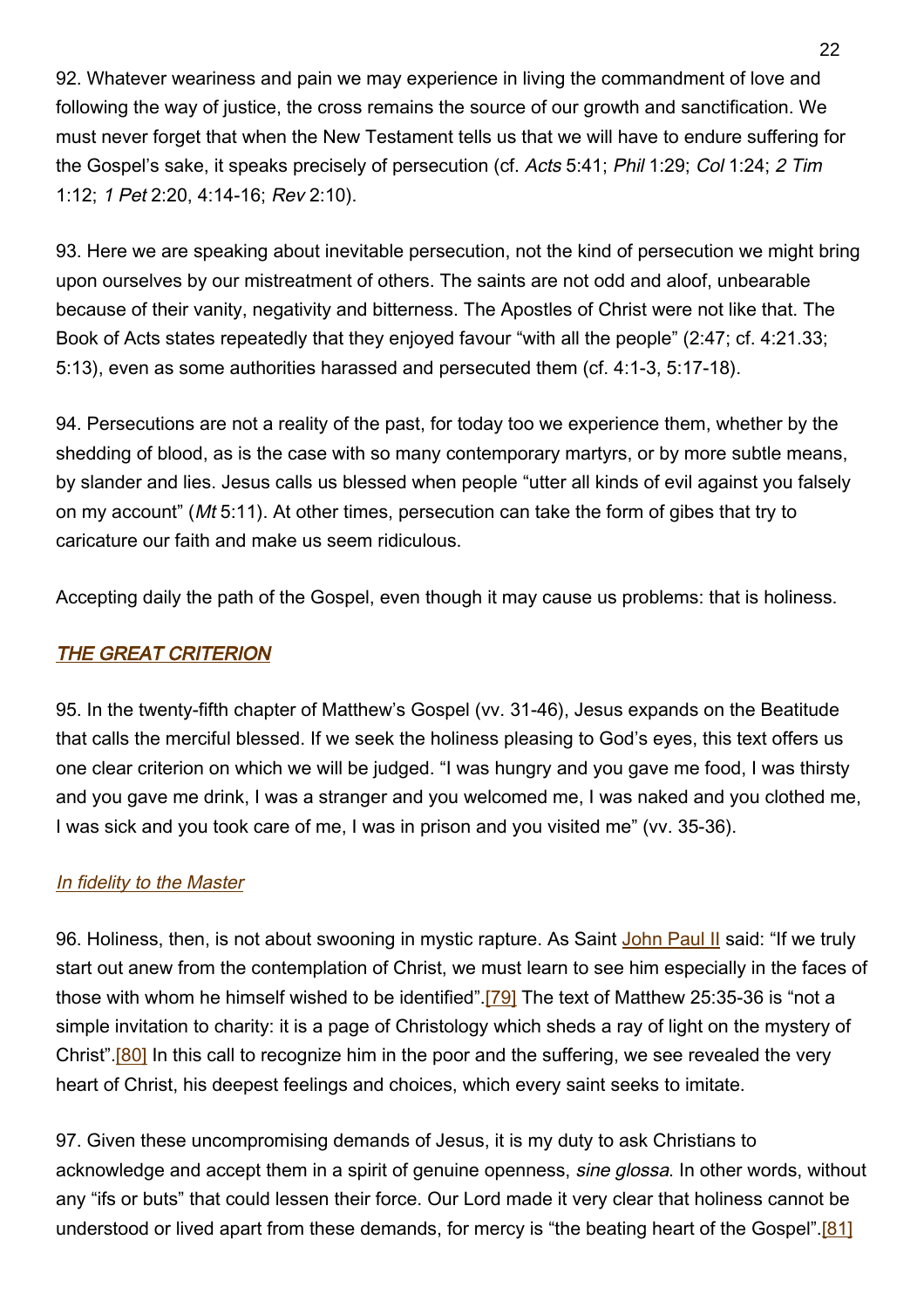98. If I encounter a person sleeping outdoors on a cold night, I can view him or her as an annoyance, an idler, an obstacle in my path, a troubling sight, a problem for politicians to sort out, or even a piece of refuse cluttering a public space. Or I can respond with faith and charity, and see in this person a human being with a dignity identical to my own, a creature infinitely loved by the Father, an image of God, a brother or sister redeemed by Jesus Christ. That is what it is to be a Christian! Can holiness somehow be understood apart from this lively recognition of the dignity of each human being?[82]

99. For Christians, this involves a constant and healthy unease. Even if helping one person alone could justify all our efforts, it would not be enough. The bishops of Canada made this clear when they noted, for example, that the biblical understanding of the jubilee year was about more than simply performing certain good works. It also meant seeking social change: "For later generations to also be released, clearly the goal had to be the restoration of just social and economic systems, so there could no longer be exclusion".[83]

#### <span id="page-22-0"></span>Ideologies striking at the heart of the Gospel

100. I regret that ideologies lead us at times to two harmful errors. On the one hand, there is the error of those Christians who separate these Gospel demands from their personal relationship with the Lord, from their interior union with him, from openness to his grace. Christianity thus becomes a sort of NGO stripped of the luminous mysticism so evident in the lives of Saint Francis of Assisi, Saint Vincent de Paul, Saint Teresa of Calcutta, and many others. For these great saints, mental prayer, the love of God and the reading of the Gospel in no way detracted from their passionate and effective commitment to their neighbours; quite the opposite.

101. The other harmful ideological error is found in those who find suspect the social engagement of others, seeing it as superficial, worldly, secular, materialist, communist or populist. Or they relativize it, as if there are other more important matters, or the only thing that counts is one particular ethical issue or cause that they themselves defend. Our defence of the innocent unborn, for example, needs to be clear, firm and passionate, for at stake is the dignity of a human life, which is always sacred and demands love for each person, regardless of his or her stage of development. Equally sacred, however, are the lives of the poor, those already born, the destitute, the abandoned and the underprivileged, the vulnerable infirm and elderly exposed to covert euthanasia, the victims of human trafficking, new forms of slavery, and every form of rejection.[84] We cannot uphold an ideal of holiness that would ignore injustice in a world where some revel, spend with abandon and live only for the latest consumer goods, even as others look on from afar, living their entire lives in abject poverty.

102. We often hear it said that, with respect to relativism and the flaws of our present world, the situation of migrants, for example, is a lesser issue. Some Catholics consider it a secondary issue compared to the "grave" bioethical questions. That a politician looking for votes might say such a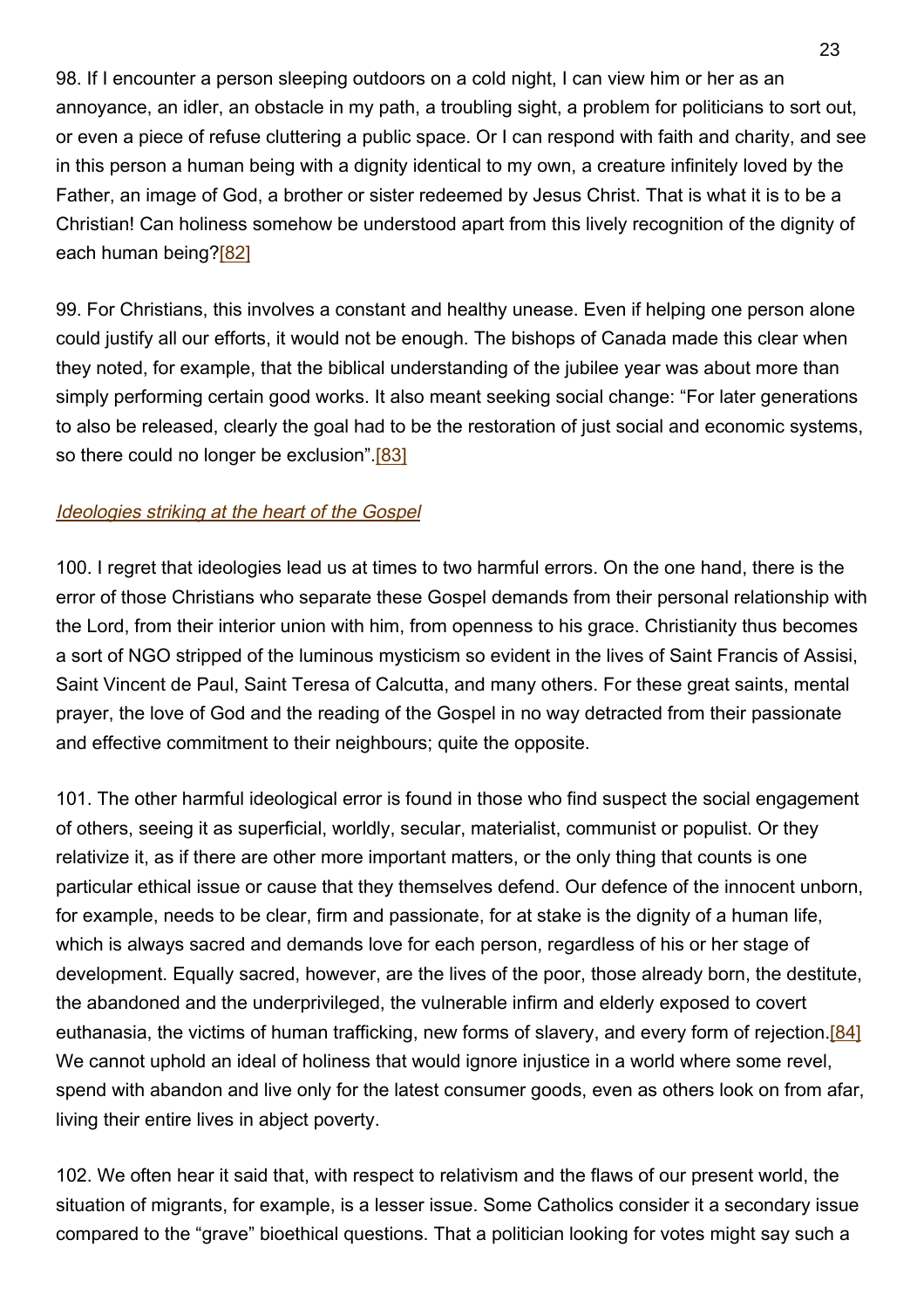thing is understandable, but not a Christian, for whom the only proper attitude is to stand in the shoes of those brothers and sisters of ours who risk their lives to offer a future to their children. Can we not realize that this is exactly what Jesus demands of us, when he tells us that in welcoming the stranger we welcome him (cf. Mt 25:35)? Saint Benedict did so readily, and though it might have "complicated" the life of his monks, he ordered that all guests who knocked at the monastery door be welcomed "like Christ", [85] with a gesture of veneration; [86] the poor and pilgrims were to be met with "the greatest care and solicitude".[87]

103. A similar approach is found in the Old Testament: "You shall not wrong a stranger or oppress him, for you yourselves were strangers in the land of Egypt" (Ex 22:21). "When a stranger resides with you in your land, you shall not oppress him. The stranger who resides with you shall be to you as the citizen among you; and you shall love him as yourself; for you were strangers in the land of Egypt" (Lev 19:33-34). This is not a notion invented by some Pope, or a momentary fad. In today's world too, we are called to follow the path of spiritual wisdom proposed by the prophet Isaiah to show what is pleasing to God. "Is it not to share your bread with the hungry and bring the homeless poor into your house; when you see the naked, to cover him, and not to hide yourself from your own kin? Then your light shall break forth like the dawn" (58:7-8).

#### <span id="page-23-0"></span>The worship most acceptable to God

104. We may think that we give glory to God only by our worship and prayer, or simply by following certain ethical norms. It is true that the primacy belongs to our relationship with God, but we cannot forget that the ultimate criterion on which our lives will be judged is what we have done for others. Prayer is most precious, for it nourishes a daily commitment to love. Our worship becomes pleasing to God when we devote ourselves to living generously, and allow God's gift, granted in prayer, to be shown in our concern for our brothers and sisters.

105. Similarly, the best way to discern if our prayer is authentic is to judge to what extent our life is being transformed in the light of mercy. For "mercy is not only an action of the Father; it becomes a criterion for ascertaining who his true children are".<sup>[88]</sup> Mercy "is the very foundation of the Church's life".[89] In this regard, I would like to reiterate that mercy does not exclude justice and truth; indeed, "we have to say that mercy is the fullness of justice and the most radiant manifestation of God's truth".<sup>[90]</sup> It is "the key to heaven".<sup>[91]</sup>

106. Here I think of Saint Thomas Aquinas, who asked which actions of ours are noblest, which external works best show our love for God. Thomas answered unhesitatingly that they are the works of mercy towards our neighbour, [92] even more than our acts of worship: "We worship God by outward sacrifices and gifts, not for his own benefit, but for that of ourselves and our neighbour. For he does not need our sacrifices, but wishes them to be offered to him, in order to stir our devotion and to profit our neighbour. Hence mercy, whereby we supply others' defects, is a sacrifice more acceptable to him, as conducing more directly to our neighbour's well-being".[93]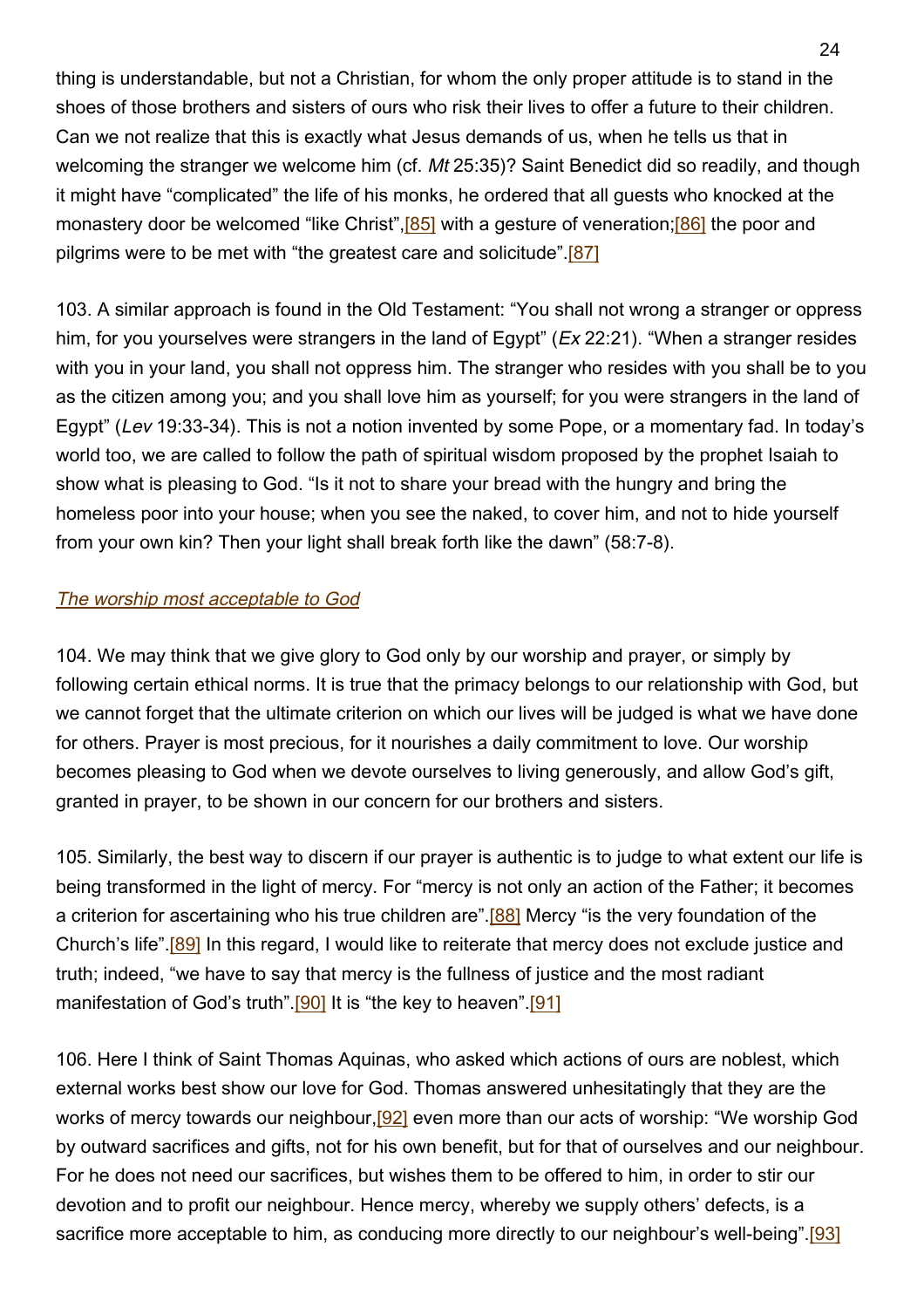107. Those who really wish to give glory to God by their lives, who truly long to grow in holiness, are called to be single-minded and tenacious in their practice of the works of mercy. Saint Teresa of Calcutta clearly realized this: "Yes, I have many human faults and failures… But God bends down and uses us, you and me, to be his love and his compassion in the world; he bears our sins, our troubles and our faults. He depends on us to love the world and to show how much he loves it. If we are too concerned with ourselves, we will have no time left for others".[94]

108. Hedonism and consumerism can prove our downfall, for when we are obsessed with our own pleasure, we end up being all too concerned about ourselves and our rights, and we feel a desperate need for free time to enjoy ourselves. We will find it hard to feel and show any real concern for those in need, unless we are able to cultivate a certain simplicity of life, resisting the feverish demands of a consumer society, which leave us impoverished and unsatisfied, anxious to have it all now. Similarly, when we allow ourselves to be caught up in superficial information, instant communication and virtual reality, we can waste precious time and become indifferent to the suffering flesh of our brothers and sisters. Yet even amid this whirlwind of activity, the Gospel continues to resound, offering us the promise of a different life, a healthier and happier life.

\* \* \*

109. The powerful witness of the saints is revealed in their lives, shaped by the Beatitudes and the criterion of the final judgement. Jesus' words are few and straightforward, yet practical and valid for everyone, for Christianity is meant above all to be put into practice. It can also be an object of study and reflection, but only to help us better live the Gospel in our daily lives. I recommend rereading these great biblical texts frequently, referring back to them, praying with them, trying to embody them. They will benefit us; they will make us genuinely happy.

### <span id="page-24-0"></span>CHAPTER FOUR

#### <span id="page-24-1"></span>SIGNS OF HOLINESS IN TODAY'S WORLD

110. Within the framework of holiness offered by the Beatitudes and Matthew 25:31-46, I would like to mention a few signs or spiritual attitudes that, in my opinion, are necessary if we are to understand the way of life to which the Lord calls us. I will not pause to explain the means of sanctification already known to us: the various methods of prayer, the inestimable sacraments of the Eucharist and Reconciliation, the offering of personal sacrifices, different forms of devotion, spiritual direction, and many others as well. Here I will speak only of certain aspects of the call to holiness that I hope will prove especially meaningful.

111. The signs I wish to highlight are not the sum total of a model of holiness, but they are five great expressions of love for God and neighbour that I consider of particular importance in the light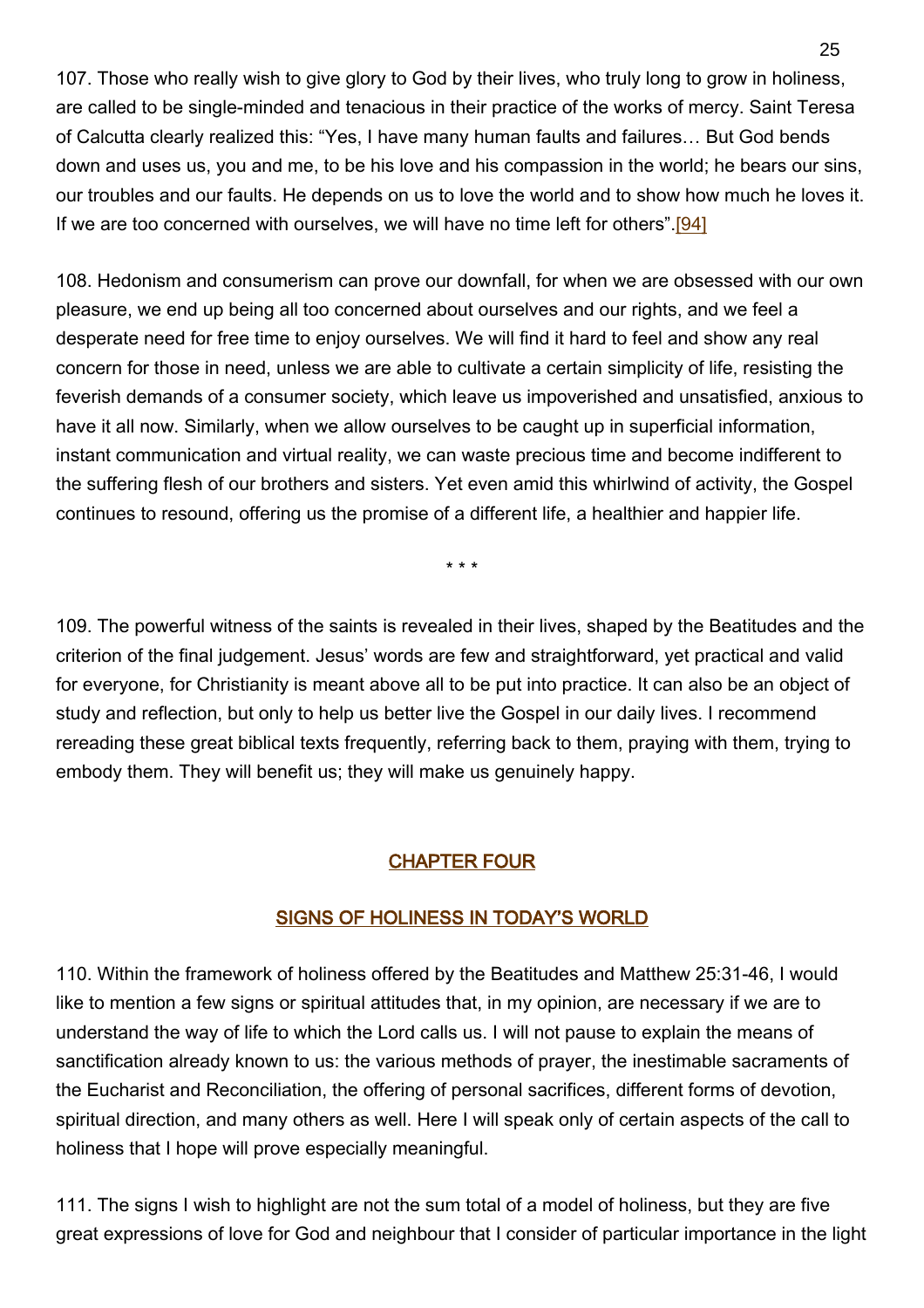of certain dangers and limitations present in today's culture. There we see a sense of anxiety, sometimes violent, that distracts and debilitates; negativity and sullenness; the self-content bred by consumerism; individualism; and all those forms of ersatz spirituality – having nothing to do with God – that dominate the current religious marketplace.

### <span id="page-25-0"></span>PERSEVERANCE, PATIENCE AND MEEKNESS

112. The first of these great signs is solid grounding in the God who loves and sustains us. This source of inner strength enables us to persevere amid life's ups and downs, but also to endure hostility, betrayal and failings on the part of others. "If God is for us, who is against us?" (Rom 8:31): this is the source of the peace found in the saints. Such inner strength makes it possible for us, in our fast-paced, noisy and aggressive world, to give a witness of holiness through patience and constancy in doing good. It is a sign of the fidelity born of love, for those who put their faith in God (*pístis*) can also be faithful to others (*pistós*). They do not desert others in bad times; they accompany them in their anxiety and distress, even though doing so may not bring immediate satisfaction.

113. Saint Paul bade the Romans not to repay evil for evil (cf. Rom 12:17), not to seek revenge (v. 19), and not to be overcome by evil, but instead to "overcome evil with good" (v. 21). This attitude is not a sign of weakness but of true strength, because God himself "is slow to anger but great in power" (Nah 1:3). The word of God exhorts us to "put away all bitterness and wrath and wrangling and slander, together with all malice" (Eph 4:31).

114. We need to recognize and combat our aggressive and selfish inclinations, and not let them take root. "Be angry but do not sin; do not let the sun go down on your anger" (*Eph* 4:26). When we feel overwhelmed, we can always cling to the anchor of prayer, which puts us back in God's hands and the source of our peace. "Have no anxiety about anything, but in everything, by prayer and supplication with thanksgiving, let your requests be made known to God. And the peace of God, which surpasses all understanding, will guard your hearts..." (Phil 4:6-7).

115. Christians too can be caught up in networks of verbal violence through the internet and the various forums of digital communication. Even in Catholic media, limits can be overstepped, defamation and slander can become commonplace, and all ethical standards and respect for the good name of others can be abandoned. The result is a dangerous dichotomy, since things can be said there that would be unacceptable in public discourse, and people look to compensate for their own discontent by lashing out at others. It is striking that at times, in claiming to uphold the other commandments, they completely ignore the eighth, which forbids bearing false witness or lying, and ruthlessly vilify others. Here we see how the unguarded tongue, set on fire by hell, sets all things ablaze (cf. Jas 3:6).

116. Inner strength, as the work of grace, prevents us from becoming carried away by the violence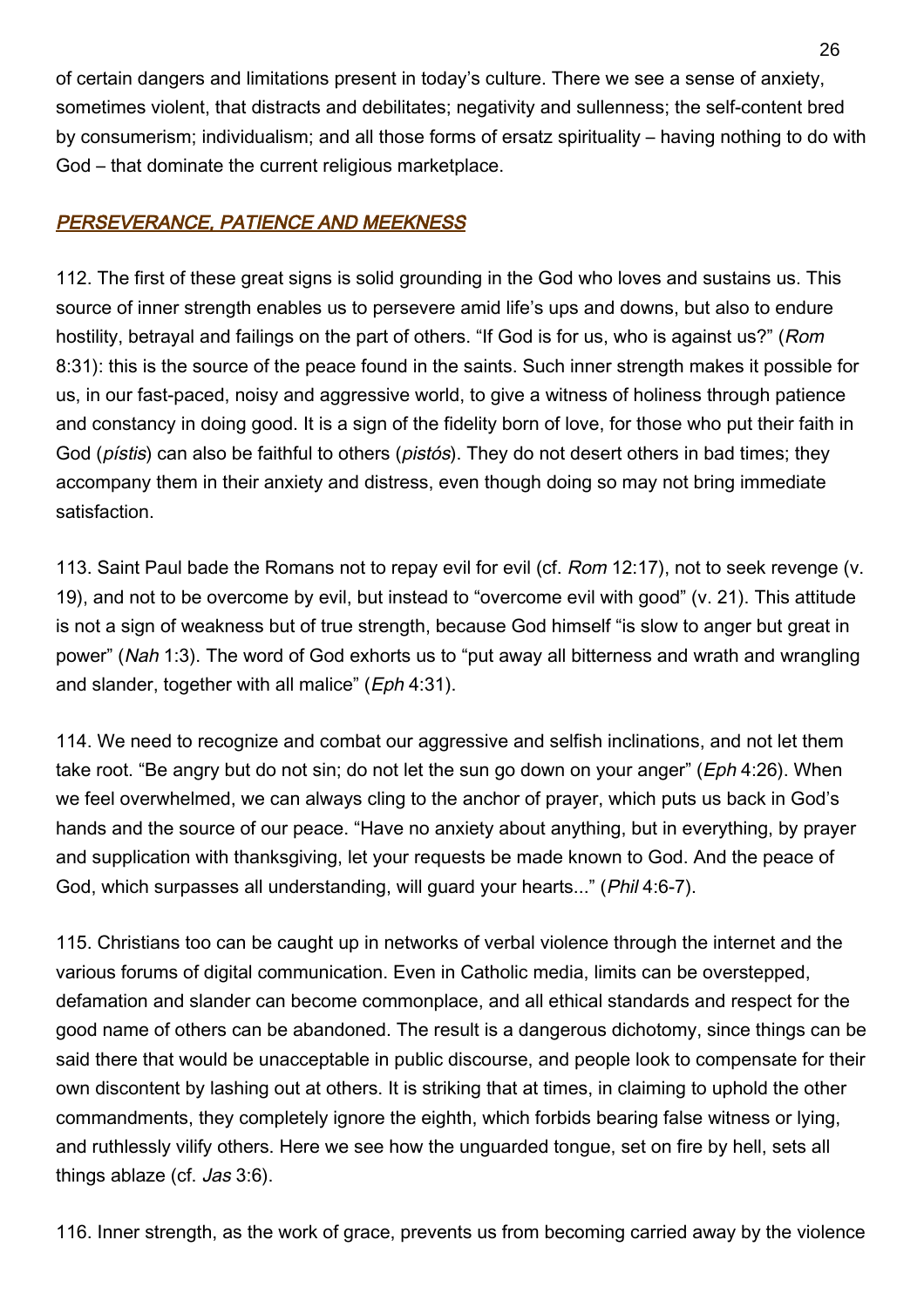that is so much a part of life today, because grace defuses vanity and makes possible meekness of heart. The saints do not waste energy complaining about the failings of others; they can hold their tongue before the faults of their brothers and sisters, and avoid the verbal violence that demeans and mistreats others. Saints hesitate to treat others harshly; they consider others better than themselves (cf. Phil 2:3).

117. It is not good when we look down on others like heartless judges, lording it over them and always trying to teach them lessons. That is itself a subtle form of violence.[95] Saint John of the Cross proposed a different path: "Always prefer to be taught by all, rather than to desire teaching even the least of all".[96] And he added advice on how to keep the devil at bay: "Rejoice in the good of others as if it were your own, and desire that they be given precedence over you in all things; this you should do wholeheartedly. You will thereby overcome evil with good, banish the devil, and possess a happy heart. Try to practise this all the more with those who least attract you. Realize that if you do not train yourself in this way, you will not attain real charity or make any progress in it".[97]

118. Humility can only take root in the heart through humiliations. Without them, there is no humility or holiness. If you are unable to suffer and offer up a few humiliations, you are not humble and you are not on the path to holiness. The holiness that God bestows on his Church comes through the humiliation of his Son. He is the way. Humiliation makes you resemble Jesus; it is an unavoidable aspect of the imitation of Christ. For "Christ suffered for you, leaving you an example, so that you might follow in his steps" (1 Pet 2:21). In turn, he reveals the humility of the Father, who condescends to journey with his people, enduring their infidelities and complaints (cf. Ex 34:6-9; Wis 11:23-12:2; Lk 6:36). For this reason, the Apostles, after suffering humiliation, rejoiced "that they were counted worthy to suffer dishonour for [Jesus'] name" (Acts 5:41).

119. Here I am not speaking only about stark situations of martyrdom, but about the daily humiliations of those who keep silent to save their families, who prefer to praise others rather than boast about themselves, or who choose the less welcome tasks, at times even choosing to bear an injustice so as to offer it to the Lord. "If when you do right and suffer for it, you have God's approval" (1 Pet 2:20). This does not mean walking around with eyes lowered, not saying a word and fleeing the company of others. At times, precisely because someone is free of selfishness, he or she can dare to disagree gently, to demand justice or to defend the weak before the powerful, even if it may harm his or her reputation.

120. I am not saying that such humiliation is pleasant, for that would be masochism, but that it is a way of imitating Jesus and growing in union with him. This is incomprehensible on a purely natural level, and the world mocks any such notion. Instead, it is a grace to be sought in prayer: "Lord, when humiliations come, help me to know that I am following in your footsteps".

121. To act in this way presumes a heart set at peace by Christ, freed from the aggressiveness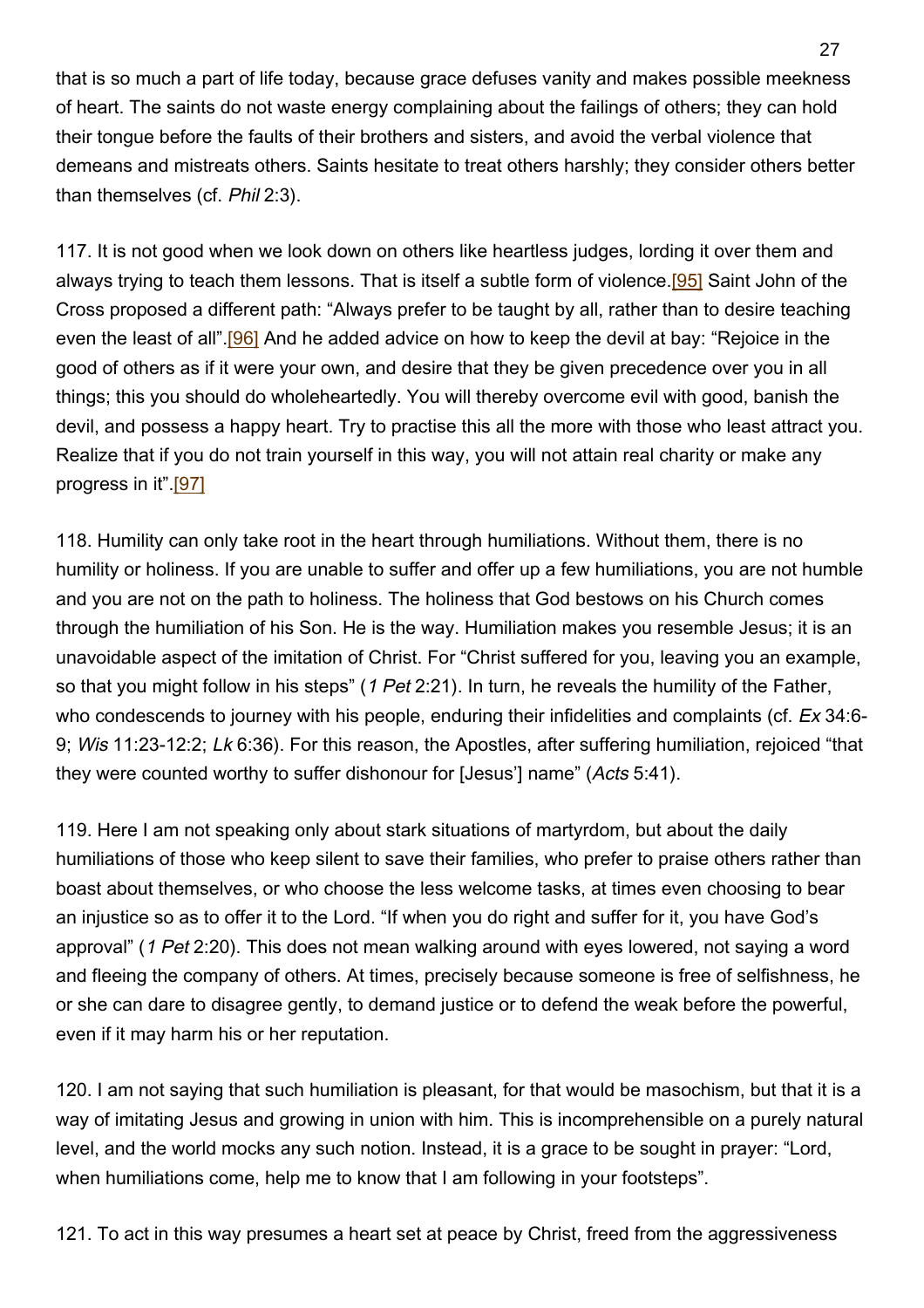born of overweening egotism. That same peacefulness, the fruit of grace, makes it possible to preserve our inner trust and persevere in goodness, "though I walk through the valley of the shadow of death" (Ps 23:4) or "a host encamp against me" (Ps 27:3). Standing firm in the Lord, the Rock, we can sing: "In peace I will both lie down and sleep; for you alone, O Lord, make me dwell in safety" (Ps 4:8). Christ, in a word, "is our peace" ( $Eph$  2:14); he came "to guide our feet into the way of peace" (Lk 1:79). As he told Saint Faustina Kowalska, "Mankind will not have peace until it turns with trust to my mercy".<sup>[98]</sup> So let us not fall into the temptation of looking for security in success, vain pleasures, possessions, power over others or social status. Jesus says: "My peace I give to you; I do not give it to you as the world gives peace" (Jn 14:27).

#### <span id="page-27-0"></span>JOY AND A SENSE OF HUMOUR

122. Far from being timid, morose, acerbic or melancholy, or putting on a dreary face, the saints are joyful and full of good humour. Though completely realistic, they radiate a positive and hopeful spirit. The Christian life is "joy in the Holy Spirit" (Rom 14:17), for "the necessary result of the love of charity is joy; since every lover rejoices at being united to the beloved… the effect of charity is joy".<sup>[99]</sup> Having received the beautiful gift of God's word, we embrace it "in much affliction, with joy inspired by the Holy Spirit" (1 Thess 1:6). If we allow the Lord to draw us out of our shell and change our lives, then we can do as Saint Paul tells us: "Rejoice in the Lord always; I say it again, rejoice!" (Phil 4:4).

123. The prophets proclaimed the times of Jesus, in which we now live, as a revelation of joy. "Shout and sing for joy!" (Is 12:6). "Get you up to a high mountain, O herald of good tidings to Zion; lift up your voice with strength, O herald of good tidings to Jerusalem!" (Is 40:9). "Break forth, O mountains, into singing! For the Lord has comforted his people, and he will have compassion on his afflicted" (Is 49:13). "Rejoice greatly, O daughter of Zion! Shout aloud, O daughter of Jerusalem! Behold, your king comes to you; triumphant and victorious is he" (Zech 9:9). Nor should we forget Nehemiah's exhortation: "Do not be grieved, for the joy of the Lord is your strength!" (8:10).

124. Mary, recognizing the newness that Jesus brought, sang: "My spirit rejoices" (Lk 1:47), and Jesus himself "rejoiced in the Holy Spirit" (Lk 10:21). As he passed by, "all the people rejoiced" (Lk 13:17). After his resurrection, wherever the disciples went, there was "much joy" (Acts 8:8). Jesus assures us: "You will be sorrowful, but your sorrow will turn into joy... I will see you again and your hearts will rejoice, and no one will take your joy from you" (*Jn* 16:20.22). "These things I have spoken to you, that my joy may be in you, and that your joy may be full" (*Jn* 15:11).

125. Hard times may come, when the cross casts its shadow, yet nothing can destroy the supernatural joy that "adapts and changes, but always endures, even as a flicker of light born of our personal certainty that, when everything is said and done, we are infinitely loved".[100] That joy brings deep security, serene hope and a spiritual fulfilment that the world cannot understand or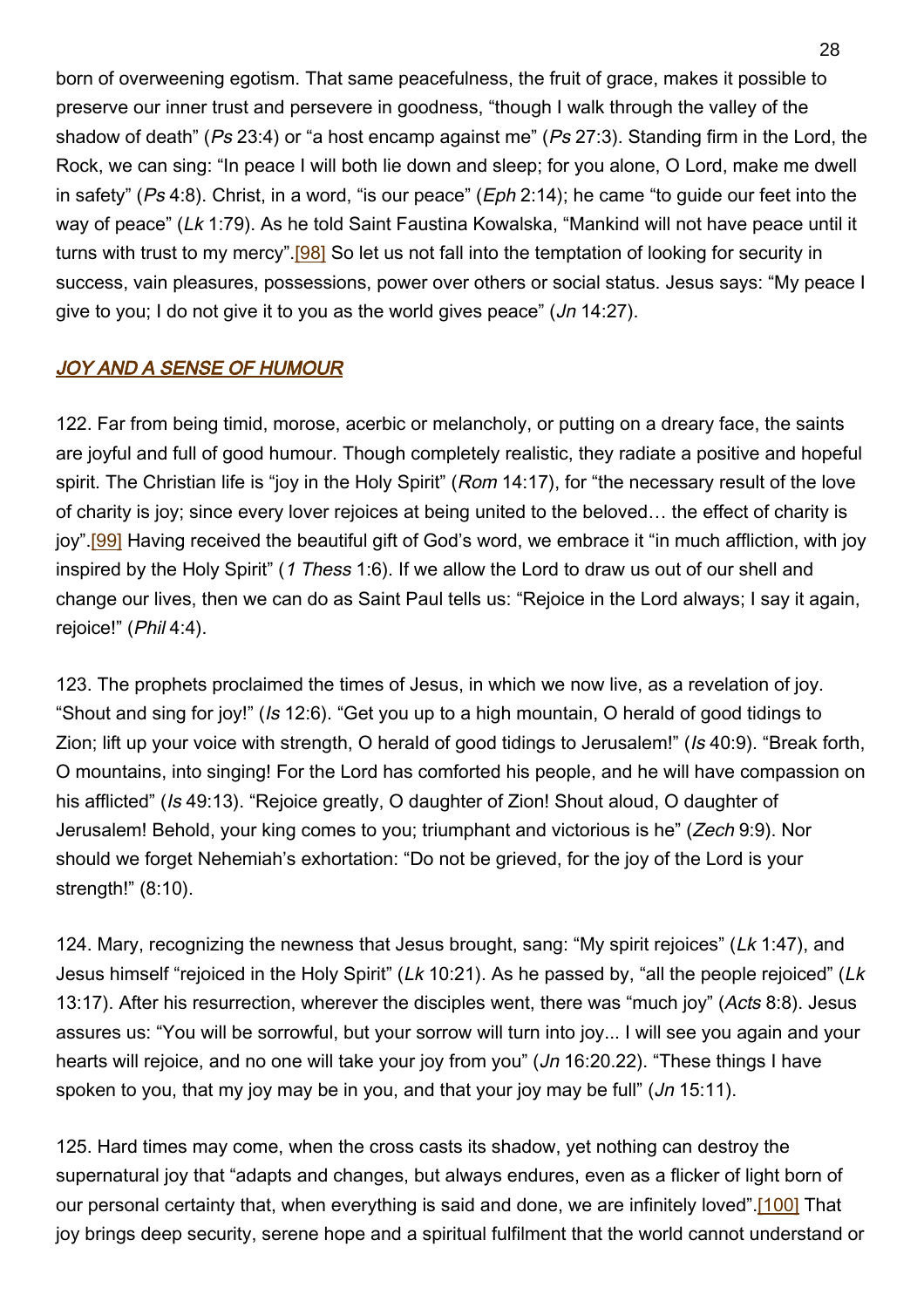appreciate.

126. Christian joy is usually accompanied by a sense of humour. We see this clearly, for example, in Saint Thomas More, Saint Vincent de Paul and Saint Philip Neri. Ill humour is no sign of holiness. "Remove vexation from your mind" (*Eccl* 11:10). We receive so much from the Lord "for our enjoyment" (1 Tim 6:17), that sadness can be a sign of ingratitude. We can get so caught up in ourselves that we are unable to recognize God's gifts.[101]

127. With the love of a father, God tells us: "My son, treat yourself well... Do not deprive yourself of a happy day" (Sir 14:11.14). He wants us to be positive, grateful and uncomplicated: "In the day of prosperity, be joyful... God created human beings straightforward, but they have devised many schemes" (*Eccl* 7:14.29). Whatever the case, we should remain resilient and imitate Saint Paul: "I have learned to be content with what I have" (*Phil* 4:11). Saint Francis of Assisi lived by this; he could be overwhelmed with gratitude before a piece of hard bread, or joyfully praise God simply for the breeze that caressed his face.

128. This is not the joy held out by today's individualistic and consumerist culture. Consumerism only bloats the heart. It can offer occasional and passing pleasures, but not joy. Here I am speaking of a joy lived in communion, which shares and is shared, since "there is more happiness in giving than in receiving" (Acts 20:35) and "God loves a cheerful giver" (2 Cor 9:7). Fraternal love increases our capacity for joy, since it makes us capable of rejoicing in the good of others: "Rejoice with those who rejoice" (Rom 12:15). "We rejoice when we are weak and you are strong" (2 Cor 13:9). On the other hand, when we "focus primarily on our own needs, we condemn ourselves to a joyless existence".[102]

### <span id="page-28-0"></span>BOLDNESS AND PASSION

129. Holiness is also *parrhesía*: it is boldness, an impulse to evangelize and to leave a mark in this world. To allow us to do this, Jesus himself comes and tells us once more, serenely yet firmly: "Do not be afraid" (Mk 6:50). "I am with you always, to the end of the world" (Mt 28:20). These words enable us to go forth and serve with the same courage that the Holy Spirit stirred up in the Apostles, impelling them to proclaim Jesus Christ. Boldness, enthusiasm, the freedom to speak out, apostolic fervour, all these are included in the word parrhesía. The Bible also uses this word to describe the freedom of a life open to God and to others (cf. Acts 4:29, 9:28, 28:31; 2 Cor 3:12; Eph 3:12; Heb 3:6, 10:19).

130. Blessed [Paul VI](http://w2.vatican.va/content/paul-vi/en.html), in referring to obstacles to evangelization, spoke of a lack of fervour (*parrhesía*) that is "all the more serious because it comes from within".[103] How often we are tempted to keep close to the shore! Yet the Lord calls us to put out into the deep and let down our nets (cf. Lk 5:4). He bids us spend our lives in his service. Clinging to him, we are inspired to put all our charisms at the service of others. May we always feel compelled by his love (2 Cor 5:14)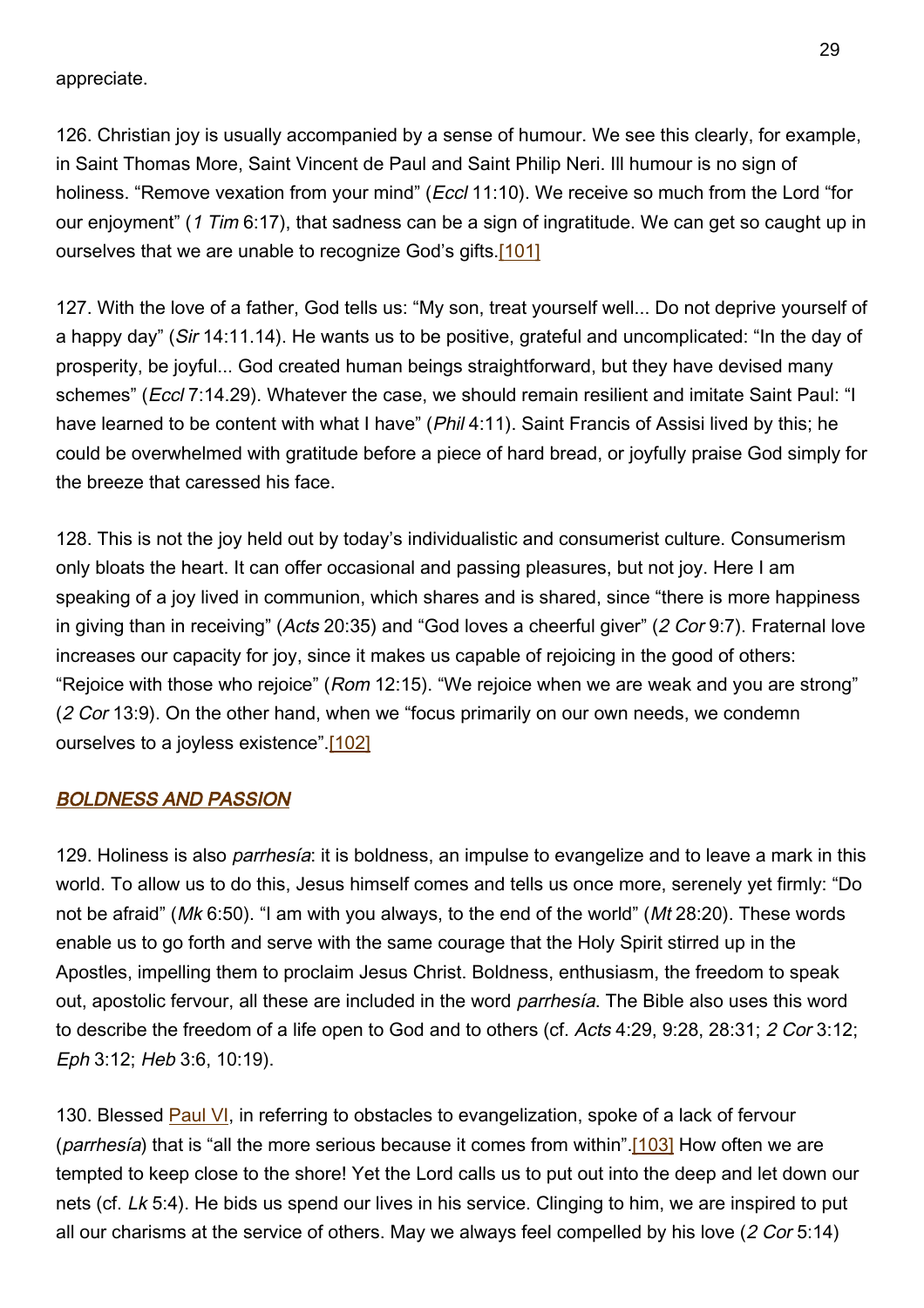and say with Saint Paul: "Woe to me if I do not preach the Gospel" (1 Cor 9:16).

131. Look at Jesus. His deep compassion reached out to others. It did not make him hesitant, timid or self-conscious, as often happens with us. Quite the opposite. His compassion made him go out actively to preach and to send others on a mission of healing and liberation. Let us acknowledge our weakness, but allow Jesus to lay hold of it and send us too on mission. We are weak, yet we hold a treasure that can enlarge us and make those who receive it better and happier. Boldness and apostolic courage are an essential part of mission.

132. Parrhesía is a seal of the Spirit; it testifies to the authenticity of our preaching. It is a joyful assurance that leads us to glory in the Gospel we proclaim. It is an unshakeable trust in the faithful Witness who gives us the certainty that nothing can "separate us from the love of God" (Rom 8:39).

133. We need the Spirit's prompting, lest we be paralyzed by fear and excessive caution, lest we grow used to keeping within safe bounds. Let us remember that closed spaces grow musty and unhealthy. When the Apostles were tempted to let themselves be crippled by danger and threats, they joined in prayer to implore parrhesía: "And now, Lord, look upon their threats, and grant to your servants to speak your word with all boldness" (Acts 4:29). As a result, "when they had prayed, the place in which they were gathered together was shaken; and they were all filled with the Holy Spirit and spoke the word of God with boldness" (Acts 4:31).

134. Like the prophet Jonah, we are constantly tempted to flee to a safe haven. It can have many names: individualism, spiritualism, living in a little world, addiction, intransigence, the rejection of new ideas and approaches, dogmatism, nostalgia, pessimism, hiding behind rules and regulations. We can resist leaving behind a familiar and easy way of doing things. Yet the challenges involved can be like the storm, the whale, the worm that dried the gourd plant, or the wind and sun that burned Jonah's head. For us, as for him, they can serve to bring us back to the God of tenderness, who invites us to set out ever anew on our journey.

135. God is eternal newness. He impels us constantly to set out anew, to pass beyond what is familiar, to the fringes and beyond. He takes us to where humanity is most wounded, where men and women, beneath the appearance of a shallow conformity, continue to seek an answer to the question of life's meaning. God is not afraid! He is fearless! He is always greater than our plans and schemes. Unafraid of the fringes, he himself became a fringe (cf. Phil 2:6-8; Jn 1:14). So if we dare to go to the fringes, we will find him there; indeed, he is already there. Jesus is already there, in the hearts of our brothers and sisters, in their wounded flesh, in their troubles and in their profound desolation. He is already there.

136. True enough, we need to open the door of our hearts to Jesus, who stands and knocks (cf. Rev 3:20). Sometimes I wonder, though, if perhaps Jesus is already inside us and knocking on the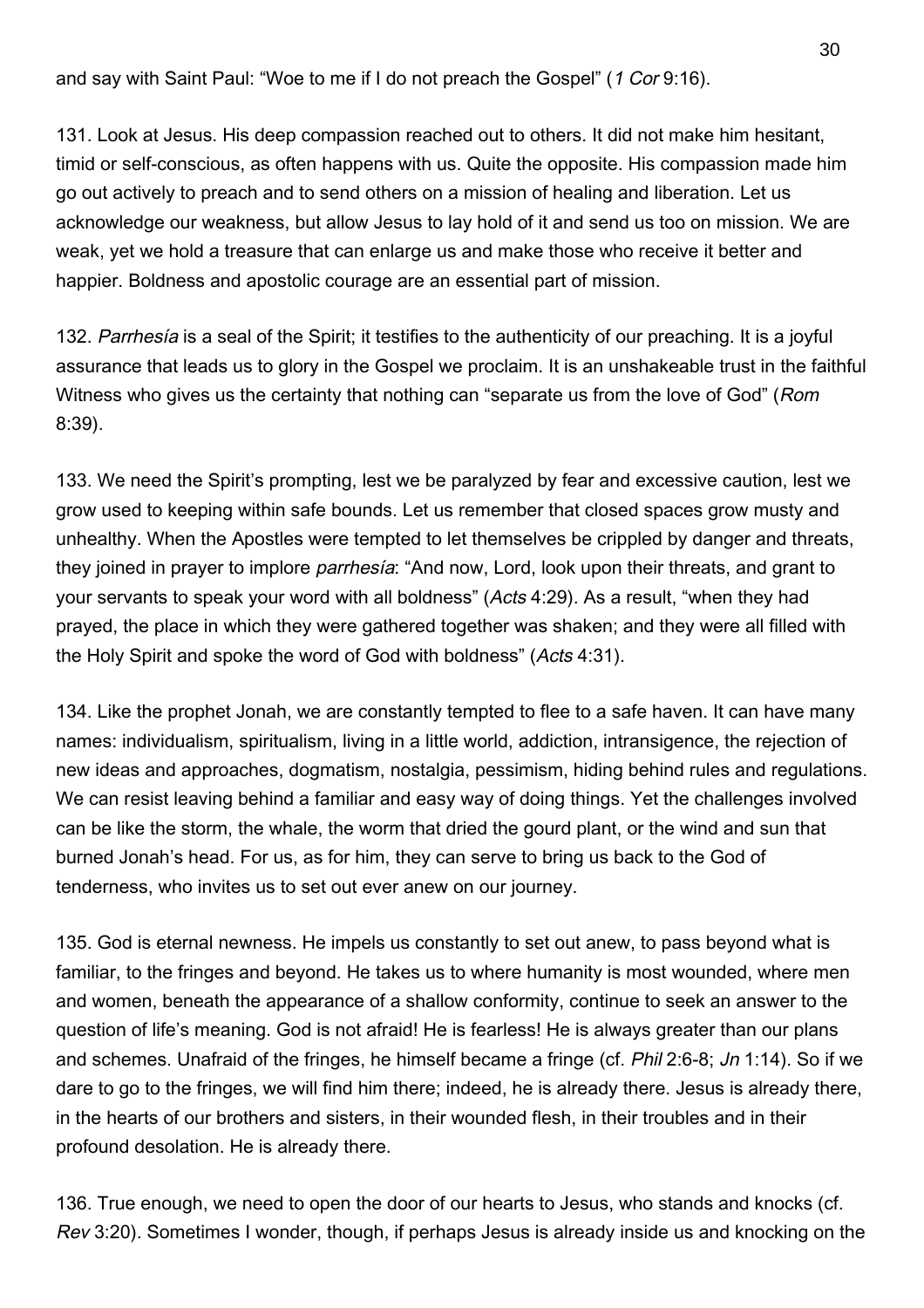door for us to let him escape from our stale self-centredness. In the Gospel, we see how Jesus "went through the cities and villages, preaching and bringing the good news of the kingdom of God" (Lk 8:1). After the resurrection, when the disciples went forth in all directions, the Lord accompanied them (cf. Mk 16:20). This is what happens as the result of true encounter.

137. Complacency is seductive; it tells us that there is no point in trying to change things, that there is nothing we can do, because this is the way things have always been and yet we always manage to survive. By force of habit we no longer stand up to evil. We "let things be", or as others have decided they ought to be. Yet let us allow the Lord to rouse us from our torpor, to free us from our inertia. Let us rethink our usual way of doing things; let us open our eyes and ears, and above all our hearts, so as not to be complacent about things as they are, but unsettled by the living and effective word of the risen Lord.

138. We are inspired to act by the example of all those priests, religious, and laity who devote themselves to proclamation and to serving others with great fidelity, often at the risk of their lives and certainly at the cost of their comfort. Their testimony reminds us that, more than bureaucrats and functionaries, the Church needs passionate missionaries, enthusiastic about sharing true life. The saints surprise us, they confound us, because by their lives they urge us to abandon a dull and dreary mediocrity.

139. Let us ask the Lord for the grace not to hesitate when the Spirit calls us to take a step forward. Let us ask for the apostolic courage to share the Gospel with others and to stop trying to make our Christian life a museum of memories. In every situation, may the Holy Spirit cause us to contemplate history in the light of the risen Jesus. In this way, the Church will not stand still, but constantly welcome the Lord's surprises.

# <span id="page-30-0"></span>IN COMMUNITY

140. When we live apart from others, it is very difficult to fight against concupiscence, the snares and temptations of the devil and the selfishness of the world. Bombarded as we are by so many enticements, we can grow too isolated, lose our sense of reality and inner clarity, and easily succumb.

141. Growth in holiness is a journey in community, side by side with others. We see this in some holy communities. From time to time, the Church has canonized entire communities that lived the Gospel heroically or offered to God the lives of all their members. We can think, for example, of the seven holy founders of the Order of the Servants of Mary, the seven blessed sisters of the first monastery of the Visitation in Madrid, the Japanese martyrs Saint Paul Miki and companions, the Korean martyrs Saint Andrew Taegon and companions, or the South American martyrs Saint Roque González, Saint Alonso Rodríguez and companions. We should also remember the more recent witness borne by the Trappists of Tibhirine, Algeria, who prepared as a community for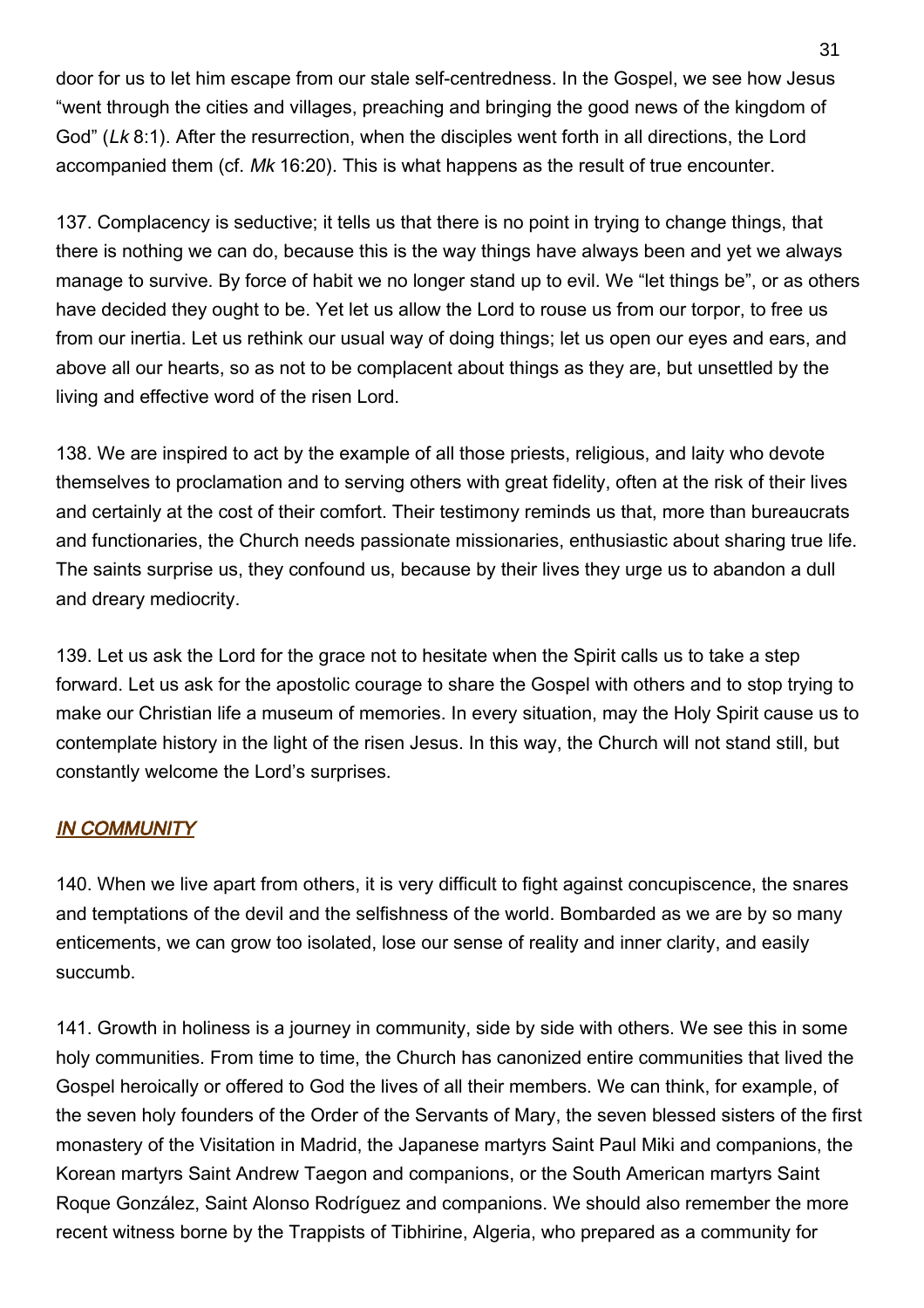martyrdom. In many holy marriages too, each spouse becomes a means used by Christ for the sanctification of the other. Living or working alongside others is surely a path of spiritual growth. Saint John of the Cross told one of his followers: "You are living with others in order to be fashioned and tried".[104]

142. Each community is called to create a "God-enlightened space in which to experience the hidden presence of the risen Lord".<sup>[105]</sup> Sharing the word and celebrating the Eucharist together fosters fraternity and makes us a holy and missionary community. It also gives rise to authentic and shared mystical experiences. Such was the case with Saints Benedict and Scholastica. We can also think of the sublime spiritual experience shared by Saint Augustine and his mother, Saint Monica. "As the day now approached on which she was to depart this life, a day known to you but not to us, it came about, as I believe by your secret arrangement, that she and I stood alone leaning in a window that looked onto a garden… We opened wide our hearts to drink in the streams of your fountain, the source of life that is in you... And as we spoke of that wisdom and strained after it, we touched it in some measure by the impetus of our hearts... eternal life might be like that one moment of knowledge which we now sighed after".[106]

143. Such experiences, however, are neither the most frequent nor the most important. The common life, whether in the family, the parish, the religious community or any other, is made up of small everyday things. This was true of the holy community formed by Jesus, Mary and Joseph, which reflected in an exemplary way the beauty of the Trinitarian communion. It was also true of the life that Jesus shared with his disciples and with ordinary people.

144. Let us not forget that Jesus asked his disciples to pay attention to details.

The little detail that wine was running out at a party.

The little detail that one sheep was missing.

The little detail of noticing the widow who offered her two small coins.

The little detail of having spare oil for the lamps, should the bridegroom delay.

The little detail of asking the disciples how many loaves of bread they had.

The little detail of having a fire burning and a fish cooking as he waited for the disciples at daybreak.

145. A community that cherishes the little details of love, [107] whose members care for one another and create an open and evangelizing environment, is a place where the risen Lord is present, sanctifying it in accordance with the Father's plan. There are times when, by a gift of the Lord's love, we are granted, amid these little details, consoling experiences of God. "One winter night I was carrying out my little duty as usual… Suddenly, I heard off in the distance the harmonious sound of a musical instrument. I then pictured a well-lighted drawing room, brilliantly gilded, filled with elegantly dressed young ladies conversing together and conferring upon each other all sorts of compliments and other worldly remarks. Then my glance fell upon the poor invalid whom I was supporting. Instead of the beautiful strains of music I heard only her occasional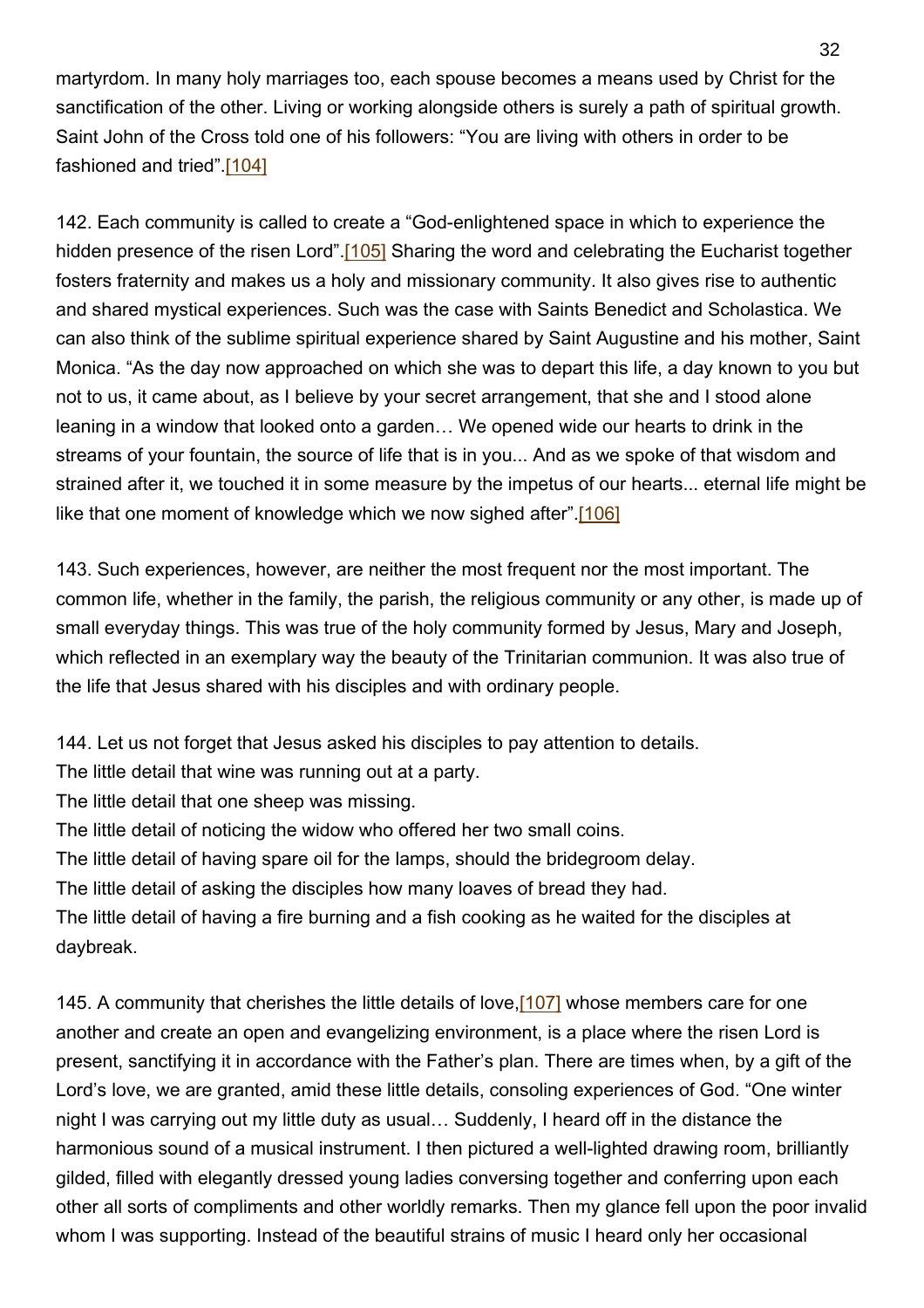complaints… I cannot express in words what happened in my soul; what I know is that the Lord illumined it with rays of truth which so surpassed the dark brilliance of earthly feasts that I could not believe my happiness".[108]

146. Contrary to the growing consumerist individualism that tends to isolate us in a quest for wellbeing apart from others, our path to holiness can only make us identify all the more with Jesus' prayer "that all may be one; even as you, Father, are in me, and I in you" (Jn 17:21).

# <span id="page-32-0"></span>IN CONSTANT PRAYER

147. Finally, though it may seem obvious, we should remember that holiness consists in a habitual openness to the transcendent, expressed in prayer and adoration. The saints are distinguished by a spirit of prayer and a need for communion with God. They find an exclusive concern with this world to be narrow and stifling, and, amid their own concerns and commitments, they long for God, losing themselves in praise and contemplation of the Lord. I do not believe in holiness without prayer, even though that prayer need not be lengthy or involve intense emotions.

148. SaintJohn of the Cross tells us: "Endeavour to remain always in the presence of God, either real, imaginative, or unitive, insofar as is permitted by your works". [109] In the end, our desire for God will surely find expression in our daily lives: "Try to be continuous in prayer, and in the midst of bodily exercises do not leave it. Whether you eat, drink, talk with others, or do anything, always go to God and attach your heart to him".[110]

149. For this to happen, however, some moments spent alone with God are also necessary. For Saint Teresa of Avila, prayer "is nothing but friendly intercourse, and frequent solitary converse, with him who we know loves us".[111] I would insist that this is true not only for a privileged few, but for all of us, for "we all have need of this silence, filled with the presence of him who is adored".[112] Trust-filled prayer is a response of a heart open to encountering God face to face, where all is peaceful and the quiet voice of the Lord can be heard in the midst of silence.

150. In that silence, we can discern, in the light of the Spirit, the paths of holiness to which the Lord is calling us. Otherwise, any decisions we make may only be window-dressing that, rather than exalting the Gospel in our lives, will mask or submerge it. For each disciple, it is essential to spend time with the Master, to listen to his words, and to learn from him always. Unless we listen, all our words will be nothing but useless chatter.

151. We need to remember that "contemplation of the face of Jesus, died and risen, restores our humanity, even when it has been broken by the troubles of this life or marred by sin. We must not domesticate the power of the face of Christ".[113] So let me ask you: Are there moments when you place yourself quietly in the Lord's presence, when you calmly spend time with him, when you bask in his gaze? Do you let his fire inflame your heart? Unless you let him warm you more and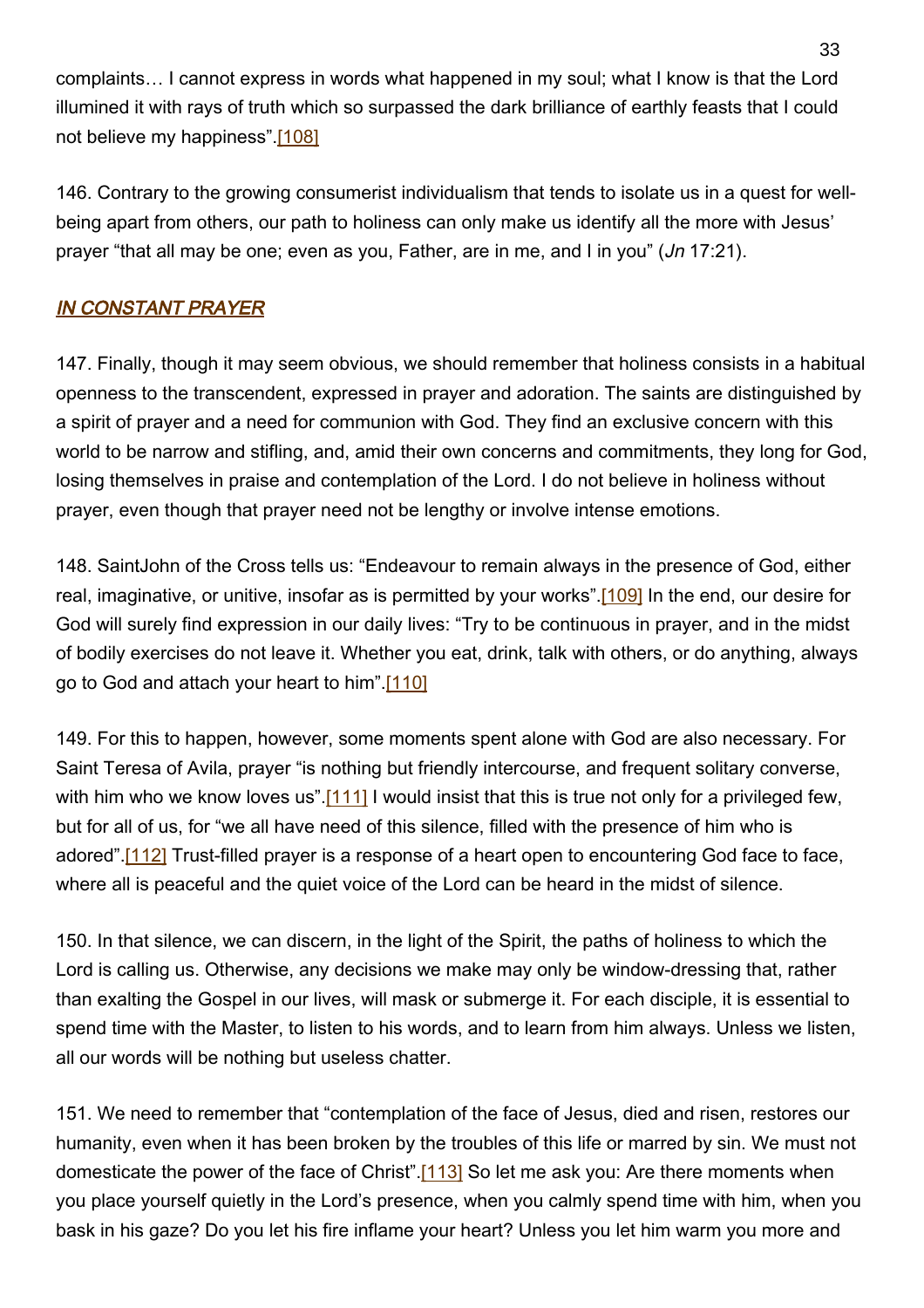more with his love and tenderness, you will not catch fire. How will you then be able to set the hearts of others on fire by your words and witness? If, gazing on the face of Christ, you feel unable to let yourself be healed and transformed, then enter into the Lord's heart, into his wounds, for that is the abode of divine mercy.[114]

152. I ask that we never regard prayerful silence as a form of escape and rejection of the world around us. The Russian pilgrim, who prayed constantly, says that such prayer did not separate him from what was happening all around him. "Everybody was kind to me; it was as though everyone loved me... Not only did I feel [happiness and consolation] in my own soul, but the whole outside world also seemed to me full of charm and delight".[115]

153. Nor does history vanish. Prayer, because it is nourished by the gift of God present and at work in our lives, must always be marked by remembrance. The memory of God's works is central to the experience of the covenant between God and his people. God wished to enter history, and so our prayer is interwoven with memories. We think back not only on his revealed Word, but also on our own lives, the lives of others, and all that the Lord has done in his Church. This is the grateful memory that Saint Ignatius of Loyola refers to in his Contemplation for Attaining Love, [116] when he asks us to be mindful of all the blessings we have received from the Lord. Think of your own history when you pray, and there you will find much mercy. This will also increase your awareness that the Lord is ever mindful of you; he never forgets you. So it makes sense to ask him to shed light on the smallest details of your life, for he sees them all.

154. Prayer of supplication is an expression of a heart that trusts in God and realizes that of itself it can do nothing. The life of God's faithful people is marked by constant supplication born of faithfilled love and great confidence. Let us not downplay prayer of petition, which so often calms our hearts and helps us persevere in hope. Prayer of intercession has particular value, for it is an act of trust in God and, at the same time, an expression of love for our neighbour. There are those who think, based on a one-sided spirituality, that prayer should be unalloyed contemplation of God, free of all distraction, as if the names and faces of others were somehow an intrusion to be avoided. Yet in reality, our prayer will be all the more pleasing to God and more effective for our growth in holiness if, through intercession, we attempt to practise the twofold commandment that Jesus left us. Intercessory prayer is an expression of our fraternal concern for others, since we are able to embrace their lives, their deepest troubles and their loftiest dreams. Of those who commit themselves generously to intercessory prayer we can apply the words of Scripture: "This is a man who loves the brethren and prays much for the people" (2 Mac 15:14).

155. If we realize that God exists, we cannot help but worship him, at times in quiet wonder, and praise him in festive song. We thus share in the experience of Blessed Charles de Foucauld, who said: "As soon as I believed that there was a God, I understood that I could do nothing other than to live for him".[117] In the life of God's pilgrim people, there can be many simple gestures of pure adoration, as when "the gaze of a pilgrim rests on an image that symbolizes God's affection and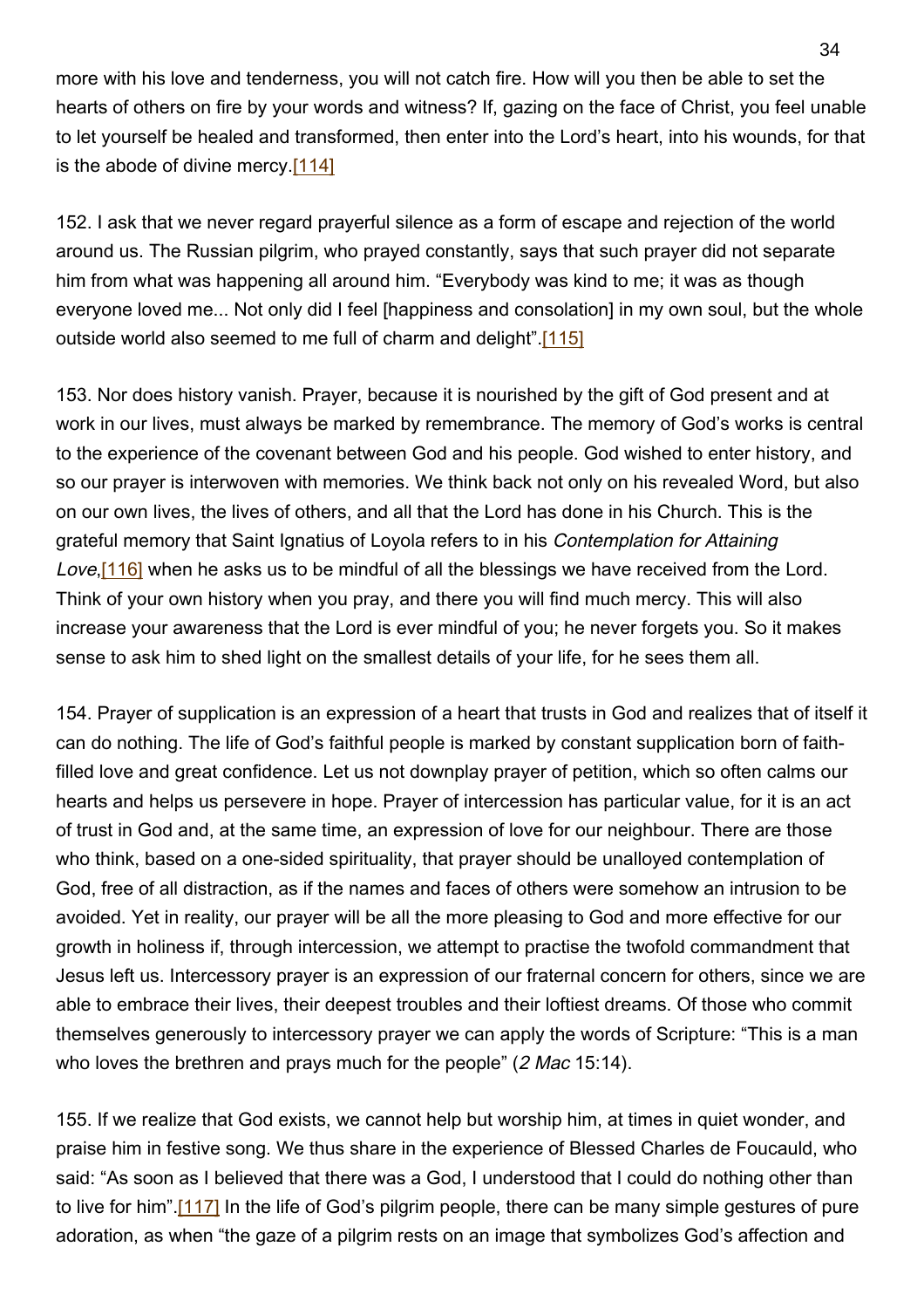closeness. Love pauses, contemplates the mystery, and enjoys it in silence".[118]

156. The prayerful reading of God's word, which is "sweeter than honey" (Ps 119:103) yet a "twoedged sword" (Heb 4:12), enables us to pause and listen to the voice of the Master. It becomes a lamp for our steps and a light for our path (cf. Ps 119:105). As the bishops of India have reminded us, "devotion to the word of God is not simply one of many devotions, beautiful but somewhat optional. It goes to the very heart and identity of Christian life. The word has the power to transform lives".[119]

157. Meeting Jesus in the Scriptures leads us to the Eucharist, where the written word attains its greatest efficacy, for there the living Word is truly present. In the Eucharist, the one true God receives the greatest worship the world can give him, for it is Christ himself who is offered. When we receive him in Holy Communion, we renew our covenant with him and allow him to carry out ever more fully his work of transforming our lives.

# <span id="page-34-0"></span>CHAPTER FIVE

# <span id="page-34-1"></span>SPIRITUAL COMBAT, VIGILANCE AND DISCERNMENT

158. The Christian life is a constant battle. We need strength and courage to withstand the temptations of the devil and to proclaim the Gospel. This battle is sweet, for it allows us to rejoice each time the Lord triumphs in our lives.

# <span id="page-34-2"></span>COMBAT AND VIGILANCE

159. We are not dealing merely with a battle against the world and a worldly mentality that would deceive us and leave us dull and mediocre, lacking in enthusiasm and joy. Nor can this battle be reduced to the struggle against our human weaknesses and proclivities (be they laziness, lust, envy, jealousy or any others). It is also a constant struggle against the devil, the prince of evil. Jesus himself celebrates our victories. He rejoiced when his disciples made progress in preaching the Gospel and overcoming the opposition of the evil one: "I saw Satan fall like lightning from heaven" (Lk 10:18).

### <span id="page-34-3"></span>More than a myth

160. We will not admit the existence of the devil if we insist on regarding life by empirical standards alone, without a supernatural understanding. It is precisely the conviction that this malign power is present in our midst that enables us to understand how evil can at times have so much destructive force. True enough, the biblical authors had limited conceptual resources for expressing certain realities, and in Jesus' time epilepsy, for example, could easily be confused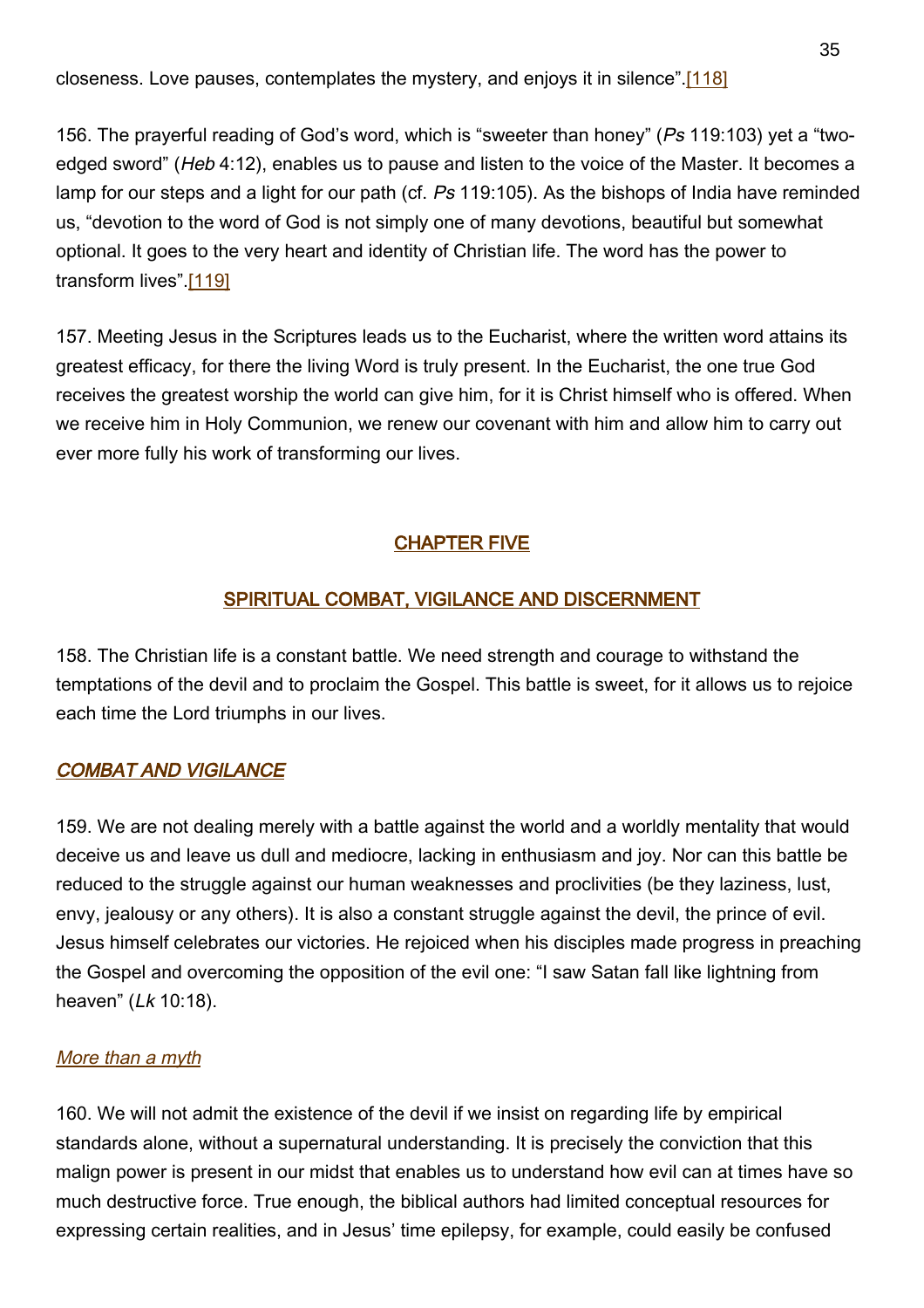with demonic possession. Yet this should not lead us to an oversimplification that would conclude that all the cases related in the Gospel had to do with psychological disorders and hence that the devil does not exist or is not at work. He is present in the very first pages of the Scriptures, which end with God's victory over the devil.<sup>[120]</sup> Indeed, in leaving us the Our Father, Jesus wanted us to conclude by asking the Father to "deliver us from evil". That final word does not refer to evil in the abstract; a more exact translation would be "the evil one". It indicates a personal being who assails us. Jesus taught us to ask daily for deliverance from him, lest his power prevail over us.

161. Hence, we should not think of the devil as a myth, a representation, a symbol, a figure of speech or an idea.<sup>[121]</sup> This mistake would lead us to let down our guard, to grow careless and end up more vulnerable. The devil does not need to possess us. He poisons us with the venom of hatred, desolation, envy and vice. When we let down our guard, he takes advantage of it to destroy our lives, our families and our communities. "Like a roaring lion, he prowls around, looking for someone to devour" (1 Pet 5:8).

#### <span id="page-35-0"></span>Alert and trustful

162. God's word invites us clearly to "stand against the wiles of the devil" (Eph 6:11) and to "quench all the flaming darts of the evil one" ( $Eph 6:16$ ). These expressions are not melodramatic, precisely because our path towards holiness is a constant battle. Those who do not realize this will be prey to failure or mediocrity. For this spiritual combat, we can count on the powerful weapons that the Lord has given us: faith-filled prayer, meditation on the word of God, the celebration of Mass, Eucharistic adoration, sacramental Reconciliation, works of charity, community life, missionary outreach. If we become careless, the false promises of evil will easily seduce us. As the sainted Cura Brochero observed: "What good is it when Lucifer promises you freedom and showers you with all his benefits, if those benefits are false, deceptive and poisonous?"[122]

163. Along this journey, the cultivation of all that is good, progress in the spiritual life and growth in love are the best counterbalance to evil. Those who choose to remain neutral, who are satisfied with little, who renounce the ideal of giving themselves generously to the Lord, will never hold out. Even less if they fall into defeatism, for "if we start without confidence, we have already lost half the battle and we bury our talents… Christian triumph is always a cross, yet a cross which is at the same time a victorious banner, borne with aggressive tenderness against the assaults of evil".[123]

#### <span id="page-35-1"></span>Spiritual corruption

164. The path of holiness is a source of peace and joy, given to us by the Spirit. At the same time, it demands that we keep "our lamps lit" (Lk 12:35) and be attentive. "Abstain from every form of evil" (1 Thess 5:22). "Keep awake" (Mt 24:42; Mk 13:35). "Let us not fall asleep" (1 Thess 5:6). Those who think they commit no grievous sins against God's law can fall into a state of dull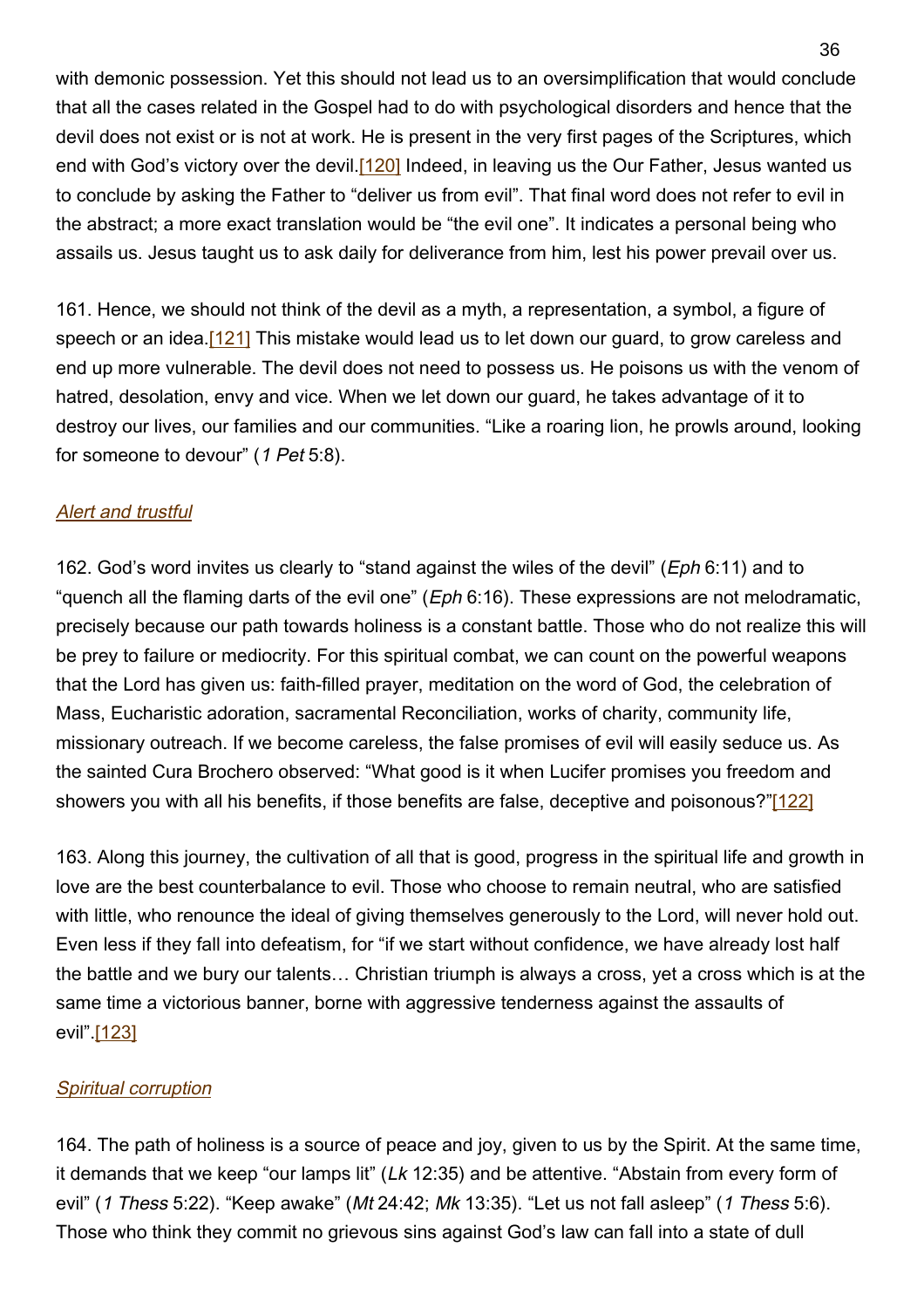lethargy. Since they see nothing serious to reproach themselves with, they fail to realize that their spiritual life has gradually turned lukewarm. They end up weakened and corrupted.

165. Spiritual corruption is worse than the fall of a sinner, for it is a comfortable and self-satisfied form of blindness. Everything then appears acceptable: deception, slander, egotism and other subtle forms of self-centredness, for "even Satan disguises himself as an angel of light" (2 Cor 11:14). So Solomon ended his days, whereas David, who sinned greatly, was able to make up for disgrace. Jesus warned us against this self-deception that easily leads to corruption. He spoke of a person freed from the devil who, convinced that his life was now in order, ended up being possessed by seven other evil spirits (cf. Lk 11:24-26). Another biblical text puts it bluntly: "The dog turns back to his own vomit" (2 Pet 2:22; cf. Pr 26:11).

### <span id="page-36-0"></span>**DISCERNMENT**

166. How can we know if something comes from the Holy Spirit or if it stems from the spirit of the world or the spirit of the devil? The only way is through discernment, which calls for something more than intelligence or common sense. It is a gift which we must implore. If we ask with confidence that the Holy Spirit grant us this gift, and then seek to develop it through prayer, reflection, reading and good counsel, then surely we will grow in this spiritual endowment.

### <span id="page-36-1"></span>An urgent need

167. The gift of discernment has become all the more necessary today, since contemporary life offers immense possibilities for action and distraction, and the world presents all of them as valid and good. All of us, but especially the young, are immersed in a culture of zapping. We can navigate simultaneously on two or more screens and interact at the same time with two or three virtual scenarios. Without the wisdom of discernment, we can easily become prey to every passing trend.

168. This is all the more important when some novelty presents itself in our lives. Then we have to decide whether it is new wine brought by God or an illusion created by the spirit of this world or the spirit of the devil. At other times, the opposite can happen, when the forces of evil induce us not to change, to leave things as they are, to opt for a rigid resistance to change. Yet that would be to block the working of the Spirit. We are free, with the freedom of Christ. Still, he asks us to examine what is within us – our desires, anxieties, fears and questions – and what takes place all around us – "the signs of the times" – and thus to recognize the paths that lead to complete freedom. "Test everything; hold fast to what is good" (1 Thess 5:21).

### <span id="page-36-2"></span>Always in the light of the Lord

169. Discernment is necessary not only at extraordinary times, when we need to resolve grave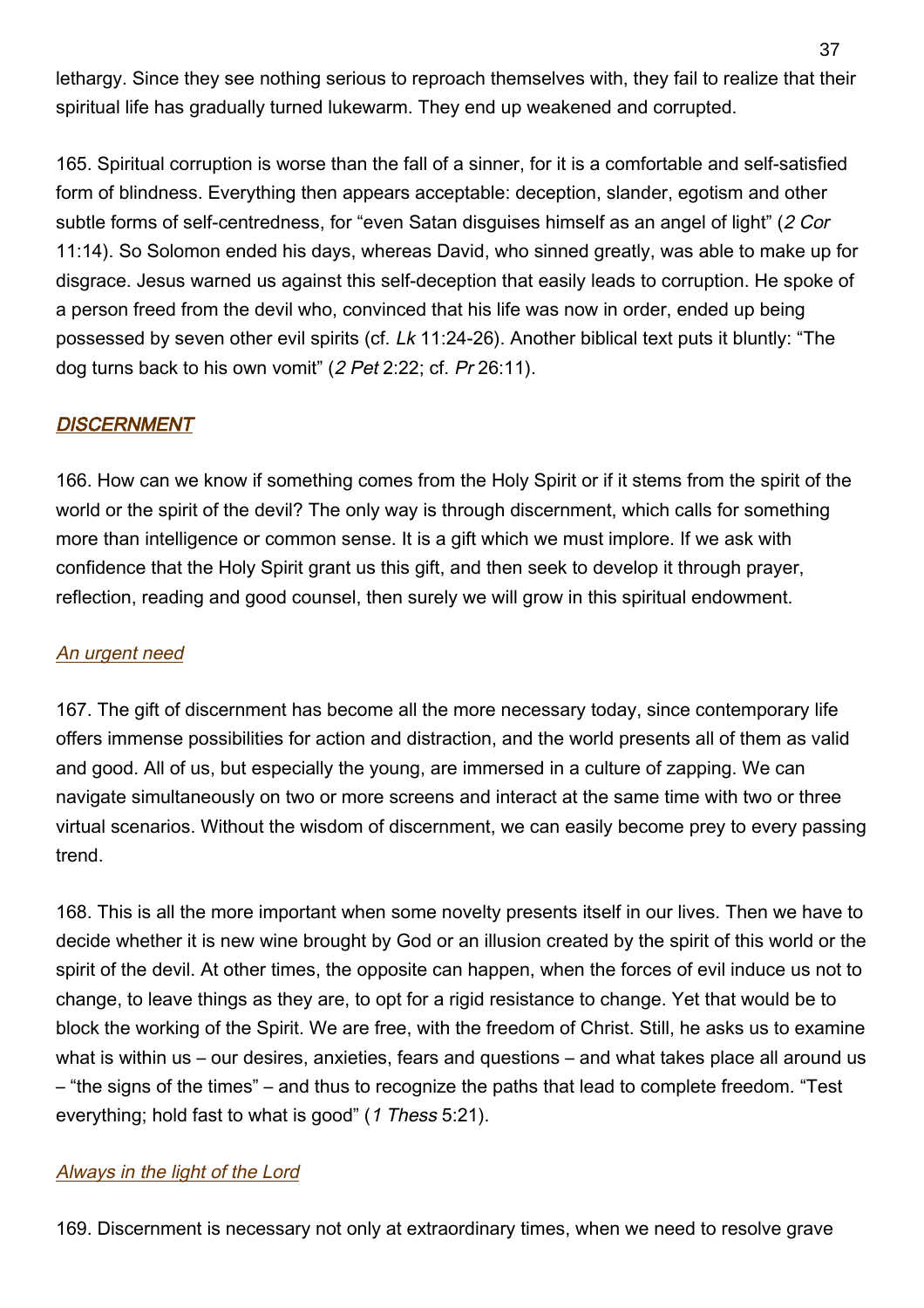problems and make crucial decisions. It is a means of spiritual combat for helping us to follow the Lord more faithfully. We need it at all times, to help us recognize God's timetable, lest we fail to heed the promptings of his grace and disregard his invitation to grow. Often discernment is exercised in small and apparently irrelevant things, since greatness of spirit is manifested in simple everyday realities.<sup>[124]</sup> It involves striving untrammelled for all that is great, better and more beautiful, while at the same time being concerned for the little things, for each day's responsibilities and commitments. For this reason, I ask all Christians not to omit, in dialogue with the Lord, a sincere daily "examination of conscience". Discernment also enables us to recognize the concrete means that the Lord provides in his mysterious and loving plan, to make us move beyond mere good intentions.

### <span id="page-37-0"></span>A supernatural gift

170. Certainly, spiritual discernment does not exclude existential, psychological, sociological or moral insights drawn from the human sciences. At the same time, it transcends them. Nor are the Church's sound norms sufficient. We should always remember that discernment is a grace. Even though it includes reason and prudence, it goes beyond them, for it seeks a glimpse of that unique and mysterious plan that God has for each of us, which takes shape amid so many varied situations and limitations. It involves more than my temporal well-being, my satisfaction at having accomplished something useful, or even my desire for peace of mind. It has to do with the meaning of my life before the Father who knows and loves me, with the real purpose of my life, which nobody knows better than he. Ultimately, discernment leads to the wellspring of undying life: to know the Father, the only true God, and the one whom he has sent, Jesus Christ (cf. Jn 17:3). It requires no special abilities, nor is it only for the more intelligent or better educated. The Father readily reveals himself to the lowly (cf. Mt 11:25).

171. The Lord speaks to us in a variety of ways, at work, through others and at every moment. Yet we simply cannot do without the silence of prolonged prayer, which enables us better to perceive God's language, to interpret the real meaning of the inspirations we believe we have received, to calm our anxieties and to see the whole of our existence afresh in his own light. In this way, we allow the birth of a new synthesis that springs from a life inspired by the Spirit.

### <span id="page-37-1"></span>Speak, Lord

172. Nonetheless, it is possible that, even in prayer itself, we could refuse to let ourselves be confronted by the freedom of the Spirit, who acts as he wills. We must remember that prayerful discernment must be born of a readiness to listen: to the Lord and to others, and to reality itself, which always challenges us in new ways. Only if we are prepared to listen, do we have the freedom to set aside our own partial or insufficient ideas, our usual habits and ways of seeing things. In this way, we become truly open to accepting a call that can shatter our security, but lead us to a better life. It is not enough that everything be calm and peaceful. God may be offering us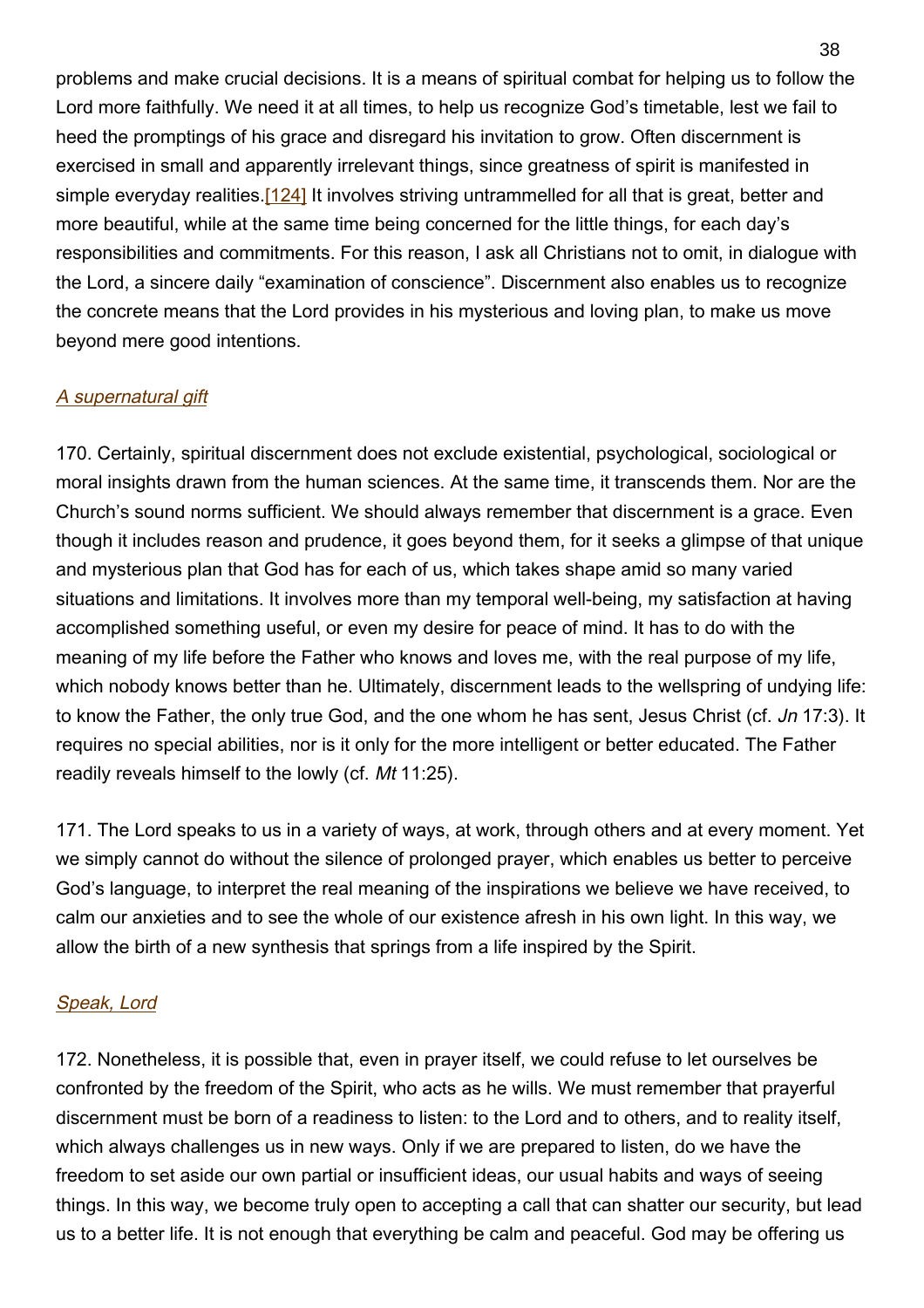something more, but in our comfortable inadvertence, we do not recognize it.

173. Naturally, this attitude of listening entails obedience to the Gospel as the ultimate standard, but also to the Magisterium that guards it, as we seek to find in the treasury of the Church whatever is most fruitful for the "today" of salvation. It is not a matter of applying rules or repeating what was done in the past, since the same solutions are not valid in all circumstances and what was useful in one context may not prove so in another. The discernment of spirits liberates us from rigidity, which has no place before the perennial "today" of the risen Lord. The Spirit alone can penetrate what is obscure and hidden in every situation, and grasp its every nuance, so that the newness of the Gospel can emerge in another light.

#### <span id="page-38-0"></span>The logic of gift and of the cross

174. An essential condition for progress in discernment is a growing understanding of God's patience and his timetable, which are never our own. God does not pour down fire upon those who are unfaithful (cf. Lk 9:54), or allow the zealous to uproot the tares growing among the wheat (cf. Mt 13:29). Generosity too is demanded, for "it is more blessed to give than to receive" (Acts 20:35). Discernment is not about discovering what more we can get out of this life, but about recognizing how we can better accomplish the mission entrusted to us at our baptism. This entails a readiness to make sacrifices, even to sacrificing everything. For happiness is a paradox. We experience it most when we accept the mysterious logic that is not of this world: "This is our logic", says Saint Bonaventure, [125] pointing to the cross. Once we enter into this dynamic, we will not let our consciences be numbed and we will open ourselves generously to discernment.

175. When, in God's presence, we examine our life's journey, no areas can be off limits. In all aspects of life we can continue to grow and offer something greater to God, even in those areas we find most difficult. We need, though, to ask the Holy Spirit to liberate us and to expel the fear that makes us ban him from certain parts of our lives. God asks everything of us, yet he also gives everything to us. He does not want to enter our lives to cripple or diminish them, but to bring them to fulfilment. Discernment, then, is not a solipsistic self-analysis or a form of egotistical introspection, but an authentic process of leaving ourselves behind in order to approach the mystery of God, who helps us to carry out the mission to which he has called us, for the good of our brothers and sisters.

\* \* \*

176. I would like these reflections to be crowned by Mary, because she lived the Beatitudes of Jesus as none other. She is that woman who rejoiced in the presence of God, who treasured everything in her heart, and who let herself be pierced by the sword. Mary is the saint among the saints, blessed above all others. She teaches us the way of holiness and she walks ever at our side. She does not let us remain fallen and at times she takes us into her arms without judging us.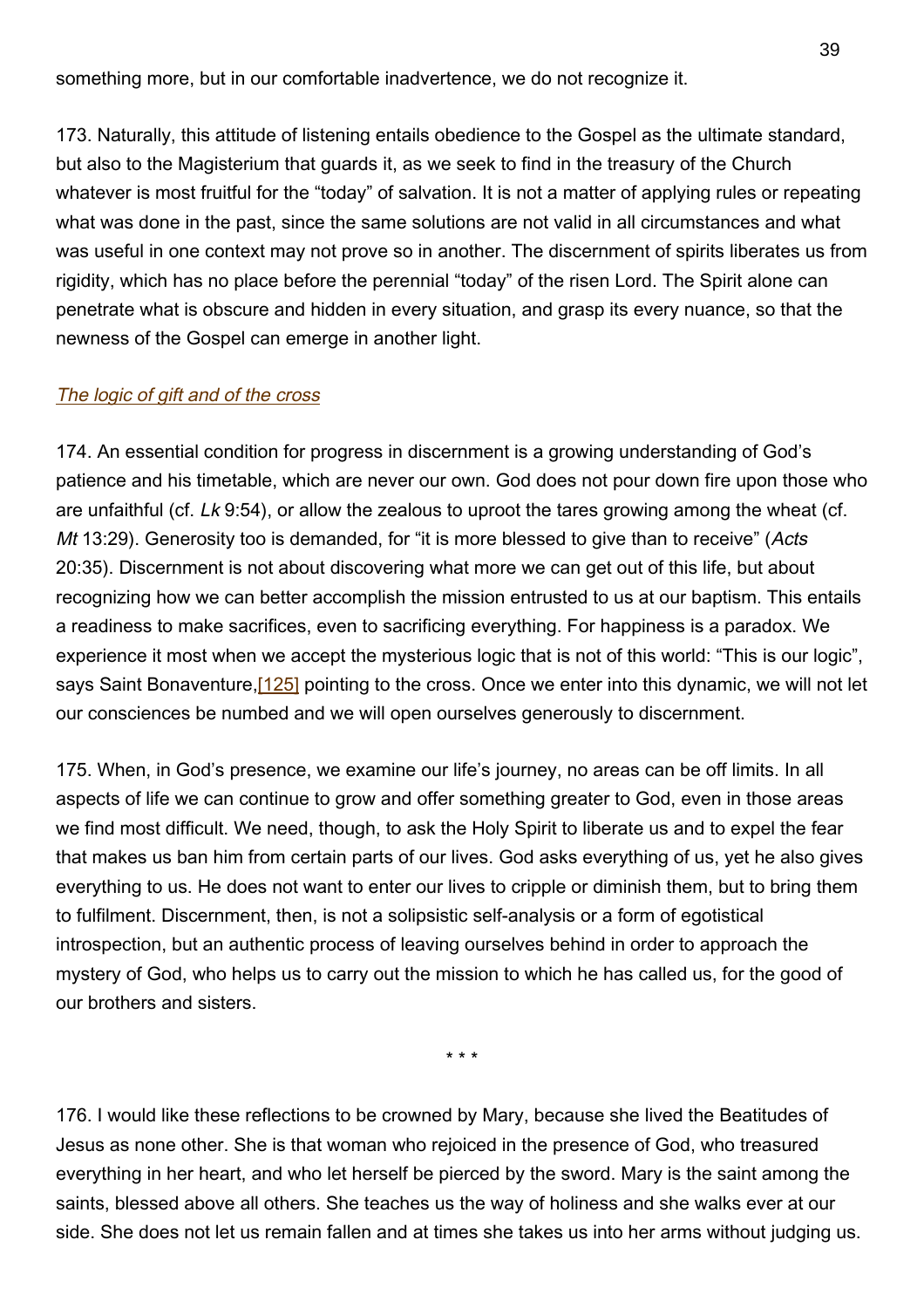Our converse with her consoles, frees and sanctifies us. Mary our Mother does not need a flood of words. She does not need us to tell her what is happening in our lives. All we need do is whisper, time and time again: "Hail Mary…"

177. It is my hope that these pages will prove helpful by enabling the whole Church to devote herself anew to promoting the desire for holiness. Let us ask the Holy Spirit to pour out upon us a fervent longing to be saints for God's greater glory, and let us encourage one another in this effort. In this way, we will share a happiness that the world will not be able to take from us.

Given in Rome, at Saint Peter's, on 19 March, the Solemnity of Saint Joseph, in the year 2018, the sixth of my Pontificate.

### Francis

[1] BENEDICT XVI, [Homily for the Solemn Inauguration of the Petrine Ministry](http://w2.vatican.va/content/benedict-xvi/en/homilies/2005/documents/hf_ben-xvi_hom_20050424_inizio-pontificato.html) (24 April 2005): AAS 97 (2005), 708.

[2] This always presumes a reputation of holiness and the exercise, at least to an ordinary degree, of the Christian virtues: cf. Motu Proprio [Maiorem Hac Dilectionem](http://w2.vatican.va/content/francesco/en/motu_proprio/documents/papa-francesco-motu-proprio_20170711_maiorem-hac-dilectionem.html) (11 July 2017), Art. 2c: L'Osservatore Romano, 12 July 2017, p. 8.

[3] [SECOND VATICAN ECUMENICAL COUNCIL](http://www.vatican.va/archive/hist_councils/ii_vatican_council/index.htm), Dogmatic Constitution on the Church [Lumen](http://www.vatican.va/archive/hist_councils/ii_vatican_council/documents/vat-ii_const_19641121_lumen-gentium_en.html) [Gentium](http://www.vatican.va/archive/hist_councils/ii_vatican_council/documents/vat-ii_const_19641121_lumen-gentium_en.html), 9.

[4] Cf. JOSEPH MALEGUE, Pierres noires. Les classes moyennes du Salut, Paris, 1958.

[5] [SECOND VATICAN ECUMENICAL COUNCIL](http://www.vatican.va/archive/hist_councils/ii_vatican_council/index.htm), Dogmatic Constitution on the Church [Lumen](http://www.vatican.va/archive/hist_councils/ii_vatican_council/documents/vat-ii_const_19641121_lumen-gentium_en.html) [Gentium](http://www.vatican.va/archive/hist_councils/ii_vatican_council/documents/vat-ii_const_19641121_lumen-gentium_en.html), 12.

[6] Verborgenes Leben und Epiphanie: GW XI, 145.

[7] JOHN PAUL II, Encyclical Letter [Novo Millennio Ineunte](https://w2.vatican.va/content/john-paul-ii/en/apost_letters/2001/documents/hf_jp-ii_apl_20010106_novo-millennio-ineunte.html) (6 January 2001), 56: AAS 93 (2001), 307.

[8] Encyclical Letter [Tertio Millennio Adveniente](https://w2.vatican.va/content/john-paul-ii/en/apost_letters/1994/documents/hf_jp-ii_apl_19941110_tertio-millennio-adveniente.html) (10 November 1994), 37: AAS 87 (1995), 29.

[9] [Homily for the Ecumenical Commemoration of Witnesses to the Faith in the Twentieth Century](https://w2.vatican.va/content/john-paul-ii/en/homilies/2000/documents/hf_jp-ii_hom_20000507_test-fede.html) (7 May 2000), 5: AAS 92 (2000), 680-681.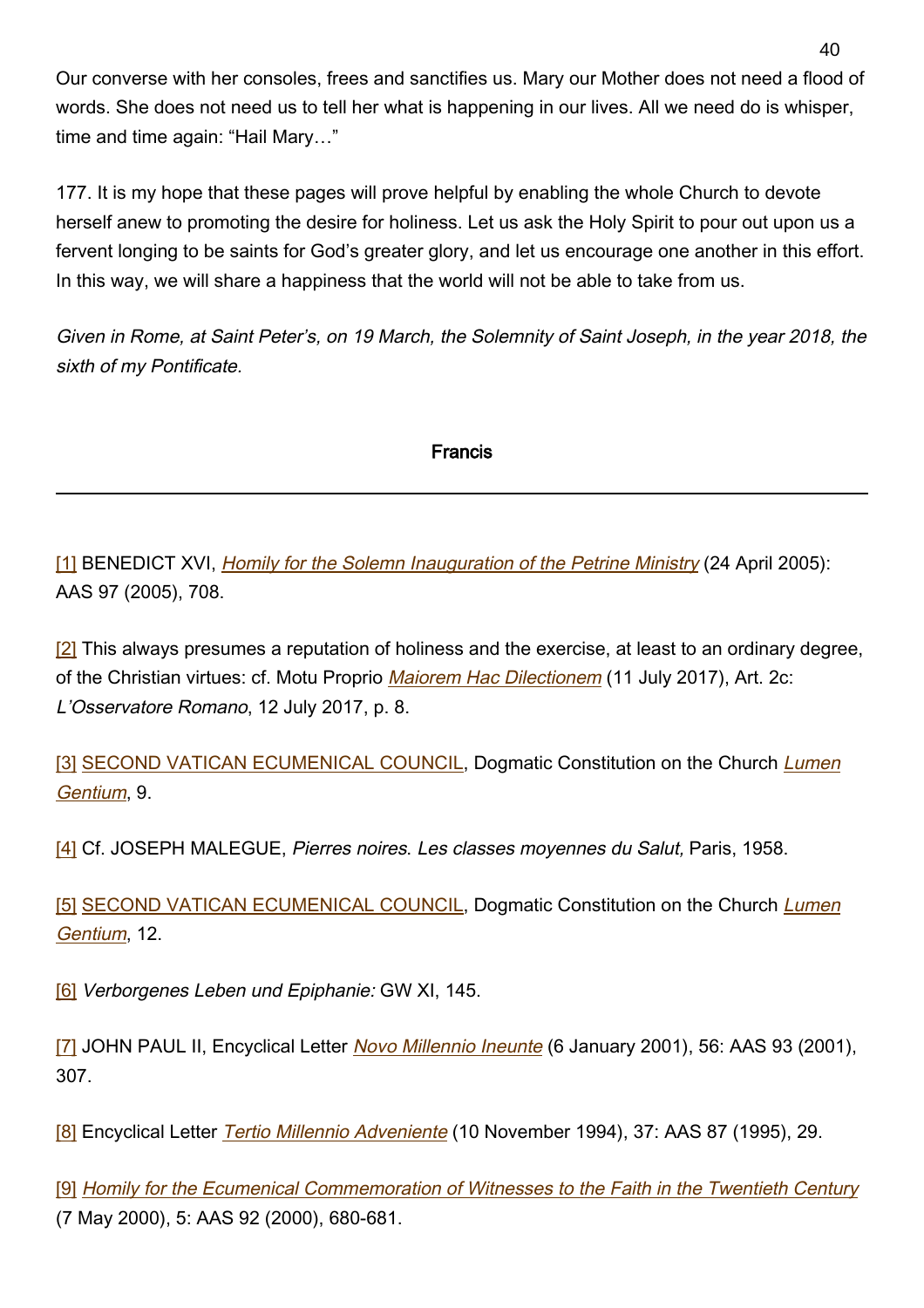[10] Dogmatic Constitution on the Church [Lumen Gentium](http://www.vatican.va/archive/hist_councils/ii_vatican_council/documents/vat-ii_const_19641121_lumen-gentium_en.html), 11.

[11] Cf. HANS URS VON BALTHASAR, "Theology and Holiness", in *Communio* 14/4 (1987), 345.

[12] Spiritual Canticle, Red. B, Prologue, 2.

[13] Cf. ibid., 14-15, 2.

[14] Cf. Catechesis[, General Audience of 19 November 2014:](http://w2.vatican.va/content/francesco/en/audiences/2014/documents/papa-francesco_20141119_udienza-generale.html) Insegnamenti II/2 (2014), 555.

[15] FRANCIS DE SALES, Treatise on the Love of God, VIII, 11.

[16] Five Loaves and Two Fish, Pauline Books and Media, 2003, pp. 9, 13.

[17] NEW ZEALAND CATHOLIC BISHOPS' CONFERENCE, Healing Love, 1 January 1988.

[18] Spiritual Exercises, 102-312.

[19] Catechism of the Catholic Church, 515.

[20] Ibid., 516.

[21] Ibid., 517.

[22] Ibid., 518.

[23] Ibid., 521.

[24] BENEDICT XVI, *Catechesis*[, General Audience of 13 April 2011:](http://w2.vatican.va/content/benedict-xvi/en/audiences/2011/documents/hf_ben-xvi_aud_20110413.html) *Insegnamenti* VII (2011), 451.

[25] **[Ibid.](http://w2.vatican.va/content/benedict-xvi/en/audiences/2011/documents/hf_ben-xvi_aud_20110413.html)**, 450.

[26] Cf. HANS URS VON BALTHASAR, "Theology and Holiness", in *Communio* 14/4 (1987), 341-350.

[27] XAVIER ZUBIRI, Naturaleza, historia, Dios, Madrid, 19933, 427.

[28] CARLO M. MARTINI, Le confessioni di Pietro, Cinisello Balsamo, 2017, 69.

[29] We need to distinguish between this kind of superficial entertainment and a healthy culture of leisure, which opens us to others and to reality itself in a spirit of openness and contemplation.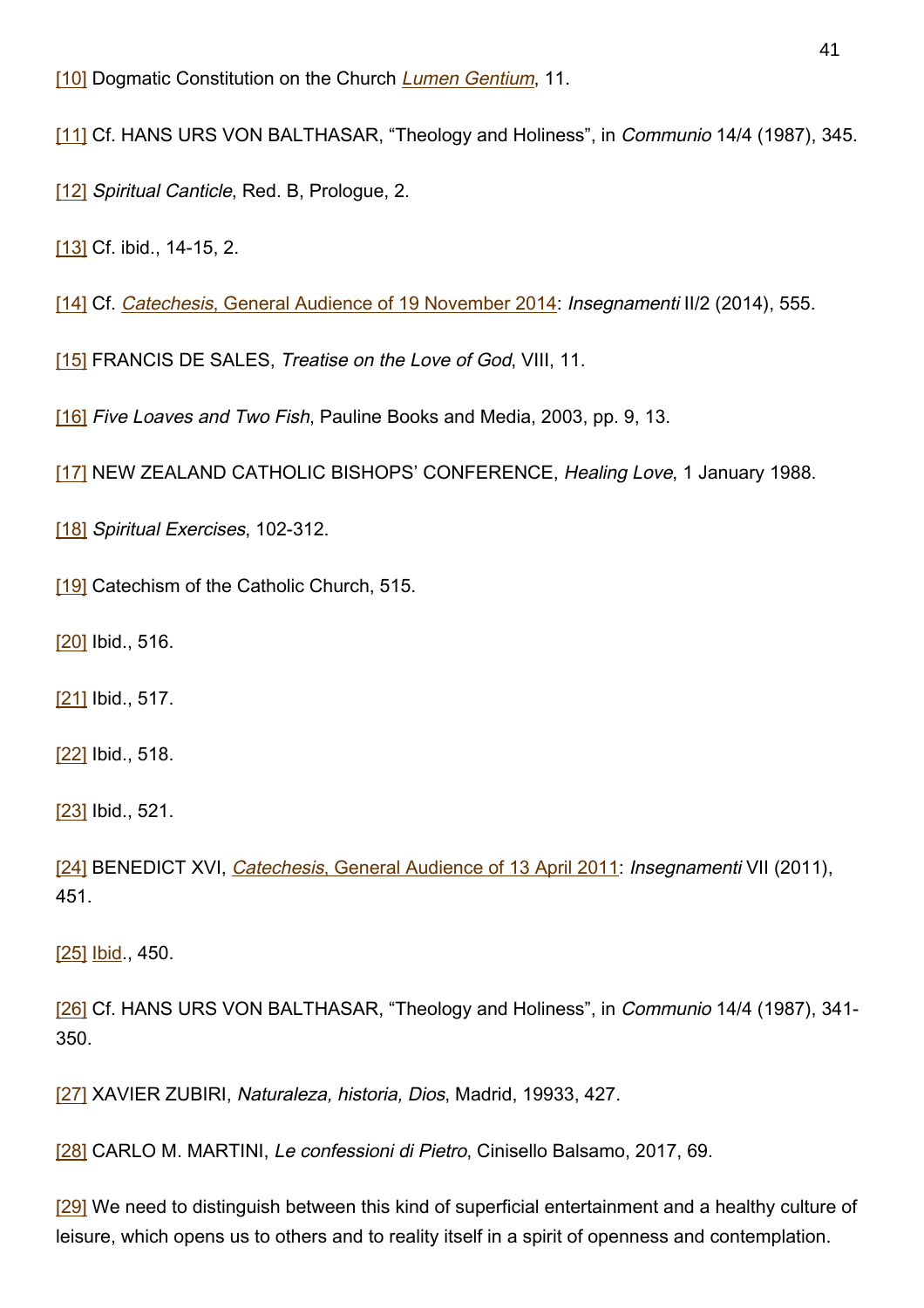[30] JOHN PAUL II, *[Homily at the Mass of Canonization](https://w2.vatican.va/content/john-paul-ii/en/homilies/2000/documents/hf_jp-ii_hom_20001001_canonization.html)* (1 October 2000), 5: AAS 92 (2000), 852.

[31] REGIONAL EPISCOPAL CONFERENCE OF WEST AFRICA, Pastoral Message at the End of the Second Plenary Assembly, 29 February 2016, 2.

[32] La femme pauvre, Paris, II, 27.

[33] Cf. [CONGREGATION FOR THE DOCTRINE OF THE FAITH,](http://www.vatican.va/roman_curia/congregations/cfaith/index.htm) Letter Placuit De[o](http://www.vatican.va/roman_curia/congregations/cfaith/documents/rc_con_cfaith_doc_20180222_placuit-deo_en.html) [on Certain](http://www.vatican.va/roman_curia/congregations/cfaith/documents/rc_con_cfaith_doc_20180222_placuit-deo_en.html) [Aspects of Christian Salvation](http://www.vatican.va/roman_curia/congregations/cfaith/documents/rc_con_cfaith_doc_20180222_placuit-deo_en.html) (22 February 2018), 4, in L'Osservatore Romano, 2 March 2018, pp. 4-5: "Both neo-Pelagian individualism and the neo-Gnostic disregard of the body deface the confession of faith in Christ, the one, universal Saviour". This document provides the doctrinal bases for understanding Christian salvation in reference to contemporary neo-gnostic and neopelagian tendencies.

[34] Apostolic Exhortation *[Evangelii Gaudium](http://w2.vatican.va/content/francesco/en/apost_exhortations/documents/papa-francesco_esortazione-ap_20131124_evangelii-gaudium.html)* (24 November 2013), 94: AAS 105 (2013), 1060.

[35] [Ibid.](http://w2.vatican.va/content/francesco/en/apost_exhortations/documents/papa-francesco_esortazione-ap_20131124_evangelii-gaudium.html): AAS 105 (2013), 1059.

[36] [Homily at Mass in Casa Santa Marta](http://w2.vatican.va/content/francesco/en/cotidie/2016/documents/papa-francesco-cotidie_20161011_brazen-faces.html), 11 November 2016: L'Osservatore Romano, 12 November 2016, p. 8.

[37] As Saint Bonaventure teaches, "we must suspend all the operations of the mind and we must transform the peak of our affections, directing them to God alone… Since nature can achieve nothing and personal effort very little, it is necessary to give little importance to investigation and much to unction, little to speech and much to interior joy, little to words or writing but all to the gift of God, namely the Holy Spirit, little or no importance should be given to the creature, but all to the Creator, the Father and the Son and the Holy Spirit": BONAVENTURE, Itinerarium Mentis in Deum, VII, 4-5.

[38] Cf. [Letter to the Grand Chancellor of the Pontifical Catholic University of Argentina for the](http://w2.vatican.va/content/francesco/en/letters/2015/documents/papa-francesco_20150303_lettera-universita-cattolica-argentina.html) [Centenary of the Founding of the Faculty of Theology](http://w2.vatican.va/content/francesco/en/letters/2015/documents/papa-francesco_20150303_lettera-universita-cattolica-argentina.html) (3 March 2015): L'Osservatore Romano, 9- 10 March 2015, p. 6.

[39] Apostolic Exhortation *[Evangelii Gaudium](http://w2.vatican.va/content/francesco/en/apost_exhortations/documents/papa-francesco_esortazione-ap_20131124_evangelii-gaudium.html)* (24 November 2013), 40: AAS 105 (2013), 1037.

[40] Video Message to Participants in an International Theological Congress held at the Pontifical Catholic University of Argentin[a](http://w2.vatican.va/content/francesco/en/messages/pont-messages/2015/documents/papa-francesco_20150903_videomessaggio-teologia-buenos-aires.html) [\(1-3 September 2015\):](http://w2.vatican.va/content/francesco/en/messages/pont-messages/2015/documents/papa-francesco_20150903_videomessaggio-teologia-buenos-aires.html) AAS 107 (2015), 980.

[41] Post-Synodal Apostolic Exhortation [Vita Consecrata](http://w2.vatican.va/content/john-paul-ii/en/apost_exhortations/documents/hf_jp-ii_exh_25031996_vita-consecrata.html) (25 March 1996), 38: AAS 88 (1996), 412.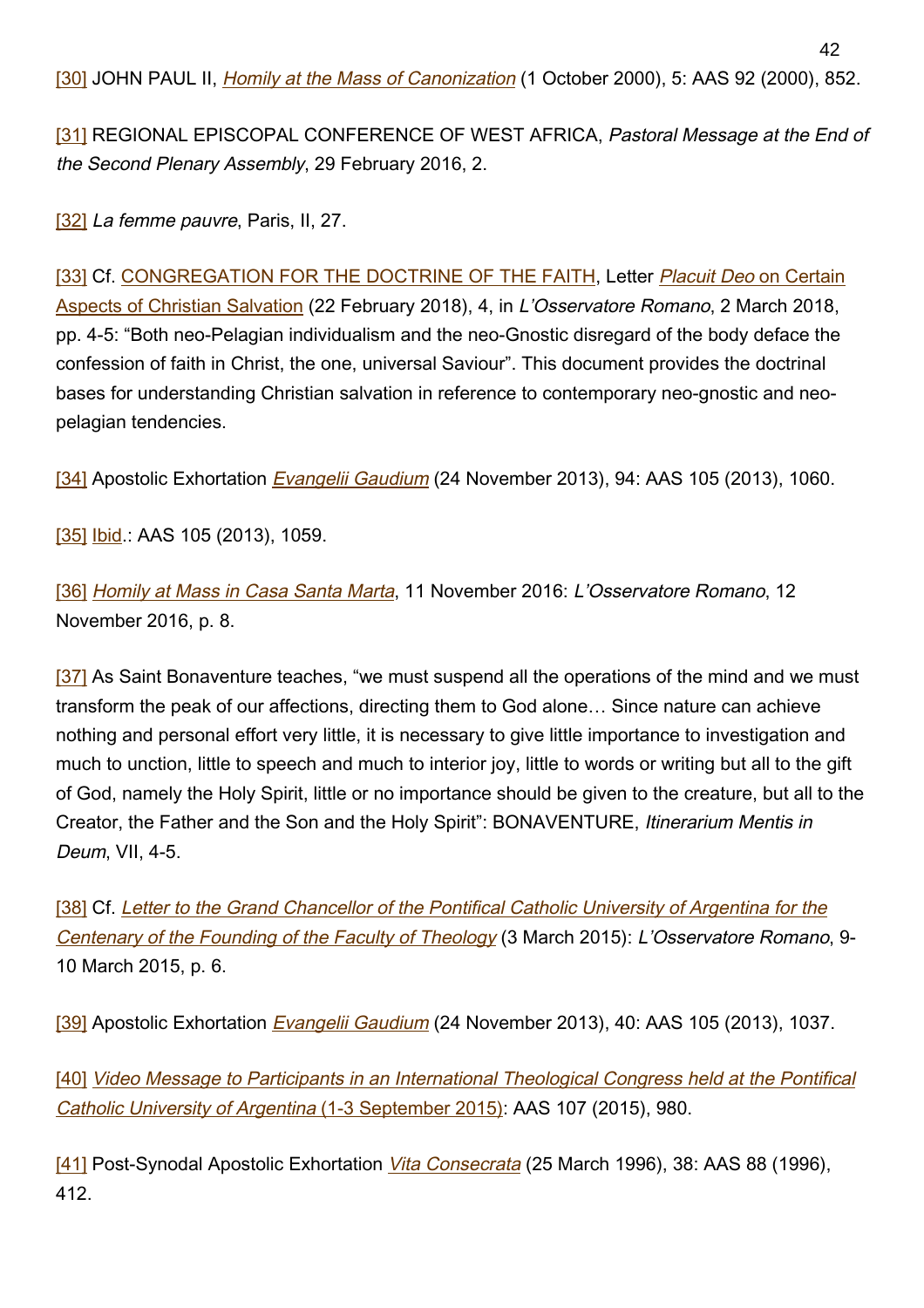[42] [Letter to the Grand Chancellor of the Pontifical Catholic University of Argentina for the](http://w2.vatican.va/content/francesco/en/letters/2015/documents/papa-francesco_20150303_lettera-universita-cattolica-argentina.html) [Centenary of the Founding of the Faculty of Theology](http://w2.vatican.va/content/francesco/en/letters/2015/documents/papa-francesco_20150303_lettera-universita-cattolica-argentina.html) (3 March 2015): L'Osservatore Romano, 9- 10 March 2015, p. 6.

[43] Letter to Brother Anthony, 2: FF 251.

[44] De septem donis, 9, 15.

[45] *In IV Sent.* 37, 1, 3, ad 6.

[46] Apostolic Exhortation *[Evangelii Gaudium](http://w2.vatican.va/content/francesco/en/apost_exhortations/documents/papa-francesco_esortazione-ap_20131124_evangelii-gaudium.html)* (24 November 2013), 94: AAS 105 (2013), 1059.

[47] Cf. Bonaventure, De sex alis Seraphim, 3, 8: "Non omnes omnia possunt". The phrase is to be understood along the lines of the Catechism of the Catholic Church, 1735.

[48] Cf. THOMAS AQUINAS, Summa Theologiae II-II, q. 109, a. 9, ad 1: "But here grace is to some extent imperfect, inasmuch as it does not completely heal man, as we have said".

[49] Cf. De natura et gratia, 43, 50: PL 44, 271.

[50] Confessiones, X, 29, 40: PL 32, 796.

[51] Cf. Apostolic Exhortation [Evangelii Gaudium](http://w2.vatican.va/content/francesco/en/apost_exhortations/documents/papa-francesco_esortazione-ap_20131124_evangelii-gaudium.html) (24 November 2013), 44: AAS 105 (2013), 1038.

[52] In the understanding of Christian faith, grace precedes, accompanies and follows all our actions (cf. ECUMENICAL COUNCIL OF TRENT, Session VI, Decree on Justification, ch. 5: DH 1525).

[53] Cf. In Ep. ad Romanos, 9, 11: PG 60, 470.

[54] Homilia de Humilitate: PG 31, 530.

[55] Canon 4: DH 374.

[56] Session VI, Decree on Justification, ch. 8: DH 1532.

[57] No. 1998.

[58] Ibid., 2007.

[59] Thomas Aquinas, Summa Theologiae, I-II, q. 114, a. 5.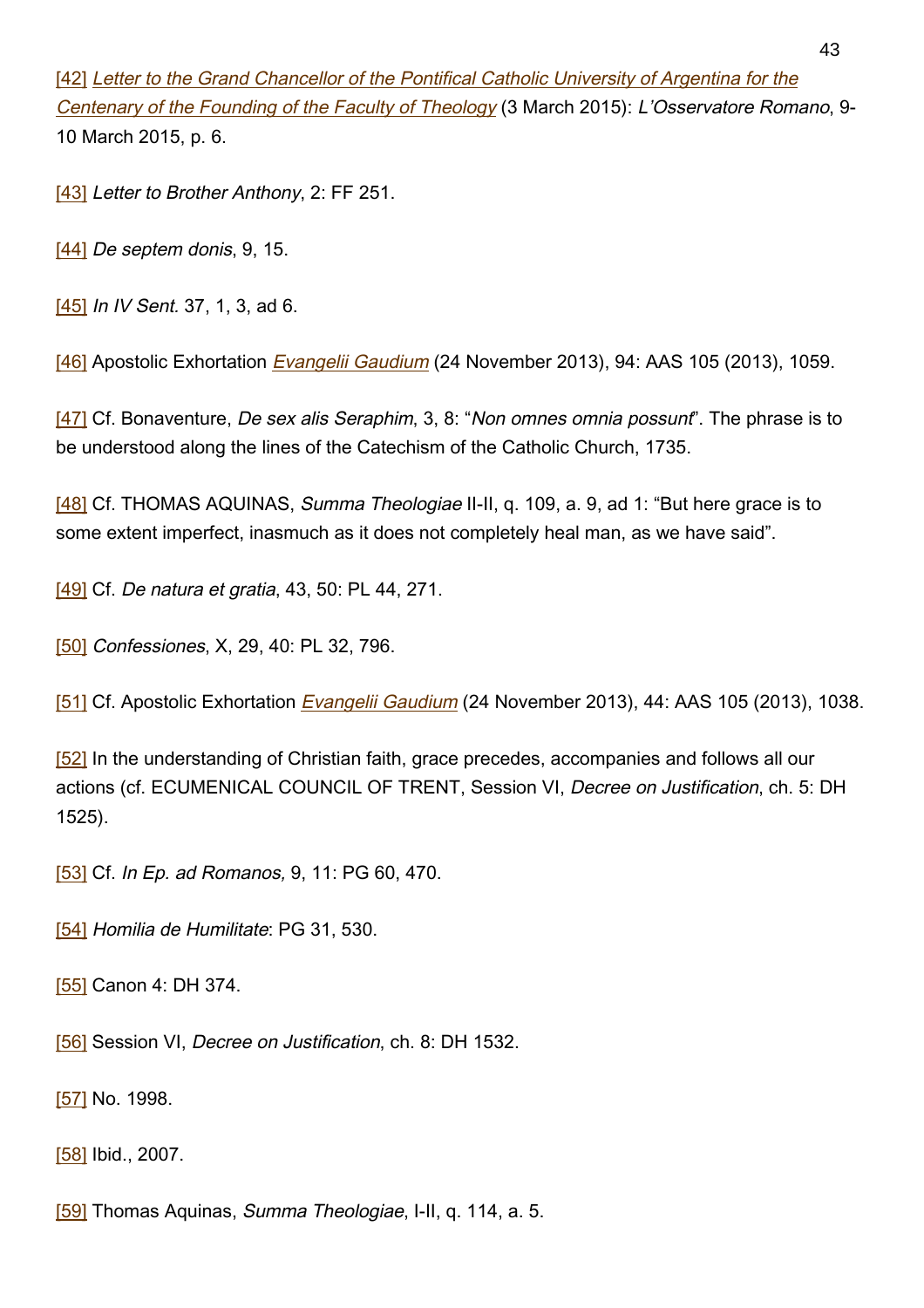[60] ThÉrÈse of the Child Jesus, "Act of Offering to Merciful Love" (Prayers, 6).

[61] Lucio Gera, Sobre el misterio del pobre, in P. GRELOT-L. GERA-A. DUMAS, El Pobre, Buenos Aires, 1962, 103.

[62] This is, in a word, the Catholic doctrine on "merit" subsequent to justification: it has to do with the cooperation of the justified for growth in the life of grace (cf. Catechism of the Catholic Church, 2010). Yet this cooperation in no way makes justification itself or friendship with God the object of human merit.

[63] Cf. Apostolic Exhortation *[Evangelii Gaudium](http://w2.vatican.va/content/francesco/en/apost_exhortations/documents/papa-francesco_esortazione-ap_20131124_evangelii-gaudium.html)* (24 November 2013), 95: AAS 105 (2013), 1060. [64] Summa Theologiae I-II, q. 107, art. 4.

[65] FRANCIS, [Homily at Mass for the Jubilee of Socially Excluded People](http://w2.vatican.va/content/francesco/en/homilies/2016/documents/papa-francesco_20161113_giubileo-omelia-senza-fissa-dimora.html) (13 November 2016): L'Osservatore Romano, 14-15 November 2016, p. 8.

[66] Cf. [Homily at Mass in Casa Santa Marta](http://w2.vatican.va/content/francesco/en/cotidie/2014/documents/papa-francesco-cotidie_20140609_christian-identity-card.html), 9 June 2014: L'Osservatore Romano, 10 June 2014, p. 8.

[67] The order of the second and third Beatitudes varies in accordance with the different textual traditions.

[68] Spiritual Exercises, 23d.

[69] Manuscript C, 12r.

[70] From the patristic era, the Church has valued the gift of tears, as seen in the fine prayer "Ad" petendam compunctionem cordis". It reads: "Almighty and most merciful God, who brought forth from the rock a spring of living water for your thirsting people: bring forth tears of compunction from our hardness of heart, that we may grieve for our sins, and, by your mercy, obtain their forgiveness" (cf. Missale Romanum, ed. typ. 1962, p. [110]).

[71] Catechism of the Catholic Church, 1789; cf. 1970.

[72] Ibid., 1787.

[73] Detraction and calumny are acts of terrorism: a bomb is thrown, it explodes and the attacker walks away calm and contented. This is completely different from the nobility of those who speak to others face to face, serenely and frankly, out of genuine concern for their good.

[74] At times, it may be necessary to speak of the difficulties of a particular brother or sister. In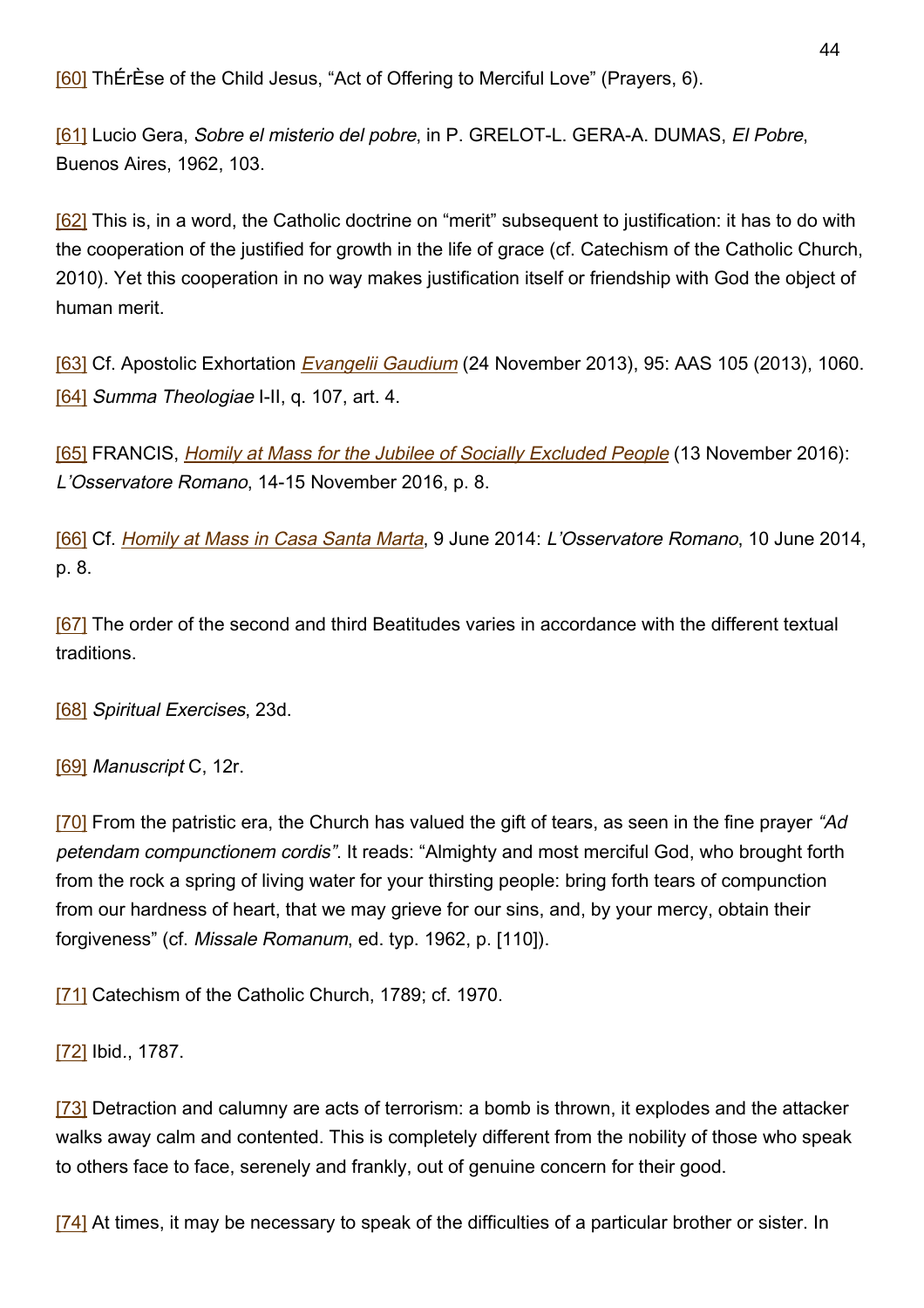such cases, it can happen that an interpretation is passed on in place of an objective fact. Emotions can misconstrue and alter the facts of a matter, and end up passing them on laced with subjective elements. In this way, neither the facts themselves nor the truth of the other person are respected.

[75] Apostolic Exhortation, *[Evangelii Gaudium](http://w2.vatican.va/content/francesco/en/apost_exhortations/documents/papa-francesco_esortazione-ap_20131124_evangelii-gaudium.html)* (24 November 2013), [218](http://w2.vatican.va/content/francesco/en/apost_exhortations/documents/papa-francesco_esortazione-ap_20131124_evangelii-gaudium.html#III.The_common_good_and_peace_in_society): AAS 105 (2013), 1110.

[76] [Ibid](http://w2.vatican.va/content/francesco/en/apost_exhortations/documents/papa-francesco_esortazione-ap_20131124_evangelii-gaudium.html#IV.Social_dialogue_as_a_contribution_to_peace).[, 239:](http://w2.vatican.va/content/francesco/en/apost_exhortations/documents/papa-francesco_esortazione-ap_20131124_evangelii-gaudium.html#IV.Social_dialogue_as_a_contribution_to_peace) 1116.

[77] [Ibid](http://w2.vatican.va/content/francesco/en/apost_exhortations/documents/papa-francesco_esortazione-ap_20131124_evangelii-gaudium.html#Unity_prevails_over_conflict).[, 227:](http://w2.vatican.va/content/francesco/en/apost_exhortations/documents/papa-francesco_esortazione-ap_20131124_evangelii-gaudium.html#Unity_prevails_over_conflict) 1112.

[78] Encyclical Letter *[Centesimus Annus](http://w2.vatican.va/content/john-paul-ii/en/encyclicals/documents/hf_jp-ii_enc_01051991_centesimus-annus.html)* (1 May 1991), 41c: AAS 81 (1993), 844-845.

[79] Apostolic Letter [Novo Millennio Ineunte](https://w2.vatican.va/content/john-paul-ii/en/apost_letters/2001/documents/hf_jp-ii_apl_20010106_novo-millennio-ineunte.html) (6 January 2001), 49: AAS 93 (2001), 302.

[80] [Ibid.](https://w2.vatican.va/content/john-paul-ii/en/apost_letters/2001/documents/hf_jp-ii_apl_20010106_novo-millennio-ineunte.html)

[81] Bull [Misericordiae Vultus](https://w2.vatican.va/content/francesco/en/apost_letters/documents/papa-francesco_bolla_20150411_misericordiae-vultus.html) (11 April 2015), 12: AAS 107 (2015), 407.

[82] We can recall the Good Samaritan's reaction upon meeting the man attacked by robbers and left for dead (cf. Lk 10:30-37).

[83] SOCIAL AFFAIRS COMMISSION OF THE CANADIAN CONFERENCE OF CATHOLIC BISHOPS, Open Letter to the Members of Parliament, The Common Good or Exclusion: A Choice for Canadians (1 February 2001), 9.

[84] The Fifth General Conference of the Latin American and Caribbean Bishops, echoing the Church's constant teaching, stated that human beings "are always sacred, from their conception, at all stages of existence, until their natural death, and after death", and that life must be safeguarded "starting at conception, in all its stages, until natural death" (Aparecida Document, 29 June 2007, 388; 464).

[85] Rule, 53, 1: PL 66, 749.

[86] Cf. ibid., 53, 7: PL 66, 750.

[87] Ibid., 53, 15: PL 66, 751.

[88] Bull [Misericordiae Vultus](https://w2.vatican.va/content/francesco/en/apost_letters/documents/papa-francesco_bolla_20150411_misericordiae-vultus.html) (11 April 2015), 9: AAS 107 (2015), 405.

[89] [Ibid](https://w2.vatican.va/content/francesco/en/apost_letters/documents/papa-francesco_bolla_20150411_misericordiae-vultus.html)., 10, 406.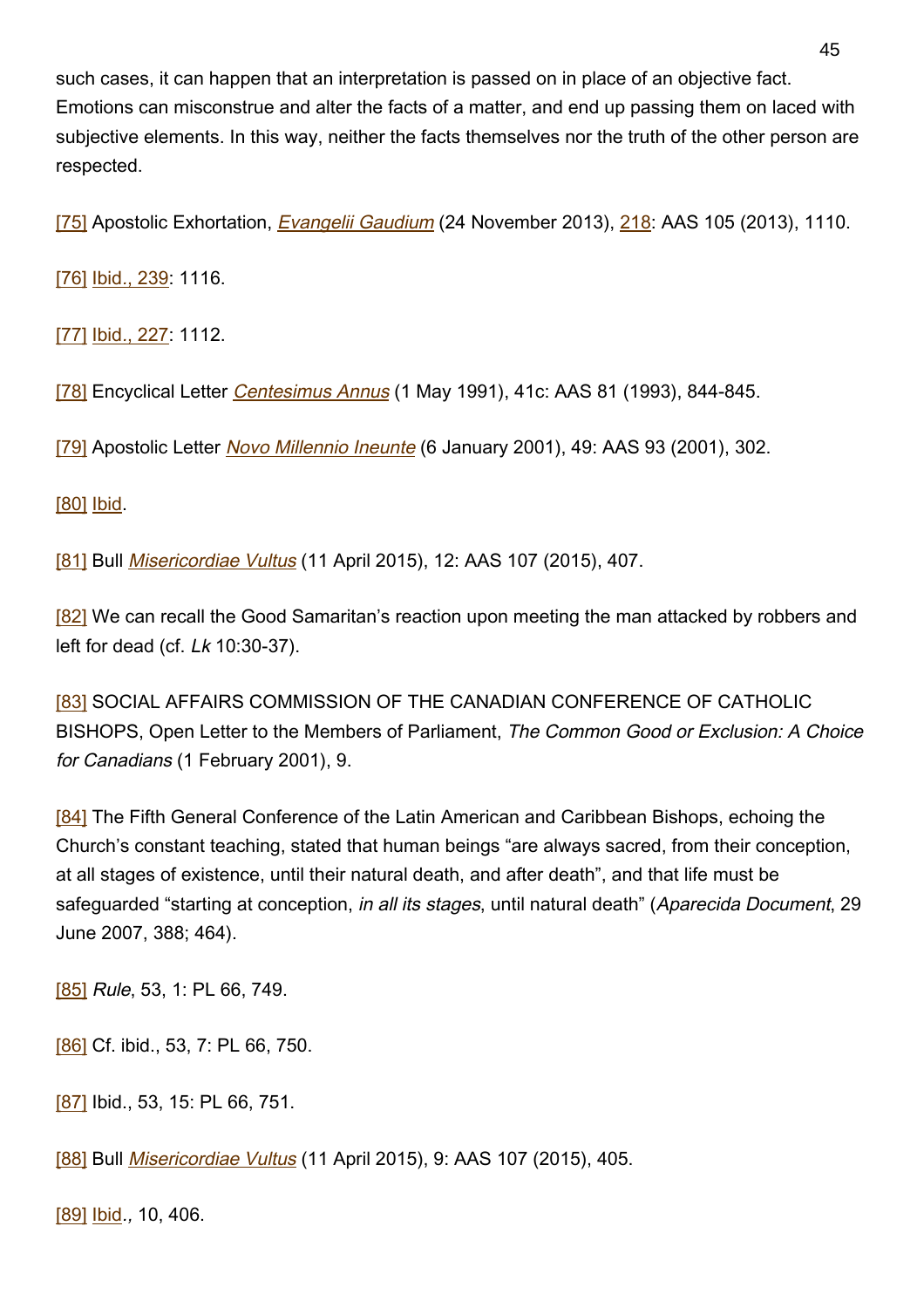[90] Post-Synodal Apostolic Exhortation [Amoris Laetitia](http://w2.vatican.va/content/francesco/en/apost_exhortations/documents/papa-francesco_esortazione-ap_20160319_amoris-laetitia.html) (19 March 2016), 311: AAS 108 (2016), 439.

[91] Apostolic Exhortation [Evangelii Gaudium](http://w2.vatican.va/content/francesco/en/apost_exhortations/documents/papa-francesco_esortazione-ap_20131124_evangelii-gaudium.html) (24 November 2013), 197: AAS 105 (2013), 1103.

[92] Cf. Summa Theologiae, II-II, q. 30, a. 4.

[93] Ibid., ad 1.

[94] Cited (in Spanish translation) in: Cristo en los Pobres, Madrid, 1981, 37-38.

[95] There are some forms of bullying that, while seeming delicate or respectful and even quite spiritual, cause great damage to others' self-esteem.

[96] Precautions, 13.

[97] Ibid., 13.

[98] Cf. Diary. Divine Mercy in My Soul, Stockbridge, 2000, p. 139 (300).

[99] THOMAS AQUINAS, Summa Theologiae, I-II, q. 70, a. 3.

[100] Apostolic Exhortation *[Evangelii Gaudium](http://w2.vatican.va/content/francesco/en/apost_exhortations/documents/papa-francesco_esortazione-ap_20131124_evangelii-gaudium.html)* (24 November 2013), 6: AAS 105 (2013), 1221.

[101] I recommend praying the prayer attributed to Saint Thomas More: "Grant me, O Lord, good digestion, and also something to digest. Grant me a healthy body, and the necessary good humour to maintain it. Grant me a simple soul that knows to treasure all that is good and that doesn't frighten easily at the sight of evil, but rather finds the means to put things back in their place. Give me a soul that knows not boredom, grumbling, sighs and laments, nor excess of stress, because of that obstructing thing called 'I'. Grant me, O Lord, a sense of good humour. Allow me the grace to be able to take a joke and to discover in life a bit of joy, and to be able to share it with others".

[102] Post-Synodal Apostolic Exhortation *[Amoris Laetitia](http://w2.vatican.va/content/francesco/en/apost_exhortations/documents/papa-francesco_esortazione-ap_20160319_amoris-laetitia.html)* (19 March 2016), 110: AAS 108 (2016), 354.

[103] Apostolic Exhortation *[Evangelii Nuntiandi](http://w2.vatican.va/content/paul-vi/en/apost_exhortations/documents/hf_p-vi_exh_19751208_evangelii-nuntiandi.html)* (8 December 1975), 80: AAS 68 (1976), 73. It is worth noting that in this text Blessed Paul VI closely links joy and *parrhesia*. While lamenting a "lack of joy and hope" as an obstacle to evangelization, he extols the "delightful and comforting joy of evangelizing", linked to "an interior enthusiasm that nobody and nothing can quench". This ensures that the world does not receive the Gospel "from evangelizers who are dejected [and]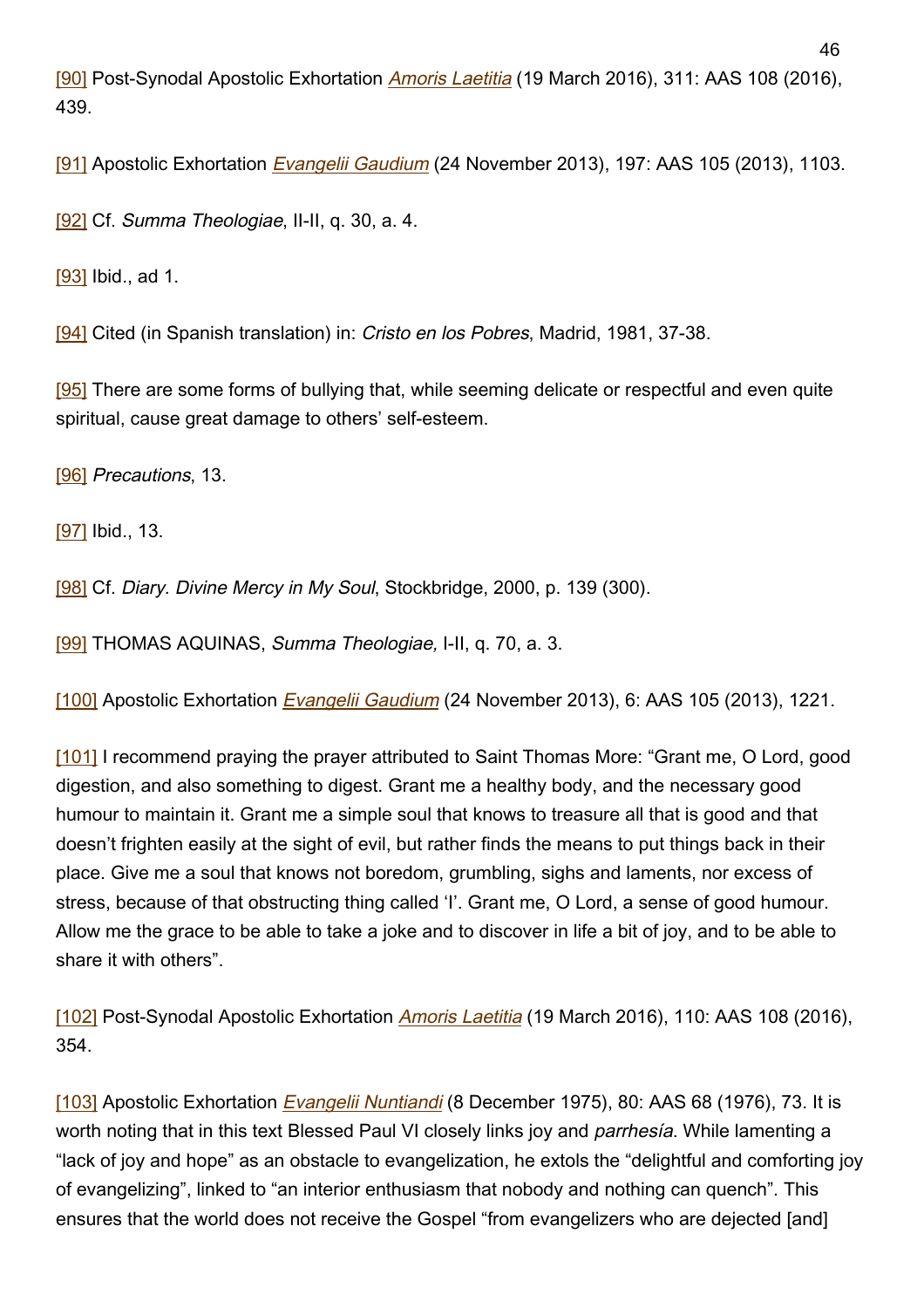discouraged". During the 1975 Holy Year, Pope Paul devoted to joy his Apostolic Exhortation [Gaudete in Domino](http://w2.vatican.va/content/paul-vi/en/apost_exhortations/documents/hf_p-vi_exh_19750509_gaudete-in-domino.html) (9 May 1975): AAS 67 (1975), 289-322.

[104] Precautions, 15.

[105] JOHN PAUL II, Apostolic Exhortation *[Vita Consecrata](http://w2.vatican.va/content/john-paul-ii/en/apost_exhortations/documents/hf_jp-ii_exh_25031996_vita-consecrata.html)* (25 March 1996), 42: AAS 88 (1996), 416.

[106] Confessiones, IX, 10, 23-25: PL 32, 773-775.

[107] I think especially of the three key words "please", "thank you" and "sorry". "The right words, spoken at the right time, daily protect and nurture love": Post-Synodal Apostolic Exhortation [Amoris Laetitia](http://w2.vatican.va/content/francesco/en/apost_exhortations/documents/papa-francesco_esortazione-ap_20160319_amoris-laetitia.html) (19 March 2016), 133: AAS 108 (2016), 363.

[108] THÉRÈSE OF THE CHILD JESUS, Manuscript C, 29 v-30r.

[109] Degrees of Perfection, 2.

[110] ID., Counsels to a Religious on How to Attain Perfection, 9.

[111] Autobiography, 8, 5.

[112] JOHN PAUL II, Apostolic Letter [Orientale Lumen](https://w2.vatican.va/content/john-paul-ii/en/apost_letters/1995/documents/hf_jp-ii_apl_19950502_orientale-lumen.html) (2 May 1995), 16: AAS 87 (1995), 762.

[113] [Meeting with the Participants in the Fifth Convention of the Italian Church](https://w2.vatican.va/content/francesco/en/speeches/2015/november/documents/papa-francesco_20151110_firenze-convegno-chiesa-italiana.html), Florence, (10 November 2015): AAS 107 (2015), 1284.

[114] Cf. BERNARD OF CLAIRVAUX, Sermones in Canticum Canticorum, 61, 3-5: PL 183:1071- 1073.

[115] The Way of a Pilgrim, New York, 1965, pp. 17, 105-106.

[116] Cf. Spiritual Exercises, 230-237.

[117] Letter to Henry de Castries, 14 August 1901.

[118] FIFTH GENERAL CONFERENCE OF THE LATIN AMERICAN AND CARIBBEAN BISHOPS, Aparecida Document (29 June 2007), 259.

[119] CONFERENCE OF CATHOLIC BISHOPS OF INDIA, Final Declaration of the Twenty-First Plenary Assembly, 18 February 2009, 3.2.